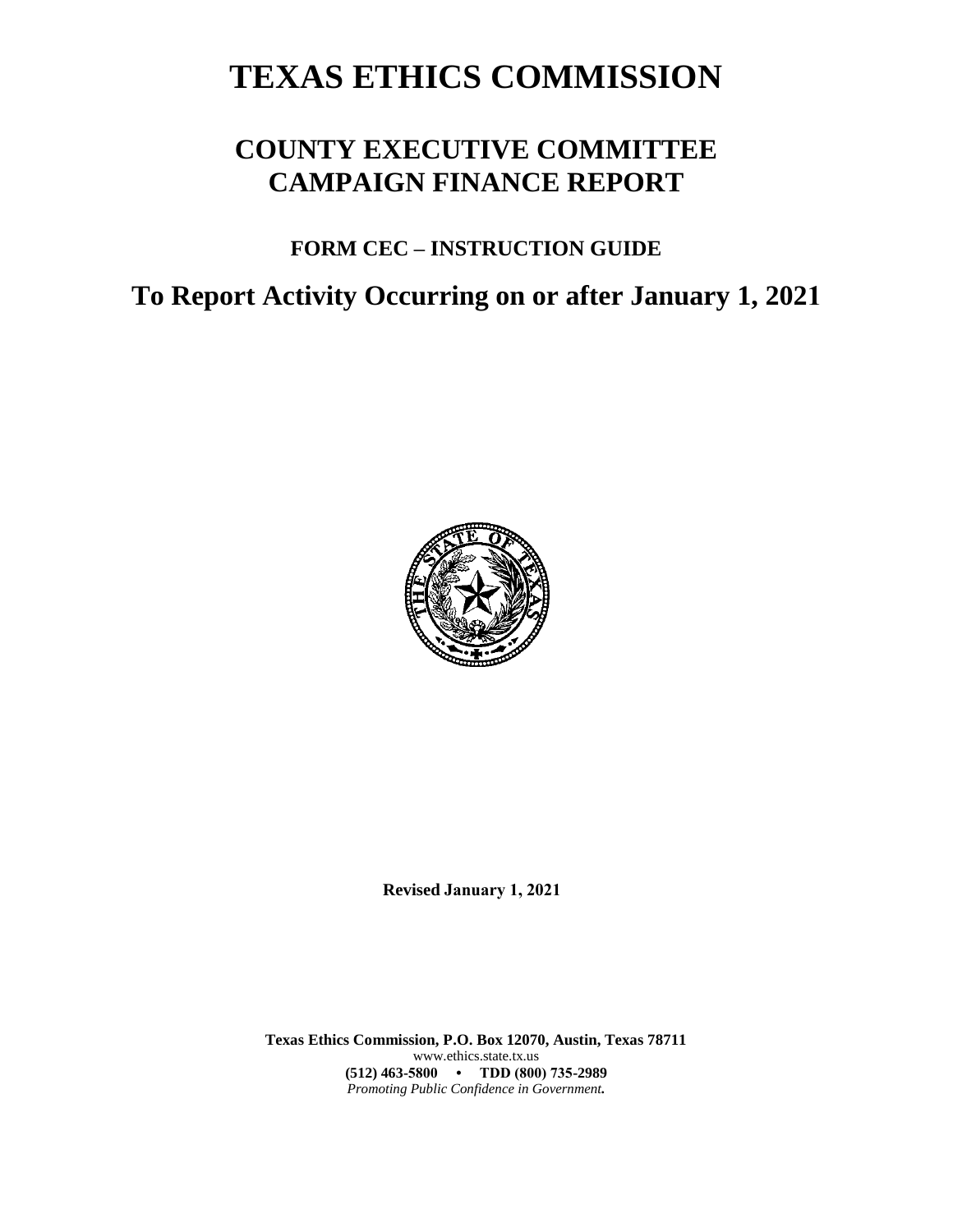### **FORM CEC – INSTRUCTION GUIDE**

#### **TABLE OF CONTENTS**

*These instructions are for the COUNTY EXECUTIVE COMMITTEE COMPAIGN FINANCE REPROT (Form CEC). (Monthly filers use Form MCEC.) Form CEC includes a three-page Cover Sheet and Schedules A1, A2, B, E, F1, F2, F3, F4, I, K, and T. All filers must submit the cover sheet, but only the schedules on which there is information to report need to be included.*

| <b>COUNTY EXECUTIVE COMMITTEE CAMPAIGN FINANCE REPORT  3</b>        |  |
|---------------------------------------------------------------------|--|
|                                                                     |  |
|                                                                     |  |
|                                                                     |  |
|                                                                     |  |
|                                                                     |  |
|                                                                     |  |
| SCHEDULE A2: NON-MONETARY (IN-KIND) POLITICAL CONTRIBUTIONS 15      |  |
|                                                                     |  |
|                                                                     |  |
| SCHEDULE F1: POLITICAL EXPENDITURES FROM POLITICAL CONTRIBUTIONS 22 |  |
|                                                                     |  |
| SCHEDULE F3: PURCHASE OF INVESTMENTS FROM POLITICAL CONTRIBUTIONS   |  |
|                                                                     |  |
|                                                                     |  |
| SCHEDULE I: NON-POLITICAL EXPENDITURES MADE FROM POLITICAL          |  |
|                                                                     |  |
| SCHEDULE K: INTEREST, CREDITS, GAINS, REFUNDS, AND CONTRIBUTIONS    |  |
|                                                                     |  |
| SCHEDULE T: IN-KIND CONTRIBUTIONS OR POLITICAL EXPENDITURES FOR     |  |
|                                                                     |  |
|                                                                     |  |
| REPORTING TIPS TO AVOID COMMON PITFALLS: OUTGOING EXPENDITURES 34   |  |
| EXAMPLES: REPORTING EXPENDITURES MADE BY CREDIT CARD 35             |  |
|                                                                     |  |
|                                                                     |  |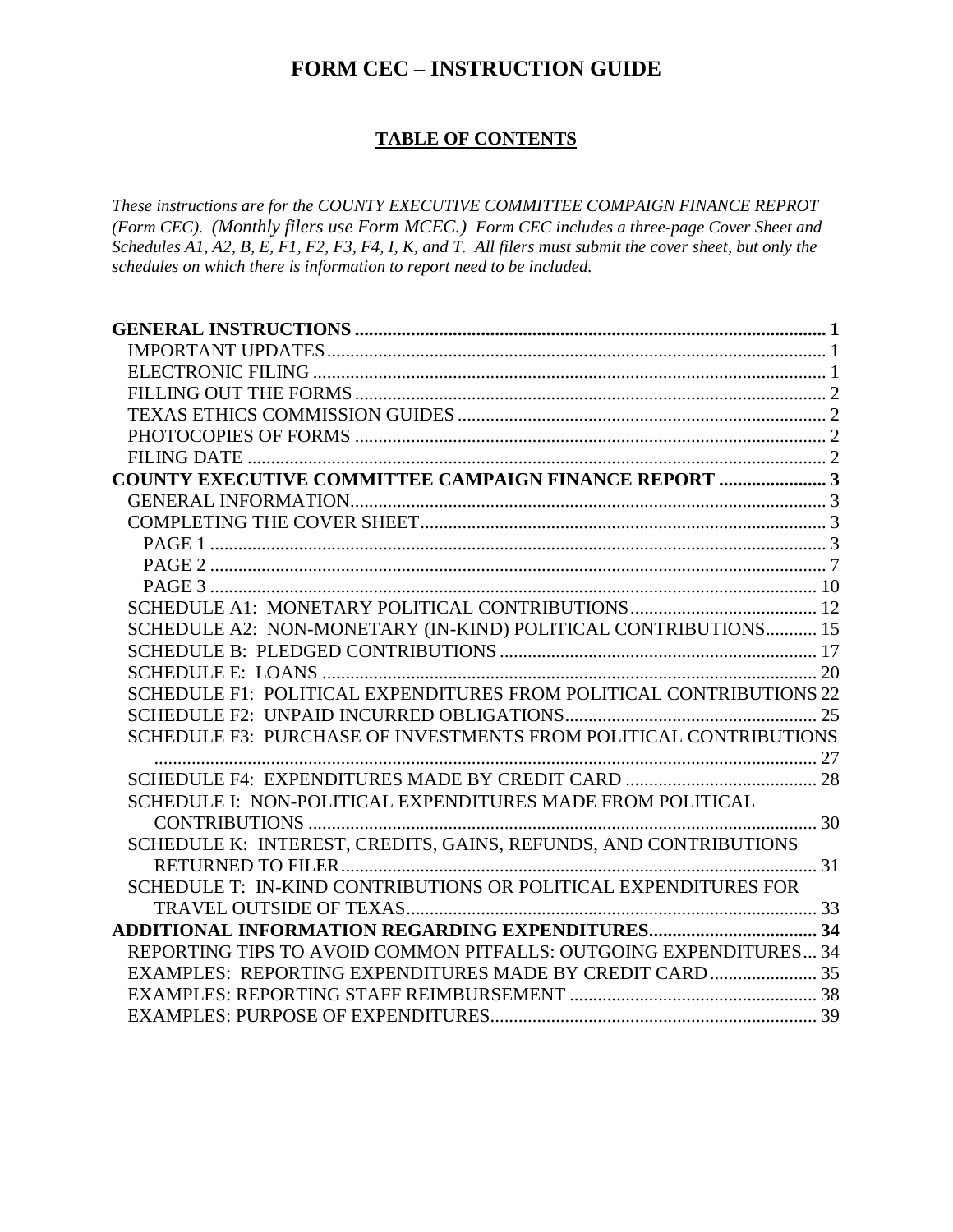### **GENERAL INSTRUCTIONS**

<span id="page-2-0"></span>*These general instructions apply to all forms required to be filed under title 15, Texas Election Code, for activity that occurs on or after January 1, 2021. For a report that includes activity occurring before January 1, 2021, you must use the instructions applicable before calendar year 2021, which are available on the Texas Ethics Commission's website at* <https://www.ethics.state.tx.us/forms/ptycorp/cecfrm.php>*.*

#### <span id="page-2-1"></span>**IMPORTANT UPDATES**

#### **Increased Disclosure Thresholds**

As directed by section 571.064 of the Texas Government Code, the Commission is required to annually adjust certain reporting thresholds upward to the nearest multiple of \$10 in accordance with the percentage increase for the previous year in the Consumer Price Index for Urban Consumers published by the Bureau of Labor Statistics of the United States Department of Labor.

These changes will be made effective January 1st of each calendar year; the affected numbers [and corresponding new thresholds are located in 1 T.A.C. §18.31, which can be](https://www.ethics.state.tx.us/rules/adopted/2016-2020/adopted_Mar_2019.php) found here: https://www.ethics.state.tx.us/rules/. The higher itemization thresholds will be reflected on the paper forms and in these instructions, as applicable.

Please verify that you are using the correct thresholds and forms that apply to your filing. For example, if you are filing a campaign finance report or lobby activities report that is due in January of 2021, you must use the forms and instructions that are applicable to the period ending December 31, 2020.

#### **Contributions Made Electronically Must Be Itemized**

Beginning on September 1, 2019, all political contributions that are made electronically and accepted by a filer during the reporting period must be itemized in the filer's campaign finance report. This change is made by House Bill 2586, adopted by the 86th Texas Legislature.

#### **ELECTRONIC FILING**

All persons filing campaign finance reports with the Texas Ethics Commission (Commission) are required to file those reports electronically unless the person is eligible to claim an exemption. Please check the Commission's website at *https://www.ethics.state.tx.us* for more detailed information about electronic filing.

#### <span id="page-2-2"></span>**FILLING OUT THE FORMS**

All reports filed on paper must be either handwritten in ink or typewritten. If you complete the report by hand, please print everything other than your signature.

If you are filing with the Commission, and you are eligible to claim an exemption to electronic filing, you may use your own computer-generated form if it provides for disclosure of all the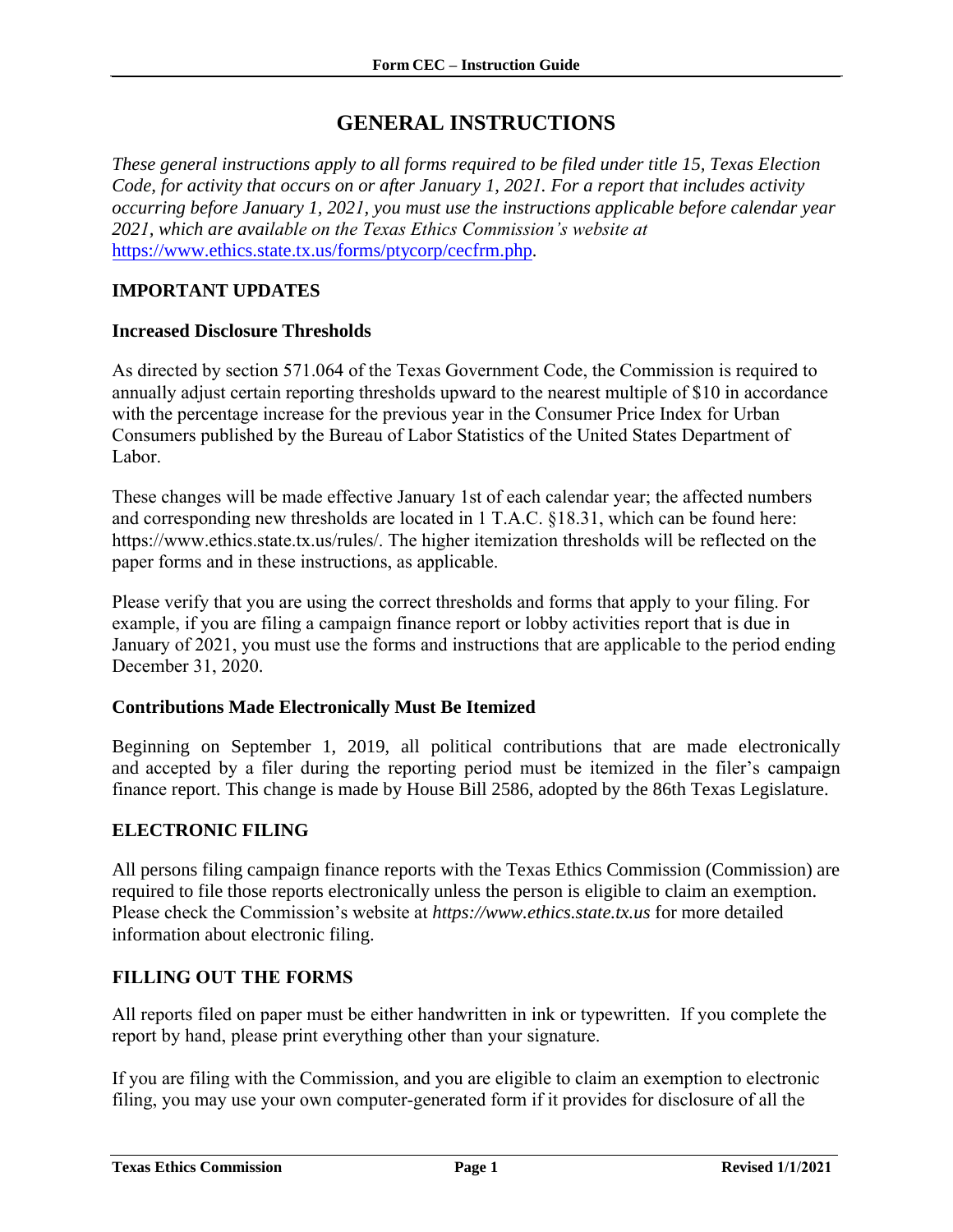<span id="page-3-0"></span>information required on the Commission's form and it is *substantially identical* in paper size, color, layout, and format. A substitute form that is substantially identical to the Commission's prescribed form must be submitted for pre-approval by the Commission's executive director.

Always file the cover sheet of the campaign finance report form. You need to file only those schedules on which you have information to report.

You must keep an exact copy of each report filed and all records necessary to complete the report for at least two (2) years after the deadline for filing the report.

If you have questions, please call our office at (512) 463-5800.

#### **TEXAS ETHICS COMMISSION GUIDES**

The Commission publishes a Campaign Finance Guide for each type of filer. These guides are designed to explain your responsibilities as a filer. The Commission encourages you to read the appropriate guide *before* you begin accepting political contributions or making or authorizing political expenditures.

#### <span id="page-3-1"></span>**PHOTOCOPIES OF FORMS**

You may use photocopies of Commission forms. For example, if the space provided on Schedule A1 is insufficient, you may make copies of a blank Schedule A1 form and attach more pages as needed.

#### <span id="page-3-2"></span>**FILING DATE**

For most reporting deadlines, a document is considered timely filed if it is properly addressed with postage or handling charges prepaid and bears a postmark or receipt mark of a common or contract carrier indicating a time on or before the deadline.

<span id="page-3-3"></span>**Pre-Election Reports.** A report due 30 days before an election and a report due 8 days before an election must be *received* by the Commission no later than the report due date.

If you are filing with the Commission, please address your reports and correspondence to the Texas Ethics Commission, P.O. Box 12070, Austin, Texas 78711-2070. For hand-deliveries, the Commission's street address is 201 E. 14th Street, Sam Houston Building, 10th Floor, Austin, Texas 78701.

If the due date for a report falls on a Saturday, Sunday, or legal holiday, the report is due on the next regular business day.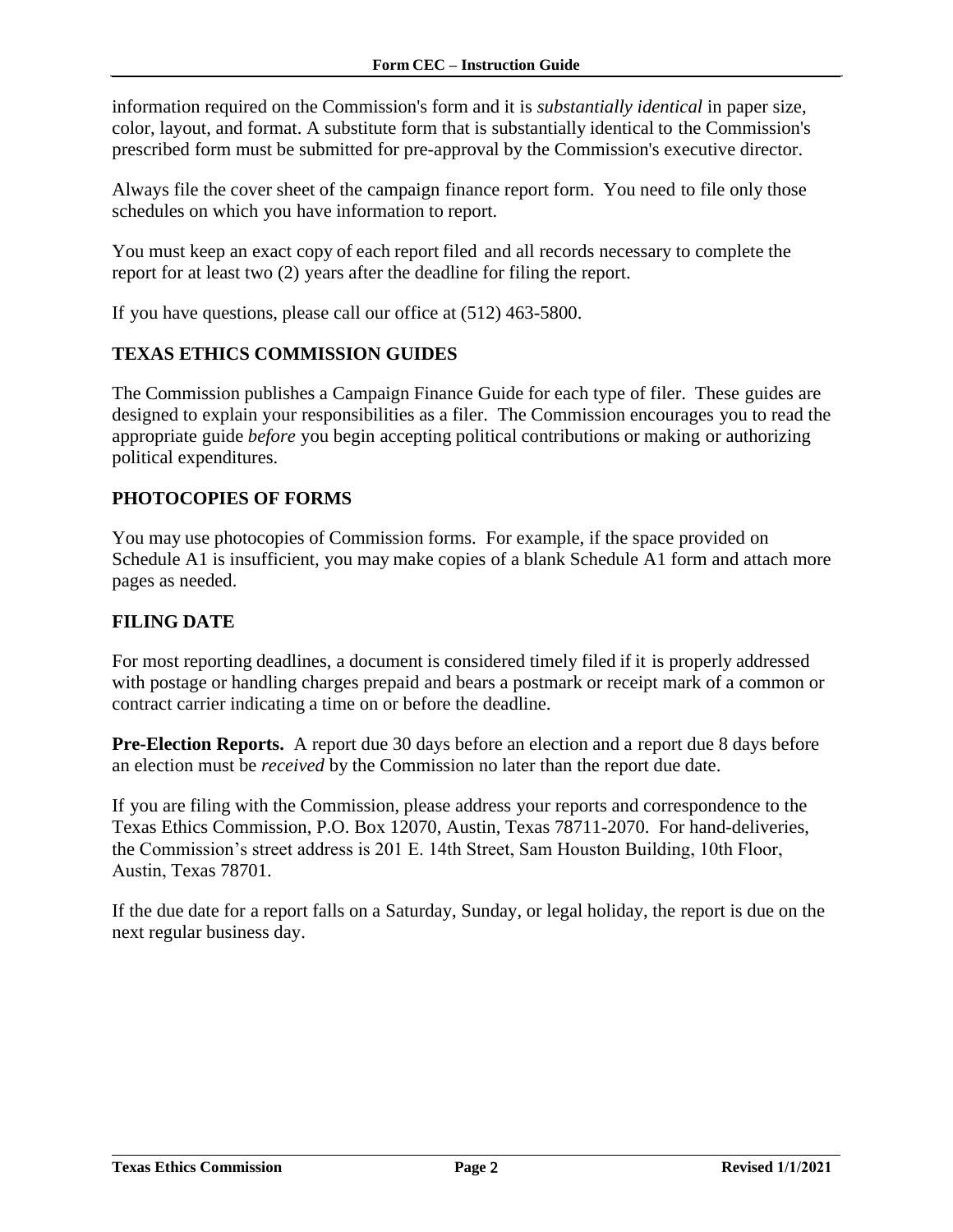### <span id="page-4-0"></span>**COUNTY EXECUTIVE COMMITTEE CAMPAIGN FINANCE REPORT**

#### **GENERAL INFORMATION**

<span id="page-4-1"></span>*These instructions are for county executive committee campaign treasurers using the COUNTY EXECUTIVE COMMITTEE CAMPAIGN FINANCE REPORT (Form CEC). (Monthly filers use Form MCEC.) A complete report includes the three pages of Form CEC Cover Sheet and any of the following schedules on which there is information to report: A1, A2, B, E, F1, F2, F3, F4, I, K, and T.*

Use Form CEC for filing the following reports:

- Semiannual reports (January 15 and July 15);
- Pre-election reports (30th day before election, 8th day before election);
- Runoff report (8th day before runoff election);
- 10th day after campaign treasurer termination; and
- Final report.

See the instructions for Sections 9 and 10 of the Cover Sheet for help in deciding which reports you should file.

*Do not use Form CEC for reports filed under the monthly filing schedule. Use Form MCEC.*

#### **DUTIES OF CAMPAIGN TREASURER**

The committee's campaign treasurer is responsible for filing this form and keeping all necessary records. Failing to file a report on time or filing an incomplete report may subject the treasurer to criminal or civil penalties.

#### **WHERE TO FILE**

The campaign treasurer of the county executive committee must file this form, and all other reporting forms and schedules, with the Commission.

#### **COMPLETING THE COVER SHEET**

<span id="page-4-2"></span>*Each numbered item in these instructions corresponds to the same numbered item on the form.*

#### <span id="page-4-3"></span>**PAGE 1**

**1. FILER ID**: The Commission assigned a filer identification number when the initial campaign treasurer appointment (Form CECTA) was filed. The campaign treasurer should have received a letter acknowledging receipt of the campaign treasurer appointment and showing the committee's filer identification number. Enter this number wherever you see "Filer ID."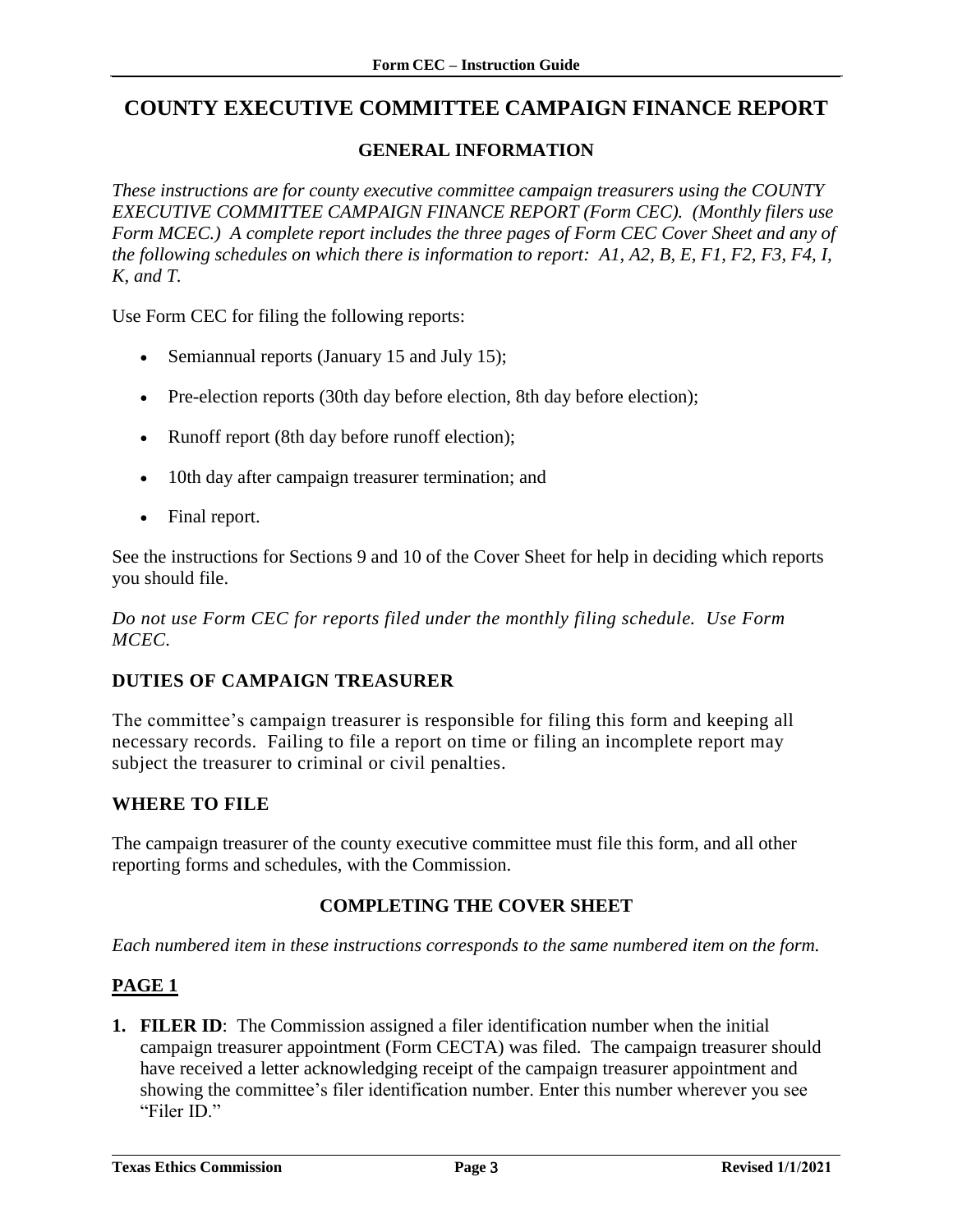- **2. TOTAL PAGES FILED**: After you have completed the form, count the total number of pages of this form and any attached schedules. Enter that number where indicated on the top line of Page 1 only. Each side of a two-sided form counts as one page.
- **3. COMMITTEE NAME**: Enter the committee's full name. Your entry here should be the same as on the committee's campaign treasurer appointment.
- **4. COMMITTEE ADDRESS**: Enter the committee's complete mailing address. If the mailing address has changed since the committee last gave notice of the address, check the "Change of Address" box.
- **5. CAMPAIGN TREASURER NAME**: Enter the full name of the committee's campaign treasurer.
- **6. CAMPAIGN TREASURER STREET ADDRESS**: Enter the complete business or residential street address of the committee's campaign treasurer. Please do not enter a P.O. Box.
- **7. CAMPAIGN TREASURER MAILING ADDRESS**: Enter the complete mailing address of the committee's campaign treasurer. If the mailing address has changed since the committee last gave notice of the address, check the "Change of Address" box.
- **8. CAMPAIGN TREASURER PHONE**: Enter the phone number of the campaign treasurer, including the area code and, if applicable, the extension.
- **9. REPORT TYPE**: Check the box that describes the type of report you are filing, according to the descriptions below. See the instructions for Section 10 for the periods covered by each type of report.

**January 15 Report:** All county executive committees filing under the regular filing schedule must file a semiannual report with the Commission by midnight Central Time on the January 15 report due date.

**July 15 Report:** All county executive committees filing under the regular filing schedule must file a semiannual report with the Commission by midnight Central Time on the July 15 report due date.

**30th Day Before Election Report:** All county executive committees filing under the regular filing schedule that accept political contributions or make political expenditures in connection with an election must file this pre-election report. The report is due no later than 30 days before the election and must be *received* by the Commission no later than midnight Central Time on the report due date. (This report is not required for monthly filers; monthly filers use Form MCEC).

**8th Day Before Election Report:** All county executive committees filing under the regular filing schedule that accept political contributions or make political expenditures in connection with an election must file this pre-election report. Additionally, if your committee files a "30th Day Before Election" report, then your committee must file this report. The report is due no later than 8 days before the election and must be *received* by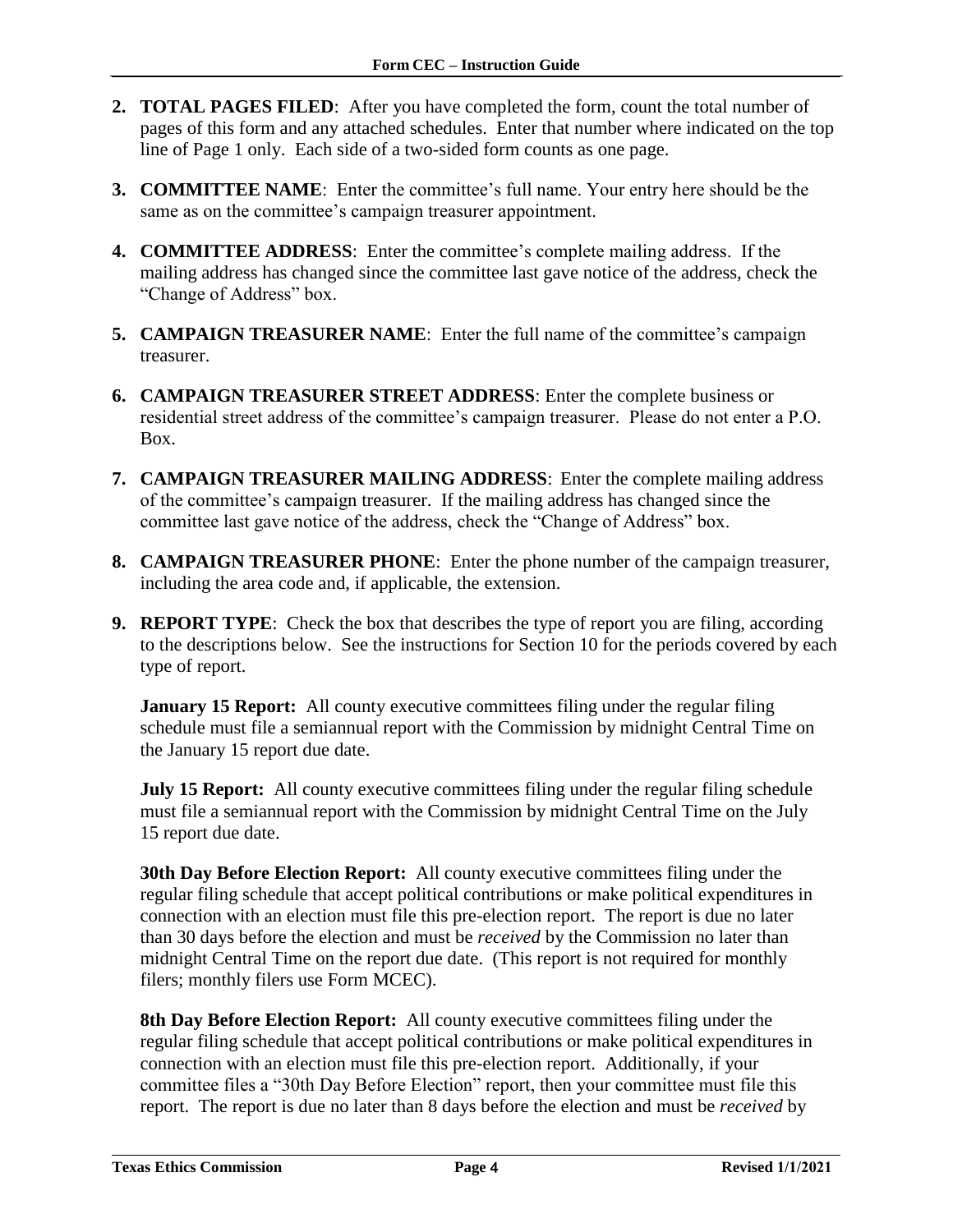the Commission no later than midnight Central Time on the report due date. (This report is not required for monthly filers; monthly filers use Form MCEC.)

**Runoff Report**: All county executive committees filing under the regular filing schedule that accept political contributions or make political expenditures in connection with a runoff election must file this report. The report is due no later than 8 days before the runoff election and must be *received* by the Commission no later than midnight Central Time on the report due date. (This report is not required for monthly filers; monthly filers use Form MCEC.)

**Final Report:** The filing thresholds for county executive committees are annual thresholds. Therefore, a county executive committee that is required to file a campaign treasurer in one year may terminate its appointment of campaign treasurer at the end of a calendar year. If the county executive committee does not file a final report at the end of a calendar year, it may file a final report at any time during the new calendar year if the committee has not exceeded one of the \$33,750 thresholds in the new calendar year. Filing a final report at the end of a calendar year or at any time during the new calendar year will terminate the county executive committee's appointment of campaign treasurer. The committee will have to file a new appointment of campaign treasurer if it crosses one of the \$33,750 thresholds in the new calendar year.

A county executive committee filing under the regular filing schedule that wishes to terminate its campaign treasurer appointment at the end of a calendar year should mark both "Final Report" *and* "January 15" as the report type on the semiannual report that is due by January 15.

**10th Day After Campaign Treasurer Termination Report**: A county executive committee's campaign treasurer must file this report if his or her campaign treasurer appointment is terminated. This report is due no later than the 10th day after the termination occurs. If the termination takes place on the last day of a reporting period, no separate termination report is required.

Daily Pre-Election Reports (Forms Daily-C PAC and Daily-E PAC): A county executive committee may be required to file daily pre-election reports disclosing contributions or direct expenditures during the period beginning the 9th day before an election and ending at 12 noon on the day before the election. This information can be disclosed on Forms Daily-C PAC and Daily-E PAC. For more information, please see the instructions for Forms Daily-C PAC and Daily-E PAC.

**10. PERIOD COVERED**: A reporting period includes the start date and the end date. The report due date will be after the end of the period. Generally, a report picks up where the last report left off and there should be no gaps or overlapping periods. The exception is Daily Pre-election reports (formerly known as telegram reports) which do create overlaps because you are required to report the activity twice.

First Reports: If this is the first campaign finance report that your committee has filed, the start date will be the date your campaign treasurer appointment (Form CECTA) was filed.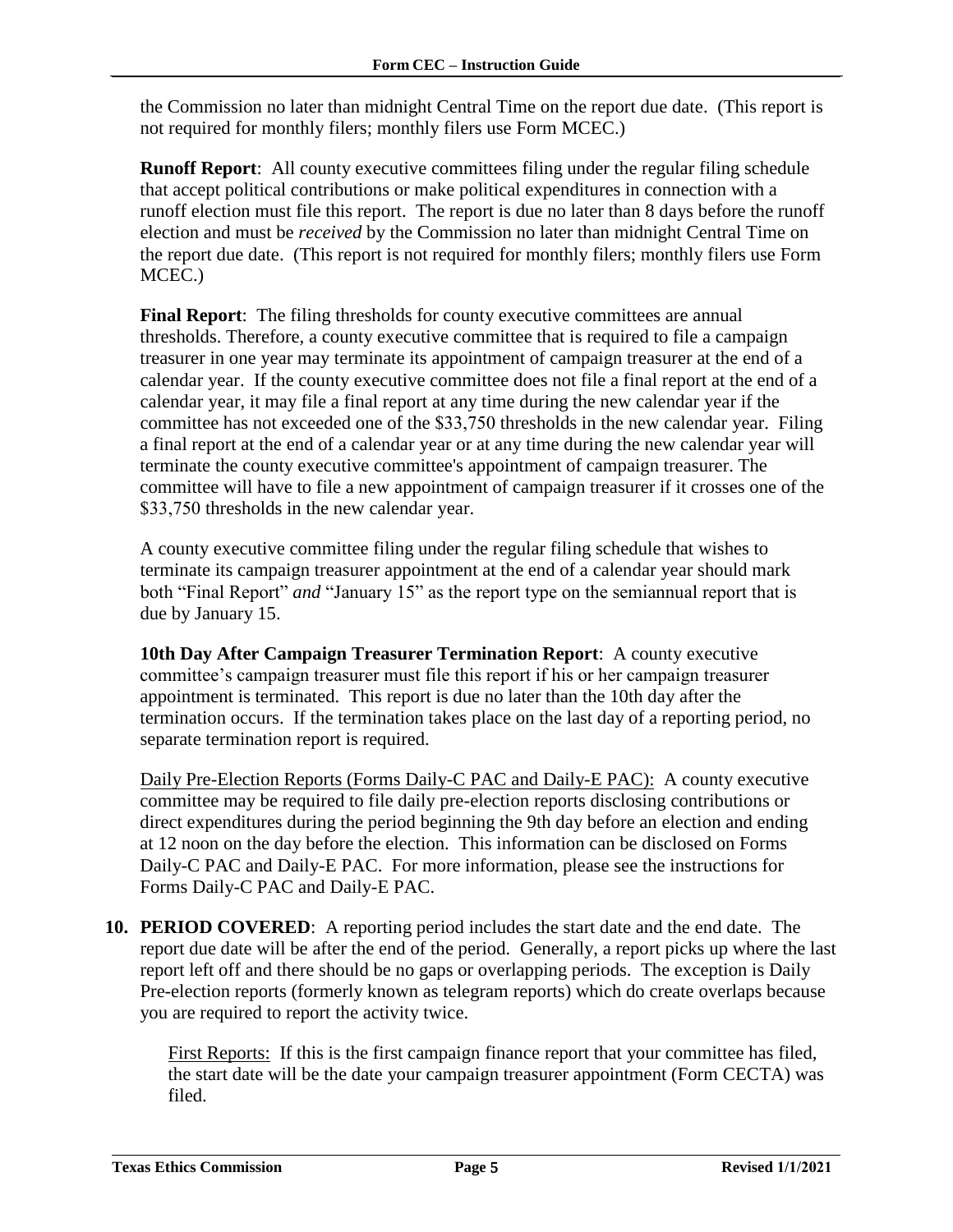**January 15 (Semiannual) Report:** The beginning date is July 1 of the previous year or the day after the last day covered by the last required report, whichever is later. If this is the committee's first report, please see the "First Reports" section above. The end date is December 31 of the previous year. A county executive committee that wishes to terminate its campaign treasurer appointment at the end of the calendar year should mark the January 15 (semiannual) report both as a "January 15" Report and as a "Final Report."

**July 15 (Semiannual) Report**: The start date is January 1 or the day after the last day covered by the last required report, whichever is later. If this is the committee's first report, please see the "First Reports" section above. The end date is June 30.

**30th Day Before Election Report**: The start date is the day after the last day covered by the last required report. If this is the committee's first report, please see the "First Reports" section above. The end date is the 40th day before the election. (This report is not required for county executive committees that are filing under the monthly filing schedule.)

**8th Day Before Election Report**: The start date is the 39th day before the election if your committee filed a 30th Day Before Election Report. Otherwise, the beginning date is the day after the last day covered by the last required report. If this is the committee's first report, please see the "First Reports" section above. The end date is the 10th day before the election. (This report is not required for county executive committees that are filing under the monthly filing schedule.)

**Runoff Report**: The start date is the 9th day before the main election if your committee filed an 8th Day Before Election Report. Otherwise, the start date is the day after the last day covered by the last required report. If this is the committee's first report, please see the "First Reports" section above. The end date is the 10th day before the runoff election. (This report is not required for county executive committees that are filing under the monthly filing schedule.)

**Final Report**: The start date is the day after the last day covered by your committee's last required report. The end date is December 31 if your committee is filing a final report at the end of a calendar year or the date you file the final report in the new calendar year with the Commission. See "Final Report" under the instructions for Section 9 for further guidance.

**10th Day After Campaign Treasurer Termination Report**: The start date is either the day after the last day covered by your committee's last required report or the day your committee appointed a campaign treasurer, whichever is later. The end date is the day the termination is filed. The end date is the day the campaign treasurer's appointment was terminated. This report is due no later than 10 days after the campaign treasurer appointment was terminated.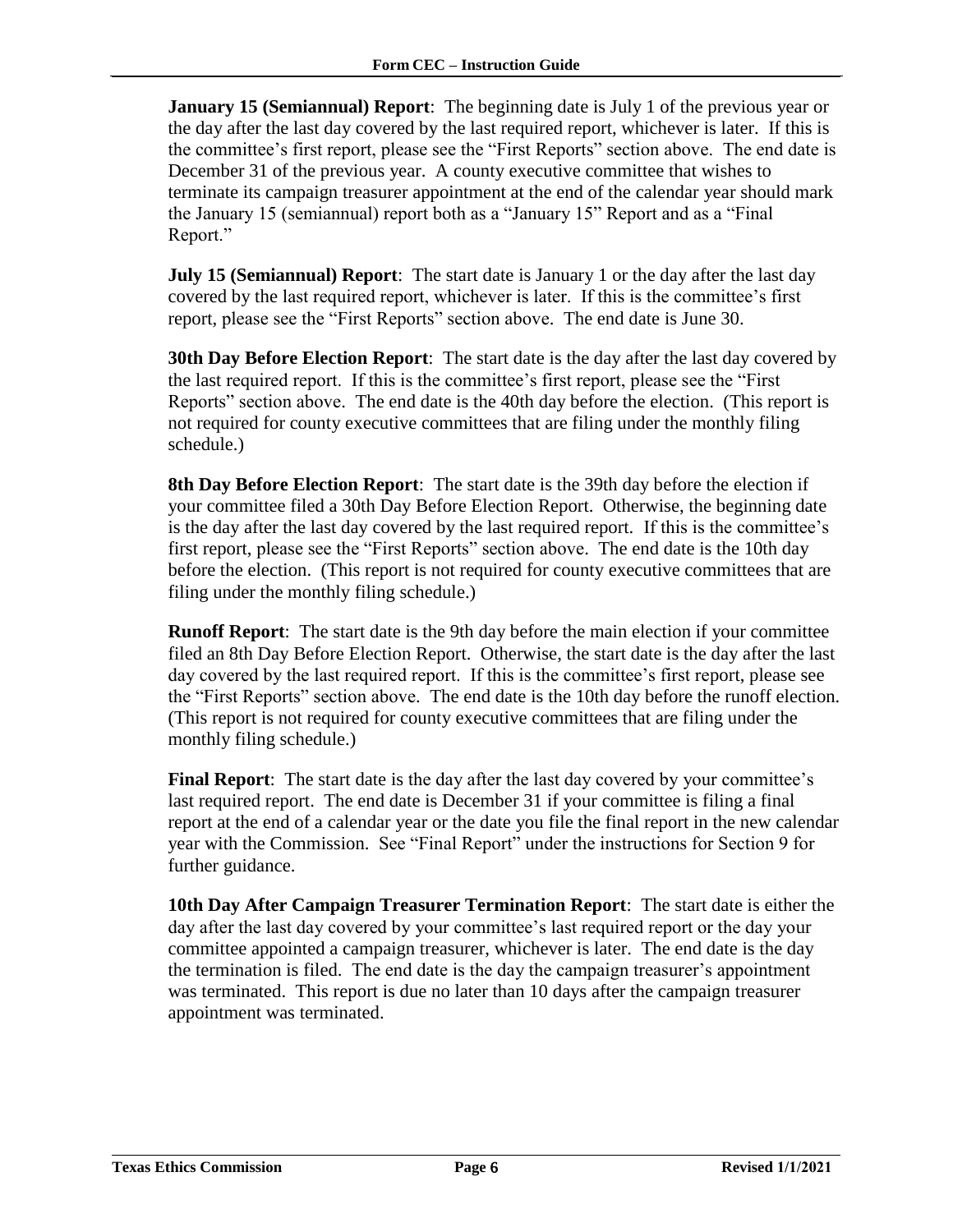*If the committee did not accept any contributions or make any expenditures during this reporting period in connection with an upcoming election or recently held election, skip Section 11.*

**11. ELECTION**: If your county executive committee accepted contributions or made expenditures in connection with an upcoming or recently held election, provide the following information concerning the election.

**Election Date**: Enter the month, day, and year of the election for which the report is filed, if known.

Committee Activity in Connection with an Upcoming Election – If the political activity in this report primarily pertains to an upcoming election, provide the date of the upcoming election in which your committee intends to participate that most immediately follows the deadline for this report.

Committee Activity in Connection with a Recently Held Election – If the political activity in this report primarily pertains to a recently held election, provide the date of the recently held election in which your committee participated that most immediately precedes the deadline for this report.

**Election Type**: Check the box next to the type of election that most accurately describes the upcoming election.

**Primary–An election held by a political party to select its nominees for office.** 

**General**–An election, other than a primary election, that regularly occurs at fixed dates.

**Runoff-An election held if no candidate for a particular office receives the vote** necessary to be elected in an election requiring a majority vote.

**Special–**An election that is neither a general election, nor a primary election, nor a runoff election.

**Other–**If none of the listed election types apply, select "Other" and enter your own description of the election for which this report is filed.

Note**:** If you need additional information, see the *Campaign Finance Guide for Political Committees*.

#### <span id="page-8-0"></span>**PAGE 2**

**12. COMMITTEE NAME:** Enter the committee's full name.

**13. FILER ID:** See instructions for Cover Sheet, page 1, section 1.

#### **14. COMMITTEE ACTIVITY:**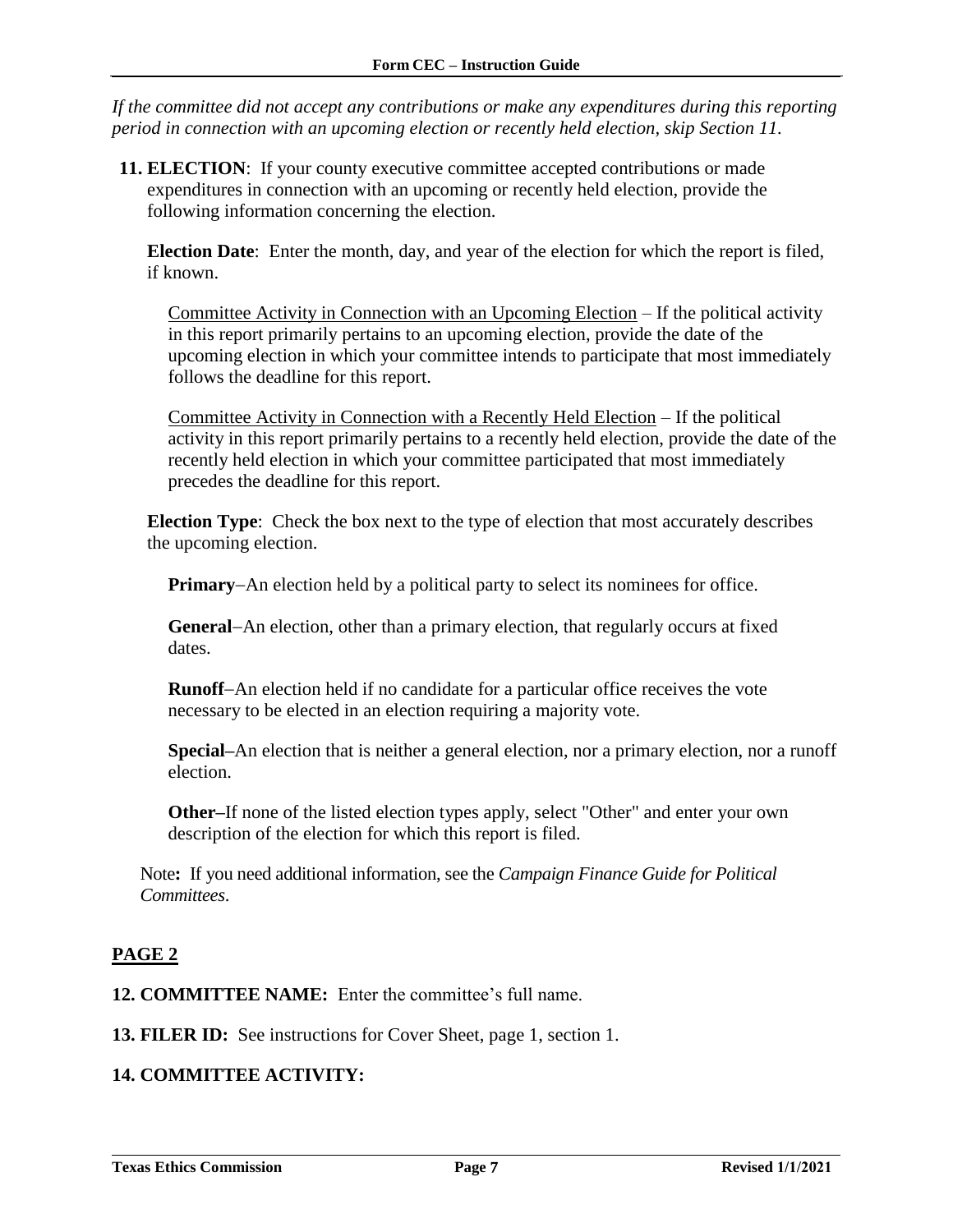**Line 1A**- **CANDIDATES SUPPORTED:** Identify each candidate supported by the committee during the reporting period. If the committee's support was based on the candidate's political party, simply identify the political party.

**Line 1B- CANDIDATES OPPOSED:** Identify each candidate opposed by the committee during the reporting period. If the committee's opposition was based on the candidates' political party, simply identify the party.

**Line 2A- MEASURES SUPPORTED:** Identify each ballot measure supported by the committee during the reporting period. Give the date and location of the election and the nature of the issue on the ballot.

**Line 2B- MEASURES OPPOSED:** Identify each ballot measure opposed by the committee during the reporting period. Give the date and location of the election and the nature of the issue on the ballot.

**Line 3- OFFICEHOLDERS ASSISTED:** Identify each officeholder assisted by the committee during the reporting period. If the committee's assistance was based on the officeholders' political party, simply identify the political party.

**15. TOTALS:** Complete this section only after you have completed any applicable schedules*.*

**Line 1- TOTAL UNITEMIZED POLITICAL CONTRIBUTIONS:** Enter the total of all unitemized contributions (other than pledges, loans, guarantees of loans, or contributions made electronically) of \$90 or less. Do not include any contributions itemized on Schedule A1 and A2 or any contribution made electronically. Enter a "0" if you did not receive any unitemized contributions during the period covered.

On Schedule A1, you are required to itemize political contributions that totaled more than \$90 from one person and any political contribution that is made electronically. (Note**:** If the committee received contributions *totaling* more than \$90 from one person during the reporting period, you are required to itemize all of those contributions, even if individual contributions were \$90 or less.) You also may itemize contributions of \$90 or less from one person. Do not include any itemized contributions in the total entered on Line 1, regardless of amount.

> Alternate Reporting Requirement for Certain Committees: A county executive committee with less than \$27,000 in total political contributions maintained as of the last day of the preceding reporting period may choose to enter on Line 1 the total of all unitemized political contributions (other than pledges or loans or guarantees of loans) of \$190 or less. If the committee is eligible and you choose this alternative, you are required to itemize political contributions that totaled more than \$190 from one person on Schedules A1 and A2. Do not include any itemized contributions in the total entered on Line 1, regardless of amount.

**Line 2- TOTAL POLITICAL CONTRIBUTIONS:** Add the total contributions listed on Schedule A1 and A2 to the amount you entered on Line 1. Enter that total on Line 2. Enter a "0" if you did not receive any contributions during the period covered.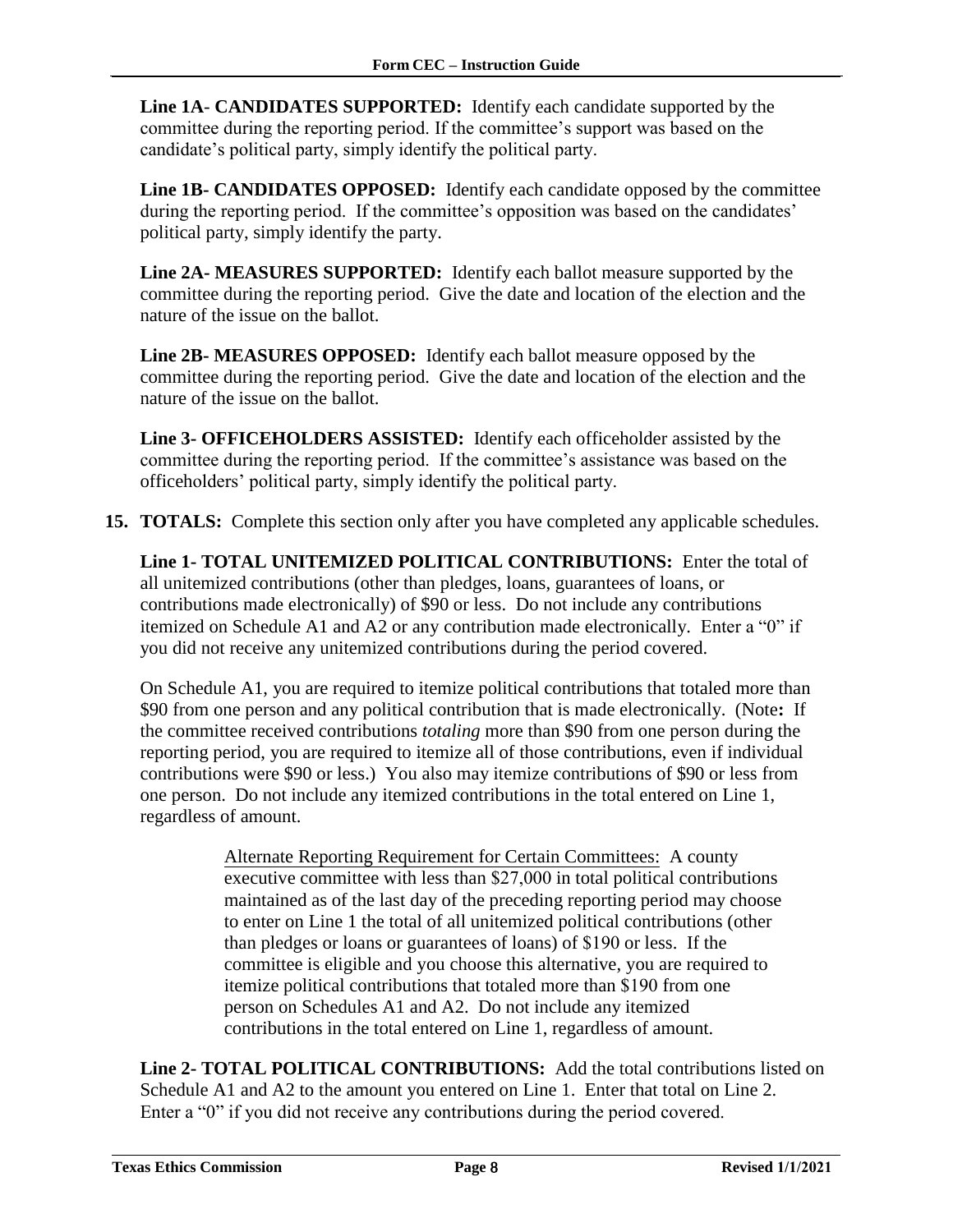**Line 3- TOTAL UNITEMIZED POLITICAL EXPENDITURES:** Enter the total of all unitemized political expenditures of \$190 or less. Do not include any expenditures itemized on Schedules F1, F2, F3, or F4. Enter a "0" if you did not make any unitemized expenditures during the period covered*.*

On Schedules F1, F2, and F4, you were required to itemize political expenditures that totaled more than \$190 to one payee. (Note**:** If the committee made expenditures *totaling* more than \$190 to one person during the reporting period, you were required to itemize all of those expenditures, even if individual expenditures were \$190 or less.) You also had the option of itemizing expenditures totaling \$190 or less to one payee. Do not include any expenditures itemized on Schedules F1, F2, or F4 in the total entered on Line 3, regardless of amount.

#### **Line 4- TOTAL POLITICAL EXPENDITURES:** Add the following:

- (a) the total expenditures listed on Schedule F1;
- (b) the total political expenditures listed on Schedule F2;
- (c) the total political expenditures listed on Schedule F4; and
- (d) the amount you entered on Line 3.

Enter that total on Line 4. Enter a "0" if you did not make any expenditures during the period covered.

**Line 5- TOTAL POLITICAL CONTRIBUTIONS MAINTAINED:** Enter the total amount of political contributions, including interest or other income on those contributions, maintained as of the last day of the reporting period. Enter "0" if you do not maintain political contributions, including interest or other income on those contributions, as of the last day of the reporting period. This is different from the total contributions reported on Line 2. Only contributions accepted during the period covered by the report are entered on Line 2.

The law requires you to disclose the total amount of political contributions accepted, including interest or other income on those contributions, maintained in one or more accounts in which political contributions are deposited as of the last day of the reporting period. The "total amount of political contributions maintained" includes: the total amount of political contributions maintained in one or more accounts, including the balance on deposit in banks, savings and loan institutions and other depository institutions; the present value of any investments that can be readily converted to cash, such as certificates of deposit, money market accounts, stocks, bonds, treasury bills, etc.; and the balance of political contributions accepted and held in any online fundraising account over which the filer can exercise control by making a withdrawal, expenditure, or transfer.

**Line 6- TOTAL PRINCIPAL AMOUNT OF ALL OUTSTANDING LOANS:** Enter the aggregate outstanding principal amount of all loans accepted for political purposes as of the last day of the reporting period. This is different from the information reported on Schedule E. Include outstanding principal of loans made in this reporting period as well as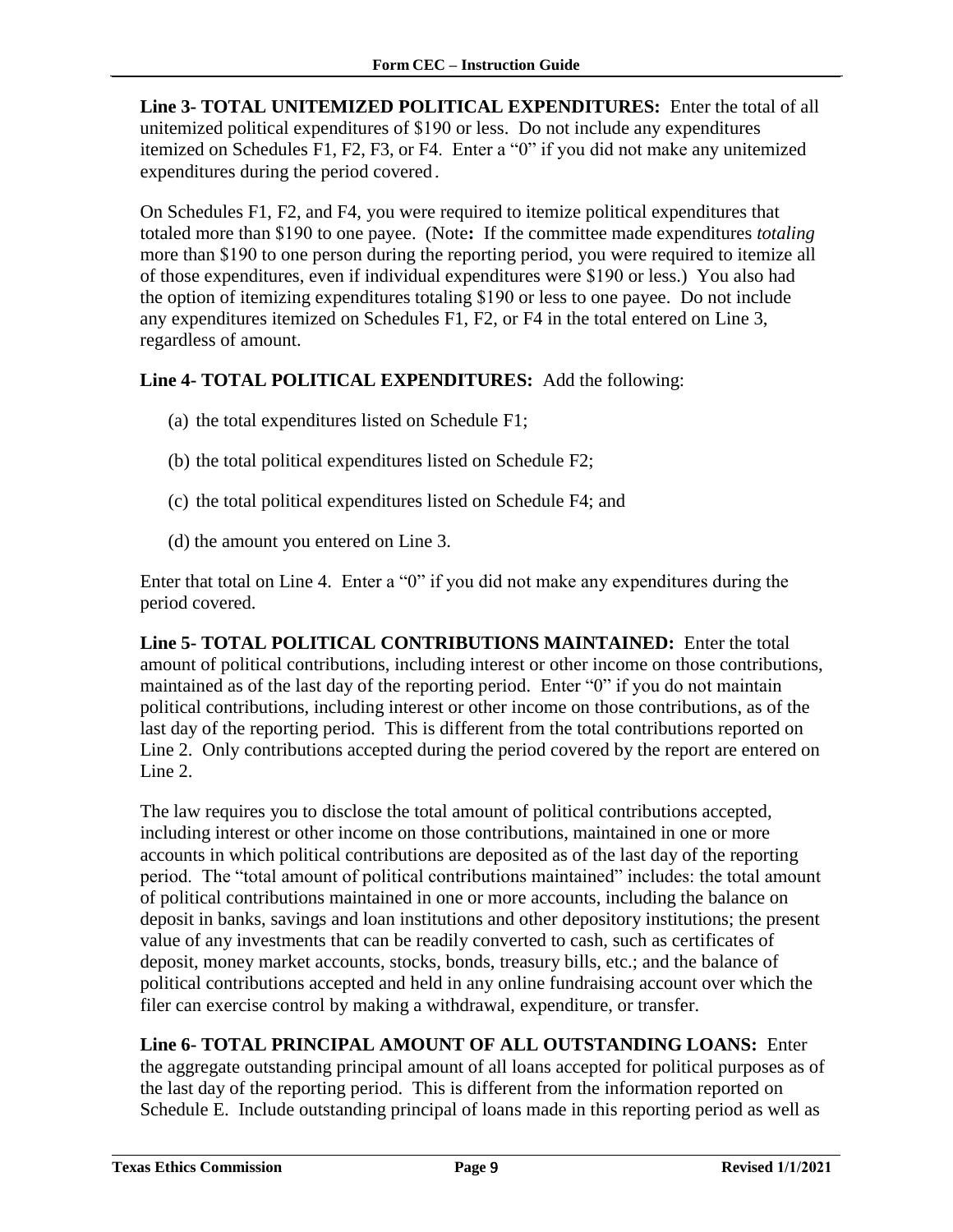outstanding principal of loans made previously. Enter a "0" if you did not accept any loans during the period covered and have no outstanding loans.

**16. SIGNATURE:** Complete this section only after you have completed all applicable sections and schedules. You must always sign a report that you file. You must complete this section even if you have no schedules to attach. Only the committee's campaign treasure or the assistant campaign treasurer may sign the report.

<span id="page-11-0"></span>If you are using the paper form, fill this section out by hand after you finish the rest of this report. You have the option to either: (1) take the completed form to a notary public where you will sign above the first line that says "Signature of Campaign Treasurer (Declarant)" (an electronic signature is not acceptable) and your signature will be notarized, or (2) sign above both lines that say "Signature of Campaign Treasurer (Declarant)" (an electronic signature is not acceptable), and fill out the unsworn declaration section.

### **PAGE 3**

- **17. COMMITTEE NAME:** Enter the name of the committee.
- **18. FILER ID:** See instructions for Cover Sheet, page 1, section 1.
- **19. SCHEDULE SUBTOTALS:** Complete this section only after you have completed all applicable schedules.

Check the appropriate boxes to indicate which schedules are attached to your report. If a schedule is not included in the report, leave the check box blank.

**Line 1- Schedule A1:** Add the total amount of contributions itemized on Schedule A1 to the amount of unitemized monetary political contributions accepted during the period covered. Enter that total on Line 1. Enter a "0" if you did not accept any contributions during the period covered.

**Line 2- Schedule A2:** Add the total amount of non-monetary in-kind contributions itemized on Schedule A2 to the amount of unitemized non-monetary in-kind contributions accepted during the period covered. Enter that total on Line 2. Enter a "0" if you did not accept any non-monetary in-kind contributions during the period covered.

**Line 3- Schedule B:** Add the total amount of pledged contributions itemized on Schedule B to the amount of unitemized pledged contributions accepted during the period covered. Enter that total on Line 3. Enter a "0" if you did not accept any pledged contributions during the period covered.

**Line 4- Schedule E:** Add the total amount of loans itemized on Schedule E to the amount of unitemized loans accepted during the period covered. Enter that total on Line 4. Enter a "0" if you did not accept any loans during the period covered.

**Line 5- Schedule F1:** Add the total amount of political expenditures from political contributions itemized on Schedule F1 to the amount of unitemized political expenditures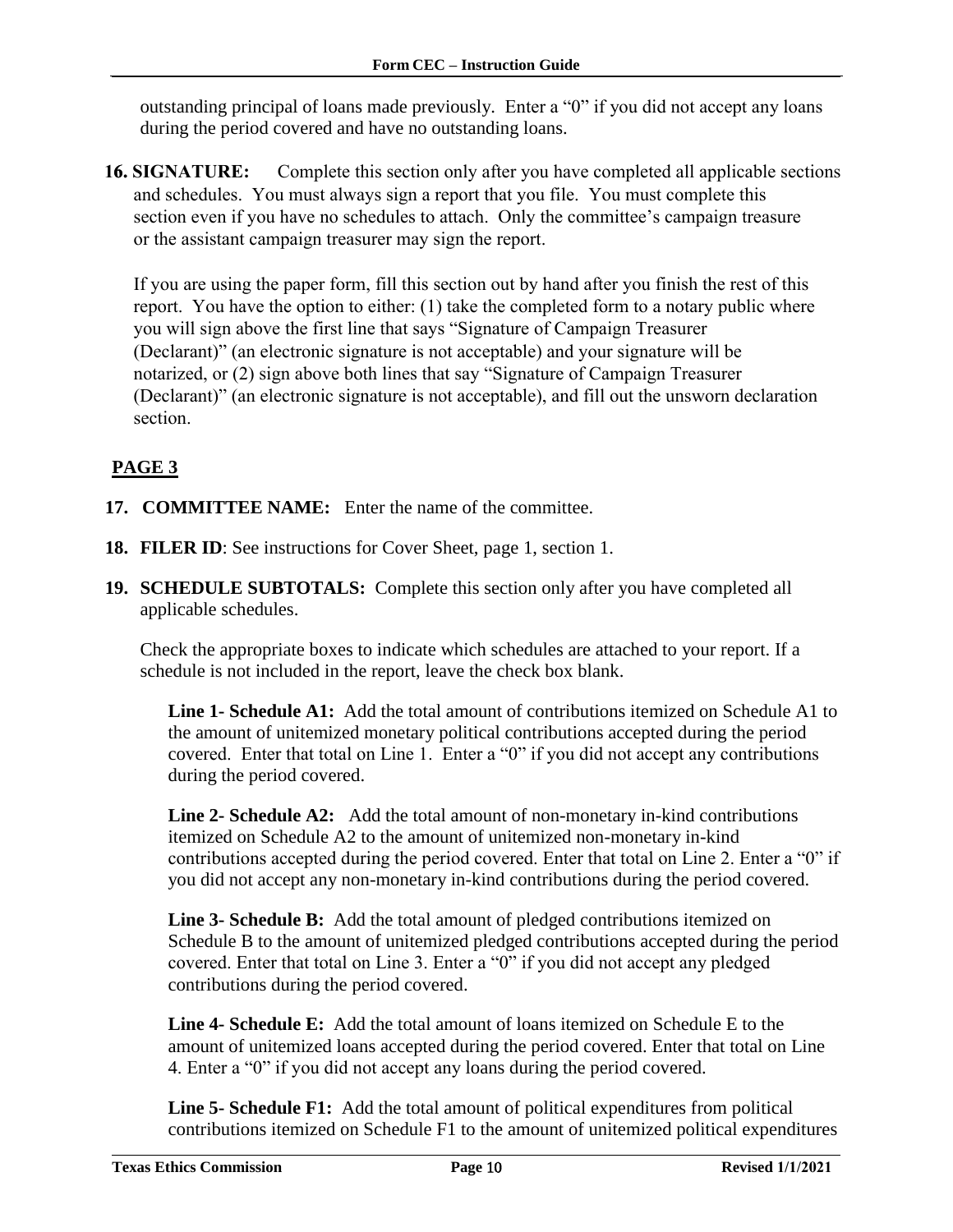from political contributions made during the period covered. Enter that total on Line 5. Enter a "0" if you did not make any political expenditures during the period covered.

**Line 6- Schedule F2:** Add the total amount of unpaid incurred obligations itemized on Schedule F2 to the amount of unitemized unpaid obligations incurred during the period covered. Enter that total on Line 6. Enter a "0" if you did not incur any unpaid obligations during the period covered.

**Line 7- Schedule F3:** Add the total amount of investments purchased from political contributions itemized on Schedule F3. Enter that total on Line 7. Enter a "0" if you did not purchase investments from political contributions during the period covered.

**Line 8- Schedule F4:** Add the total amount of expenditures made by a credit card itemized on Schedule F4 to the amount of unitemized expenditures made by a credit card during the period covered. Enter that total on Line 8. Enter a "0" if you did not make any expenditures by credit card during the period covered.

Line 9- Schedule I: Add the total amount of non-political expenditures from political contributions itemized on Schedule I. Enter that total on Line 9. Enter a "0" if you did not make any non-political expenditures from political contributions during the period covered.

**Line 10- Schedule K**: Add the total amount of interest, credits, gains, refunds, and contributions returned to filer that were itemized on Schedule K. Enter that total on Line 10. Enter a "0" if you did not have any such activity during the period covered.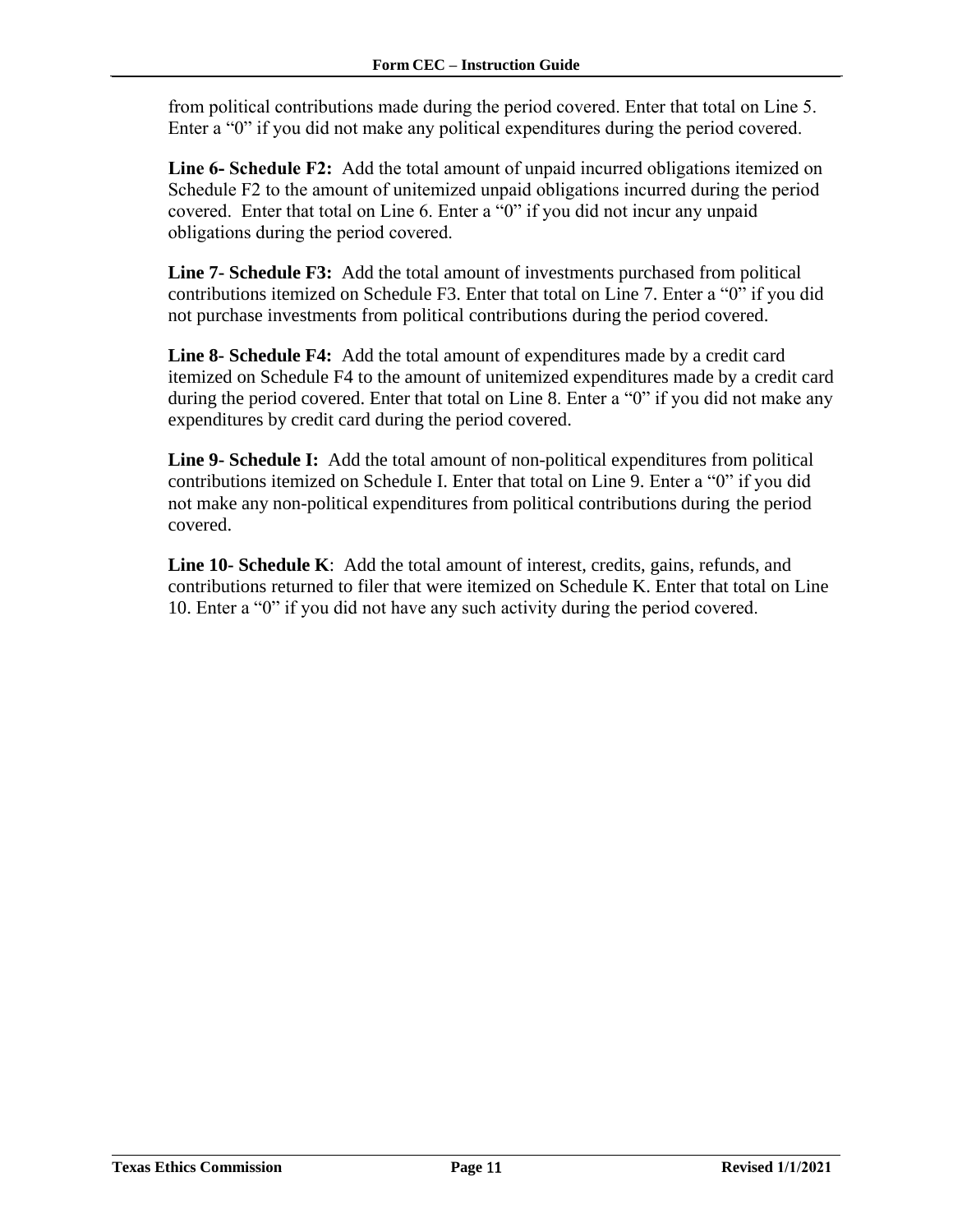### **SCHEDULE A1: MONETARY POLITICAL CONTRIBUTIONS**

#### <span id="page-13-0"></span>*These instructions are for county executive committee campaign treasurers filing under the regular filing schedule.*

Use this schedule to disclose information about incoming monetary political contributions accepted during the reporting period. You are not required to include contributions of an individual's personal services or travel if the individual receives no compensation from any source for the services. Do not enter on this schedule information on other types of incoming funds, such as, non-monetary contributions, interest, pledges, loans, or guarantees of loans. (Report non-monetary contributions on Schedule A2, pledges on Schedule B, loans and guarantees of loans on Schedule E, and interest on Schedule K.)

**Corporate or Labor Organization Contributions**: Do not enter on this schedule contributions from labor organizations or any of the following business associations:

- (1) corporations that are organized under the Texas Business Corporation Act, the Texas For-Profit Corporation Law, the Texas Non-Profit Corporation Act, the Texas Nonprofit Corporation Law, federal law, or law of another state or nation; or
- (2) the following associations, whether incorporated or not: banks, trust companies, savings and loan associations or companies, insurance companies, reciprocal or interinsurance exchanges, railroad companies, cemetery companies, governmentregulated cooperatives, stock companies, and abstract and title insurance companies.

Subject to various restrictions, a corporation or labor organization may make contributions to a political party. If the county executive committee of a political party accepts contributions from a corporation or labor organization, the county chair must report those contributions and expenditures from those contributions on the "POLITICAL PARTY REPORT REGARDING FUNDS FROM CORPORATIONS AND LABOR ORGANIZATIONS" (Form PTY-CORP).

**Itemization:** You must enter contributions that exceed \$90 in the aggregate from one person, and any monetary contribution made electronically, during a reporting period on this schedule. If the committee accepted two or more contributions from the same person, the total of which exceeds \$90, enter each contribution separately. Although you are not required to do so, you may also report contributions from one person that do not exceed \$90 in the period on this schedule. If you do not itemize contributions of \$90 and less on Schedule A1, you must total all such contributions and report them on Form CEC Cover Sheet, page 2, section 15, line 1.

Alternate Reporting Requirement for Certain Committees**:** A general-purpose committee with less than \$27,000 in total political contributions maintained as of the last day of the preceding reporting period may choose to itemize political contributions that exceed \$190 in the aggregate (instead of \$90) from one person during a reporting period on Schedule A1. If the committee accepted two or more contributions from the same person, the total of which exceeds \$190, enter each contribution separately. If you do not itemize contributions of \$190 and less on Schedule A1 you must total all such contributions and report them on Form CEC Cover Sheet, page 2, section 15, line 1.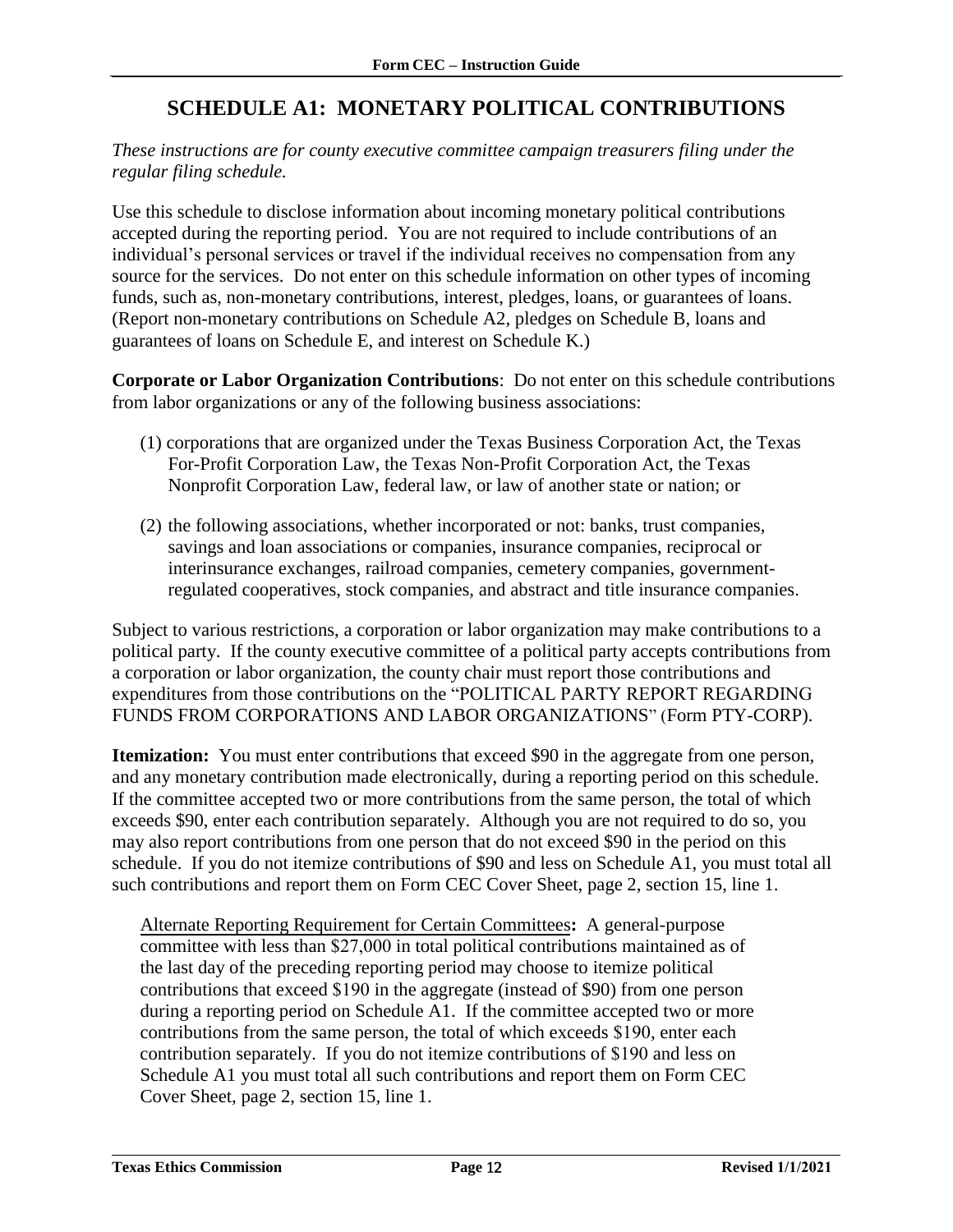*Each numbered item in these instructions corresponds to the same numbered item on the form.*

- **1. TOTAL PAGES SCHEDULE A1**: After you have completed Schedule A1, count the total number of pages. Each side of a two-sided form counts as one page.
- **2. FILER NAME**: Enter the committee's full name.
- **3. FILER ID**: See Instructions for Cover Sheet, page 1, section 1.
- **4. DATE**: Enter the date the committee *accepted* the contribution.

*Accepting* a contribution is different from *receiving* a contribution. The committee accepts a contribution when the determination is made to accept it rather than reject it. This may or may not be the same day that the committee receives the contribution.

Failure to make a determination about acceptance or refusal: If you fail to make a determination to accept or refuse a contribution by the end of the reporting period, the contribution is considered to have been accepted.

Returning refused contributions: If you receive a political contribution but do not accept it, you must return the contribution not later than the 30th day after the end of the reporting period in which the contribution was received. If you fail to do so, the contribution is considered to have been accepted.

- **5. FULL NAME OF CONTRIBUTOR**: Enter the full name of the contributor. If the contributor is an individual, enter the full name, first, last, and suffix (Jr., III, etc.) if applicable (title is optional). If the contributor is an entity, enter the full name of the entity. **"Out-of-State PAC" box:** If the contributor is an out-of-state political committee, check the box. If the contributor is an out-of-state political committee from which the committee accepted more than \$930 in the reporting period (including pledges or loans from sources other than financial institutions that have been in business for more than a year) you must include one of the following with your report:
	- a copy of the out-of-state PAC's statement of organization filed as required by law with the Federal Election Commission (FEC) and certified by an officer of the out-of-state PAC; or
	- a written statement, certified by an officer of the out-of-state PAC, listing the full name and address of each person who contributed more than \$190 to the out-of state PAC during the 12 months immediately preceding the contribution.

If the contributor is an out-of-state political committee from which the committee accepted \$930 or less (including pledges) during the reporting period, you must include one of the following with your report:

• a copy of the out-of-state political committee's statement of organization filed as required by law with the FEC and certified by an officer of the out-of-state committee.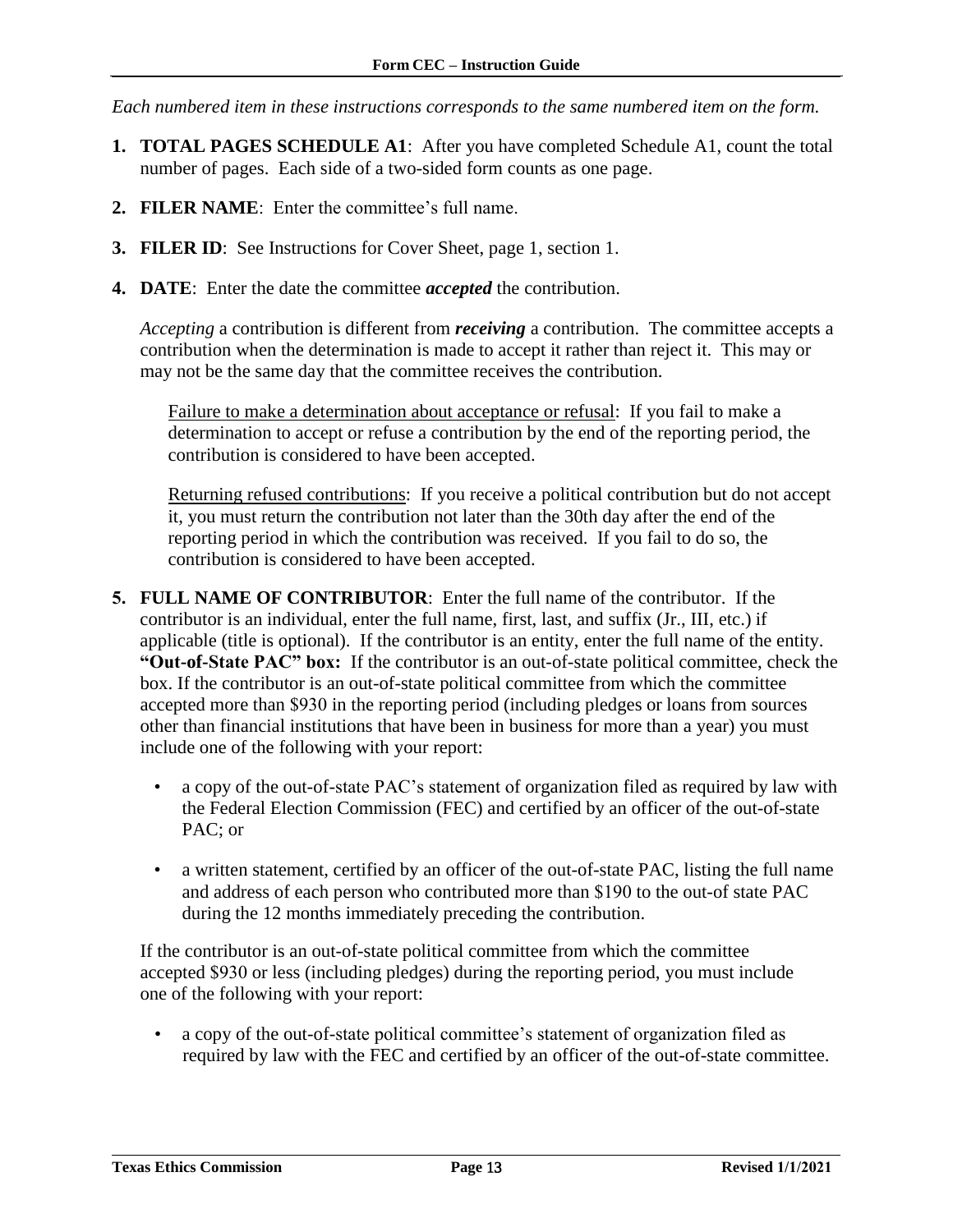• a document listing the committee's name, address and phone number; the name of the person appointing the committee's campaign treasurer; and the name, address and phone number of the committee's campaign treasurer.

**"ID #" Line (Electronic Filing Only):** If you are filing your report electronically, you may enter in this field the out-of-state committee's FEC identification number. If you do not have an FEC # for the out-of-state PAC or are not filing electronically with the Commission, you must provide other documentation as explained above.

Note**:** See the *Campaign Finance Guide for Political Committees* for detailed information on accepting and reporting contributions from out-of-state political committees.

- **6. CONTRIBUTOR ADDRESS**: Enter the complete address of the contributor.
- **7. AMOUNT OF CONTRIBUTION**: Enter the amount of the contribution.
- **8. PRINCIPAL OCCUPATION/JOB TITLE**: Enter the contributor's principal occupation or job title in this section.
- **9. EMPLOYER (***Optional***)**: You may enter the employer of the contributor in this section.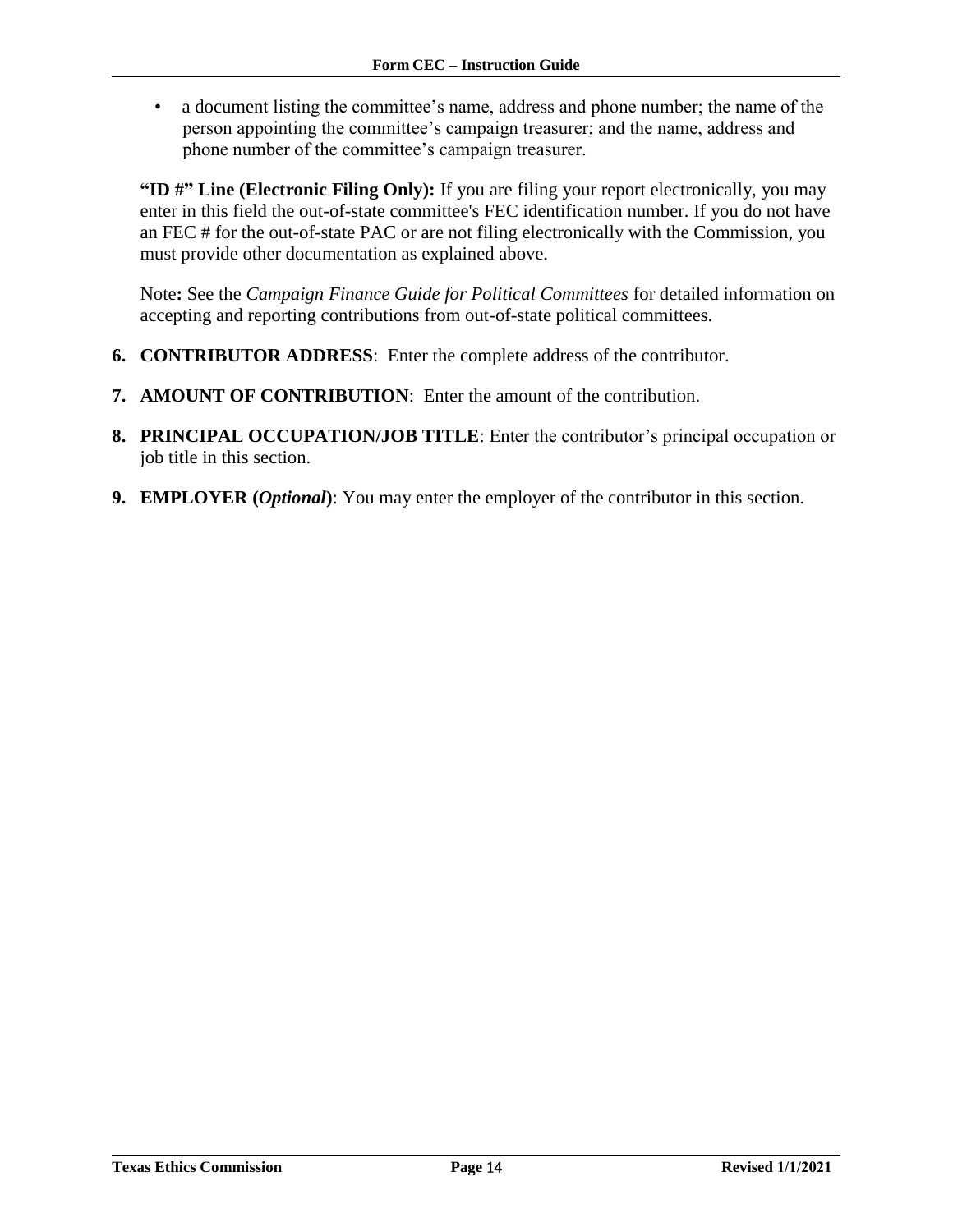### **SCHEDULE A2: NON-MONETARY (IN-KIND) POLITICAL CONTRIBUTIONS**

<span id="page-16-0"></span>*These instructions are for county executive committee campaign treasurers filing under the regular filing schedule.*

Use this schedule to disclose information about incoming non-monetary (in-kind) political contributions. You are not required to include contributions of an individual's personal services or travel if the individual receives no compensation from any source for the services. If your committee accepted other types of incoming funds (such as loans, interest or pledges), enter them on the applicable schedules associated with the categories. (Report pledges on Schedule B, report loans and guarantees of loans on Schedule E, and report interest on Schedule K).

**Corporate or Labor Organization Contributions:** See instructions for Schedule A1.

**Itemization:** You must enter contributions that exceed \$90 from one person, and any nonmonetary contribution made electronically, during a reporting period on this schedule. If the committee accepted two or more contributions from the same person, the total of which exceeds \$90, enter each contribution separately. Although you are not required to do so, you may also report contributions from one person that do not exceed \$90 in the period on this schedule. If you do not itemize contributions of \$90 and less on this schedule, you must total all such contributions and report them on Form CEC Cover Sheet, page 2, section 15, line 1.

Alternate Reporting Requirement for Certain Committees: A general-purpose committee filing monthly with less than \$27,000 in total political contributions maintained as of the last day of the preceding reporting period may choose to itemize political contributions that exceed \$190 (instead of \$90) from one person during a reporting period on this schedule. If the committee accepted two or more contributions from the same person, the total of which exceeds \$190, enter each contribution separately. If you do not itemize contributions of \$190 and less on this schedule, you must total all such contributions and report them on Form CEC Cover Sheet, page 2, section 15, line 1.

*Each numbered item in these instructions corresponds to the same numbered item on the form.*

- **1. TOTAL PAGES SCHEDULE A2**: After you have completed Schedule A2, count the total number of pages. Each side of a two-sided form counts as one page.
- **2. FILER NAME**: Enter the committee's full name.
- **3. FILER ID**: See instructions for Cover Sheet, page 1, section 1*.*
- **4. TOTAL OF UNITEMIZED IN-KIND POLITICAL CONTRIBUTIONS**: Enter the total amount of in-kind political contributions of \$90 or less that you accepted during the period covered that are not itemized on this schedule. If you choose to itemize an in-kind contribution of \$90 or less on this schedule, do not include it in this total. If your committee qualifies for the higher itemization threshold, please see "Alternate Reporting Requirement for Certain Committees" above. All contributions made electronically must be itemized.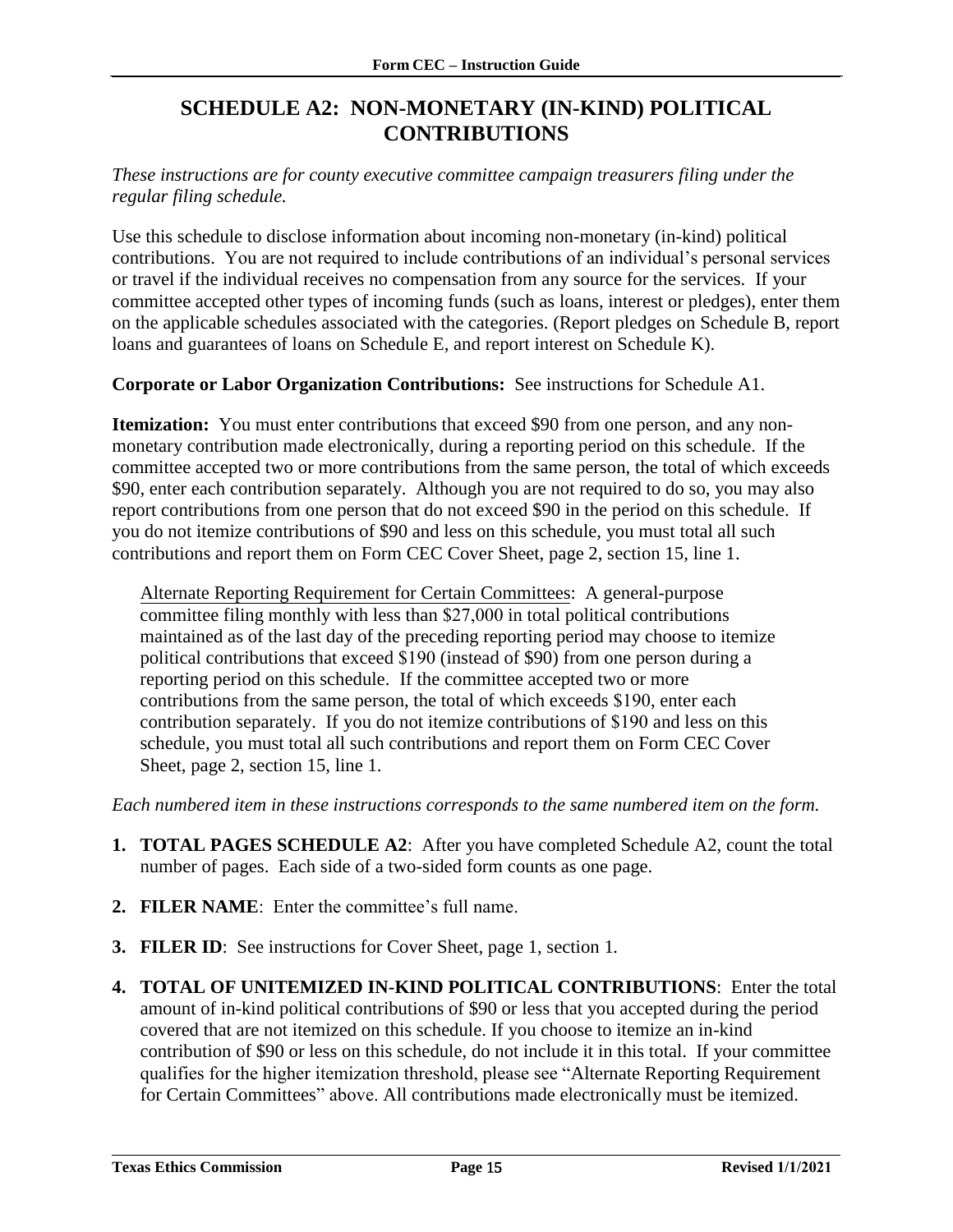- **5. DATE**: See instructions for Schedule A1, section 4.
- **6. FULL NAME OF CONTRIBUTOR**: See instructions for Schedule A1, section 5.
- **7. CONTRIBUTOR ADDRESS**: Enter the complete address of the contributor.
- **8. AMOUNT OF CONTRIBUTION**: Enter the amount of the contribution or the fair market value of an in-kind contribution, as applicable.
- **9**. **IN-KIND CONTRIBUTION DESCRIPTION**: Enter a description of the contribution. The description should be sufficiently detailed to allow a person reviewing the committee's report to understand what was contributed.

**"Travel Outside of Texas" box:** Please check the box to indicate that the inkind contribution was for out-of-state travel. The description of an in-kind contribution for travel outside of the state of Texas must include detailed information. Please report this information on Schedule T.

- **10. PRINCIPAL OCCUPATION/JOB TITLE**: You must enter the contributor's principal occupation or job title in this section.
- **11. EMPLOYER (***Optional***)**: You may enter the employer of the contributor in this section.

*Sections 12-16 pertain to judicial candidates, officeholders, and judicial specific-purpose committees only. Do not complete these sections. If you are a judicial specific-purpose committee, please use Form JSPAC and the corresponding instructions.*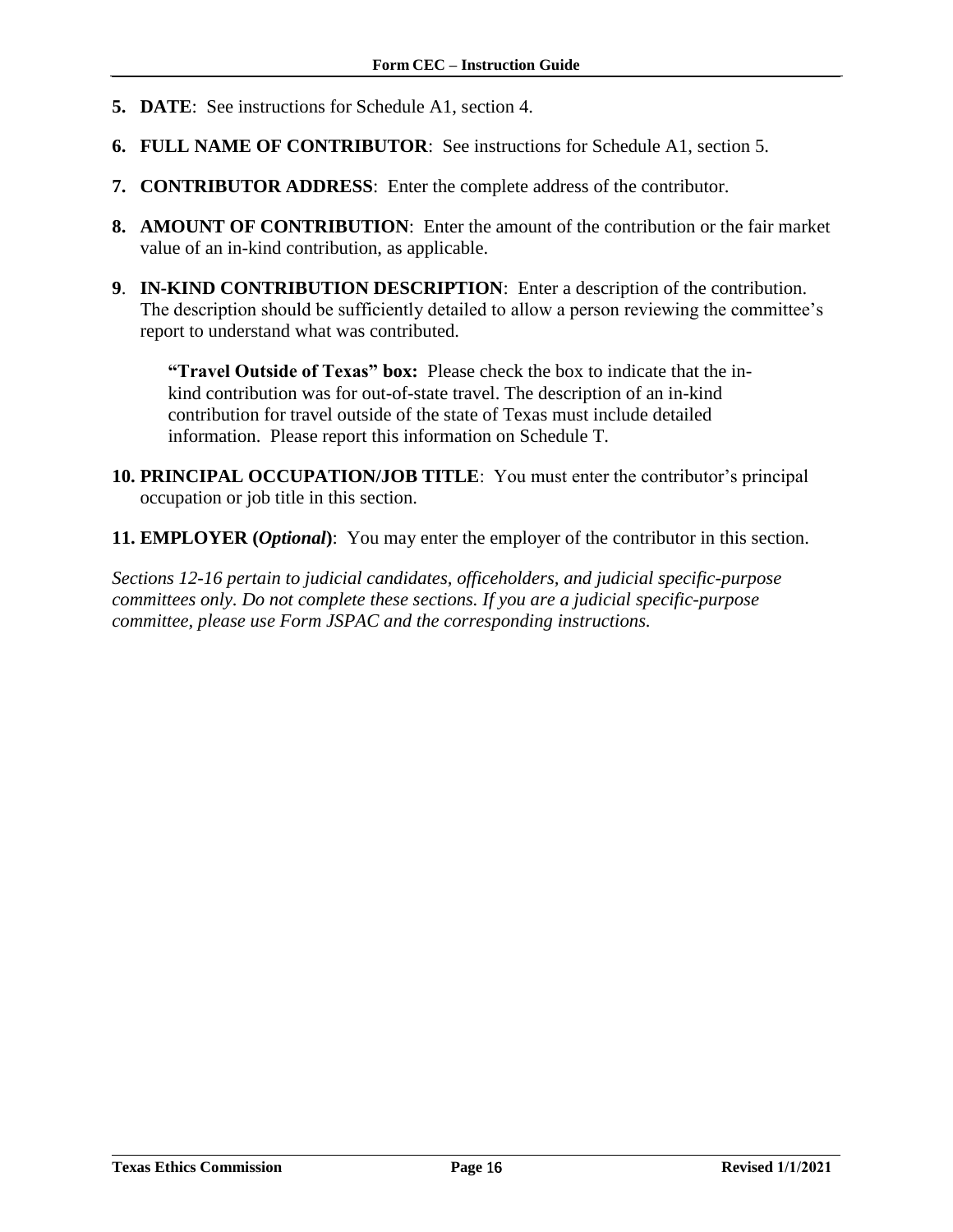### **SCHEDULE B: PLEDGED CONTRIBUTIONS**

<span id="page-18-0"></span>*These instructions are for county executive committee campaign treasurers filing under the regular filing schedule.*

Use this schedule to disclose information about pledges accepted during the reporting period for political purposes. You are not required to include pledges of an individual's personal services or travel if the individual receives no compensation from any source for the services. Do not enter on this schedule information on contributions actually received, loans or guarantees of loans. (Report contributions actually received on Schedules A1 and A2, and report loans and guarantees of loans on Schedule E.)

If the committee *accepts* **a** *pledge* from a person for money, goods, services, or anything of value, that pledge is a reportable contribution. Note that the committee must accept the pledge before you are required to report the pledge.

If the committee accepts a pledge for money, goods, services, etc., you must include the pledge on this schedule for the report covering the period in which the committee *accepts* the pledge.

**Corporate or Labor Organization Contributions:** Do not enter pledges accepted from labor organizations or corporations on this form. See Schedule A1 for further instructions.

**Itemization**: A county executive committee filing under the regular filing schedule must itemize to itemize pledges that exceed \$90 in the aggregate from a single contributor during the reporting period. If your committee accepted two or more pledges from the same person, the total of which exceeds \$90, enter each pledge separately. Although you are not required to do so, you may also itemize on Schedule B pledges that do not exceed \$90 (in the aggregate) for the reporting period.

You must also disclose the receipt of the pledged contribution on Schedule A1 (used for monetary contributions) or A2 (used for non-monetary (in-kind) contributions), as applicable, in the reporting period in which you actually receive the pledged money or thing of value. If the pledge is accepted and received in the same reporting period, it is no longer a pledge disclosed here; it becomes a contribution disclosed on the applicable contributions schedule.

*Each numbered item in these instructions corresponds to the same numbered item on the form.*

- **1. TOTAL PAGES SCHEDULE B**: After you have completed Schedule B, count the total number of pages. Each side of a two-sided form counts as one page.
- **2. FILER NAME**: Enter the committee's full name.
- **3. FILER ID:** See the instructions for Cover Sheet, page 1, section 1.
- **4. TOTAL OF UNITEMIZED PLEDGES**: Enter the total amount of pledges that the committee accepted during the period from each person that did not exceed \$90 in the aggregate. Although you are not required to do so, you may also itemize pledges of \$90 or less on this schedule. If you itemize some pledges of \$90 or less, do not include those pledges in the total entered here. If you choose to itemize all pledges of \$90 or less, do not enter a total amount here.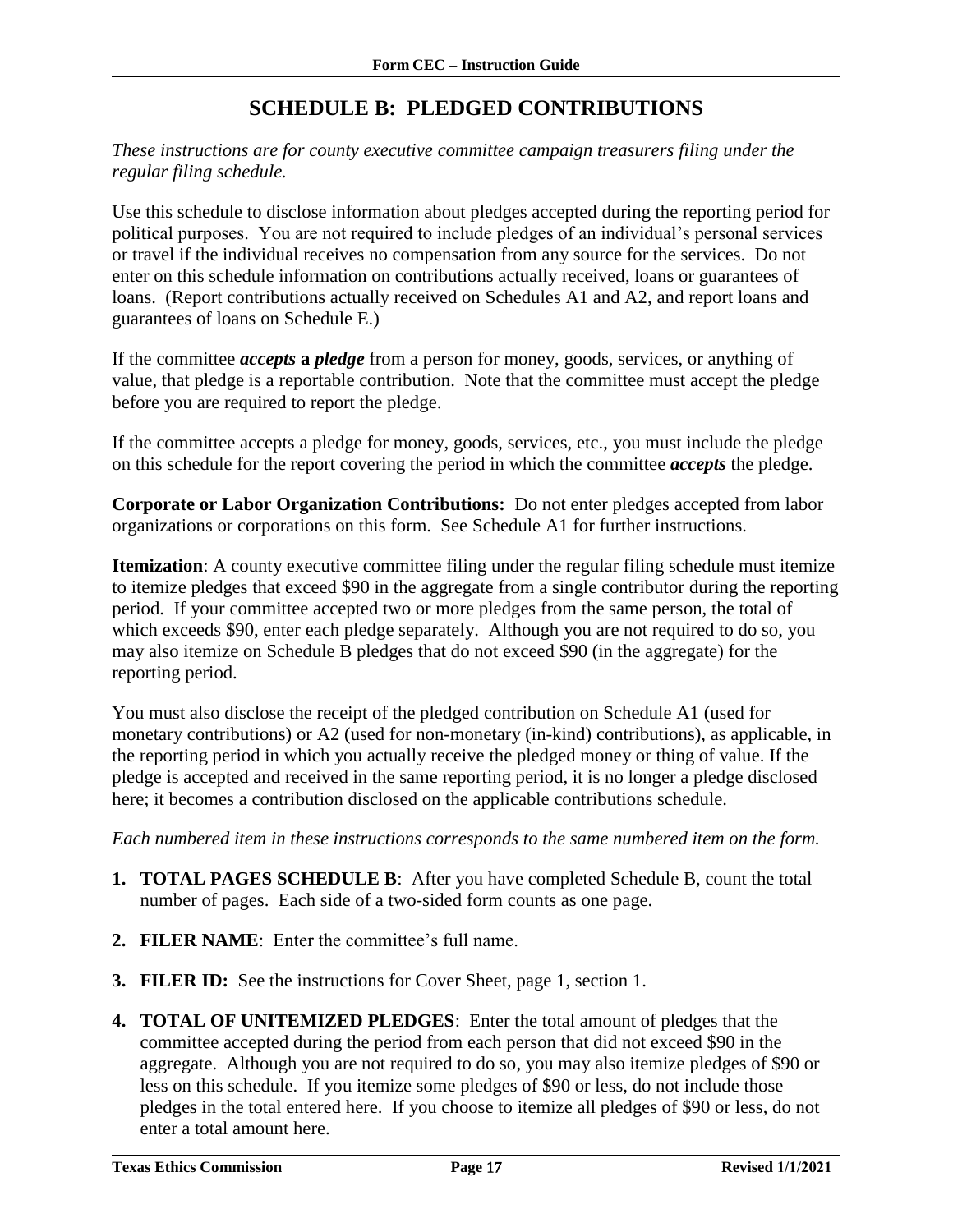**5. DATE**: Enter the date your committee accepted the pledge, regardless of when the pledge is actually received. You accept a pledge when you decide to accept it rather than reject it. Note that your committee must accept a pledge before you are required to report it.

Pledge accepted and received in different reporting periods: If your committee *accepts* a pledge in one reporting period and then *receives* the pledged money or other thing of value in a later reporting period, you will disclose the pledge on this schedule in the reporting period in which you accepted the pledge. You will also disclose the receipt of the pledged money or other thing of value on the appropriate incoming funds schedule (such as monetary or non-monetary contributions, or loans) in the reporting period in which you received the pledge.

Pledge received in same reporting period as accepted: If your committee receives a pledge in the same reporting period in which it was accepted, then you will not report the pledge on this schedule. You will only disclose the contribution on the appropriate incoming funds schedule (such as monetary or non-monetary contributions, or loans). The date of the contribution will be the date your committee accepted the pledged contribution, regardless of when the pledged contribution was actually received.

Pledge accepted but never received: You will disclose the pledge on this schedule in the reporting period in which you accepted the pledge. If your committee never actually receives the pledge, it is not necessary to correct your report to delete the pledge.

Example: In June a supporter promises that he will give Juan Garcia \$1,000 in the last week before the November election. Juan accepts his promise. Juan must disclose the pledge on his July 15 report covering the period in which he accepted the pledge. (Note: When he receives the \$1,000, he will disclose it as a monetary contribution on Schedule A1 of the report covering the period in which he received the money. Also, if he never receives the \$1,000, he does not correct/amend his report to delete the entry for the pledge.)

**6. FULL NAME OF PLEDGOR**: Enter the full name of the person who made the pledge.

**"Out-of-State PAC" box:** See instructions for Schedule A1, section 5.

- **7 PLEDGOR ADDRESS**: Enter the complete address of the person who made the pledge.
- **8. AMOUNT OF PLEDGE**: Enter the amount of the pledge or the fair market value of any pledged goods or services or other thing of value, as applicable.
- **9. IN-KIND CONTRIBUTION DESCRIPTION**: If the pledge was for goods or services or any other thing of value, enter a description of the pledged goods or services or other thing of value. The description should be sufficiently detailed to allow a person reviewing the committee's report to understand what was pledged.

**"Travel Outside of Texas" box:** Please check the box to indicate that the in-kind contribution was for out-of-state travel.The description of an in-kind contribution for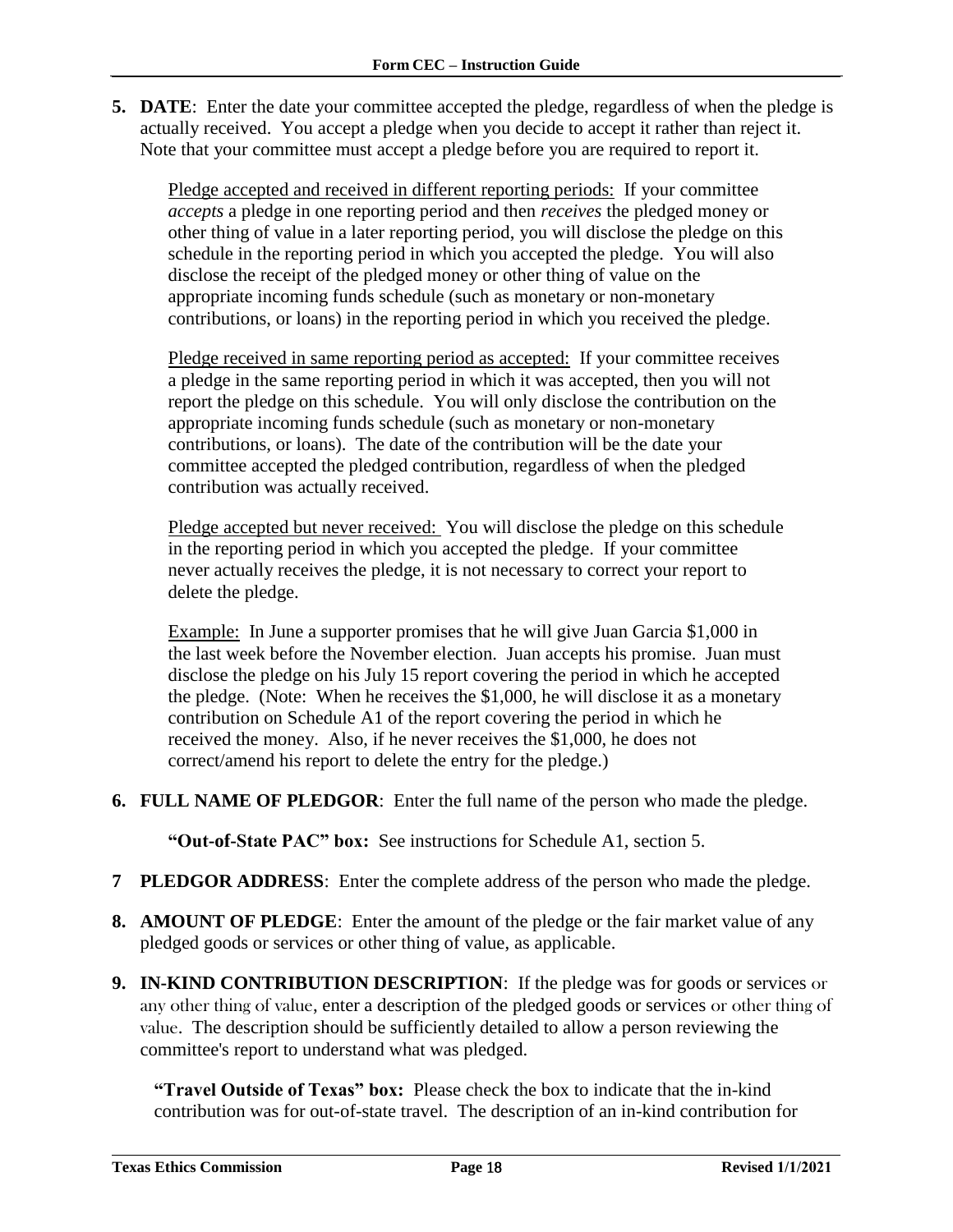travel outside of the state of Texas must include detailed information. Please report this information on Schedule T.

- **10. PRINCIPAL OCCUPATION/JOB TITLE**: Enter the pledgor's principal occupation or job title in this section.
- **11. EMPLOYER (***Optional***)**: You may enter the pledgor's employer in this section.

*You Do Not Need Schedules C1, C2, C3, C4, or D: These schedules are for political committees to report contributions from corporations and labor organizations. Remember that if a county political party accepts contributions from corporations or labor organizations, the county chair of the political party is to report those contributions and expenditures from those contributions on the "POLITICAL PARTY REPORT REGARDING FUNDS FROM CORPORATIONS AND LABOR ORGANIZATIONS" (Form PTY-CORP).*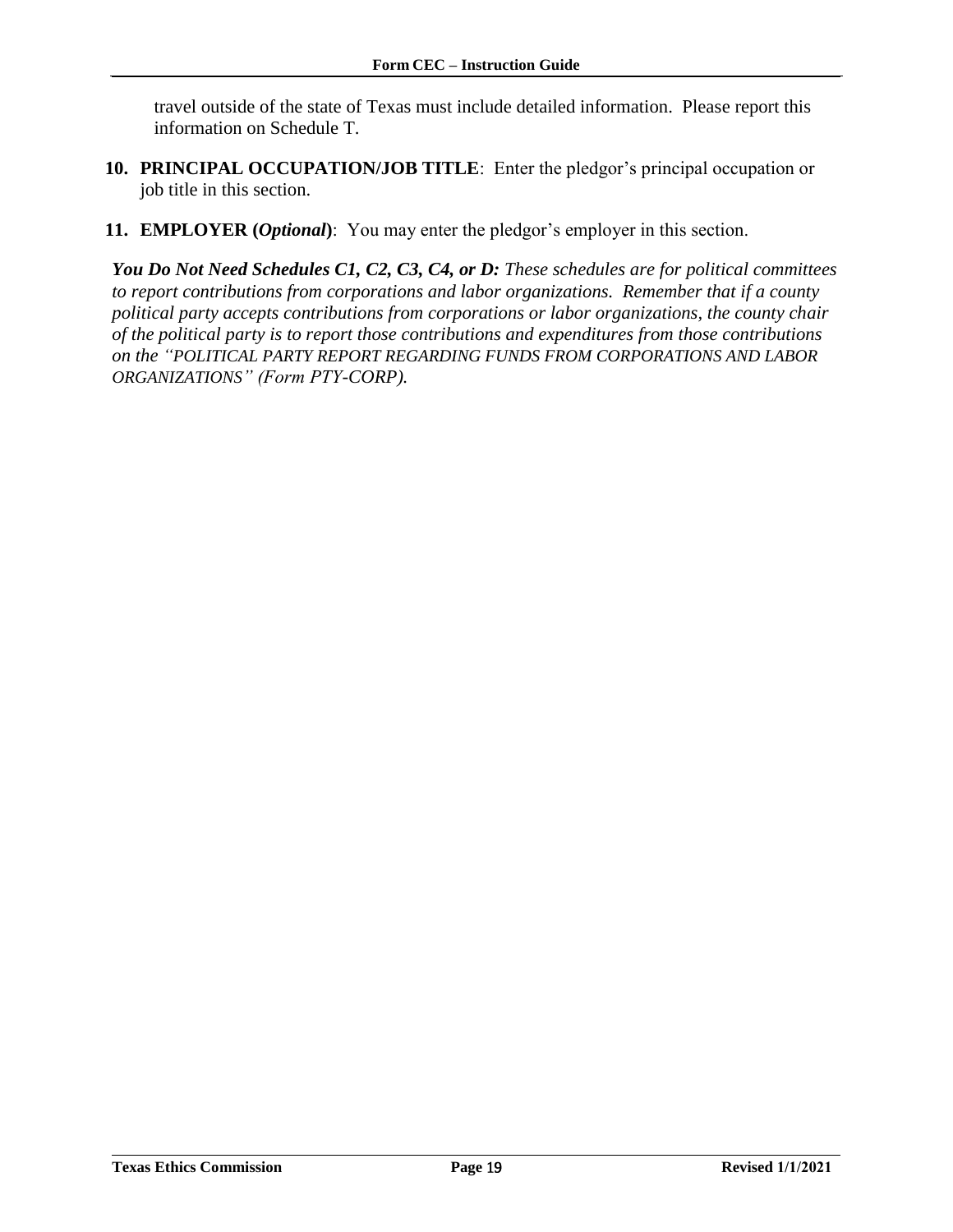### **SCHEDULE E: LOANS**

<span id="page-21-0"></span>*These instructions are for county executive committee campaign treasurers filing under the regular filing schedule*.

Use this schedule to disclose information about loans, and guarantees of loans, accepted during the reporting period for political purposes*.*

**Itemization**: You are required to itemize all loans from financial institutions, regardless of the amount. Additionally, as a general-purpose committee filing under the regular filing schedule, your committee must itemize loans that exceed \$90 that the committee accepted during the period from one person. If the committee accepted two or more loans from the same person, the total of which exceeds \$90, itemize each loan separately. You must also itemize loans that are made electronically by a person other than a financial institution. Although you are not required to do so, you may also itemize on this schedule any other loans from persons other than financial institutions that do not exceed \$90 for the reporting period. If you do not itemize loans of \$90 and less from persons other than financial institutions on Schedule E, you must total all such loans and enter the lump sum total on line 4 of Schedule E.

*Each numbered item in these instructions corresponds to the same numbered item on the form.*

- **1. TOTAL PAGES SCHEDULE E**: After you have completed Schedule E, count the total number of pages. Each side of a two-sided form counts as one page.
- **2. FILER NAME**: Enter the committee's full name.
- **3. FILER ID:** See instructions for Cover Sheet, page 1, section 1.
- **4. TOTAL OF UNITEMIZED LOANS**: Enter the total amount of loans accepted during the reporting period that did not exceed \$90 in the aggregate per person and were not from financial institutions.

Although you are not required to do so, you may also itemize loans of \$90 or less that are made electronically and are from persons other than financial institutions on this schedule. If you itemize some loans of \$90 or less, do not include those loans in the total you enter here. If you choose to itemize all loans of \$90 or less, do not enter a total amount here.

- **5. DATE OF LOAN**: Enter the date the committee accepted the loan.
- **6. IS LENDER A FINANCIAL INSTITUTION?**: If the committee accepted the loan from a corporation that has been legally engaged in the business of making loans for more than one year, circle the "Y" for yes. If the committee accepted the loan from any other source, circle "N" for no. Remember that a loan from a corporation that is not a financial institution that has been legally engaged in the business of making loans for more than one year is a corporate contribution. Subject to various restrictions, a corporation or labor organization may make contributions to a political party. If the county executive committee of a political party accepts contributions from a corporation or labor organization, the county chair must report those contributions and expenditures from those contributions on the "POLITICAL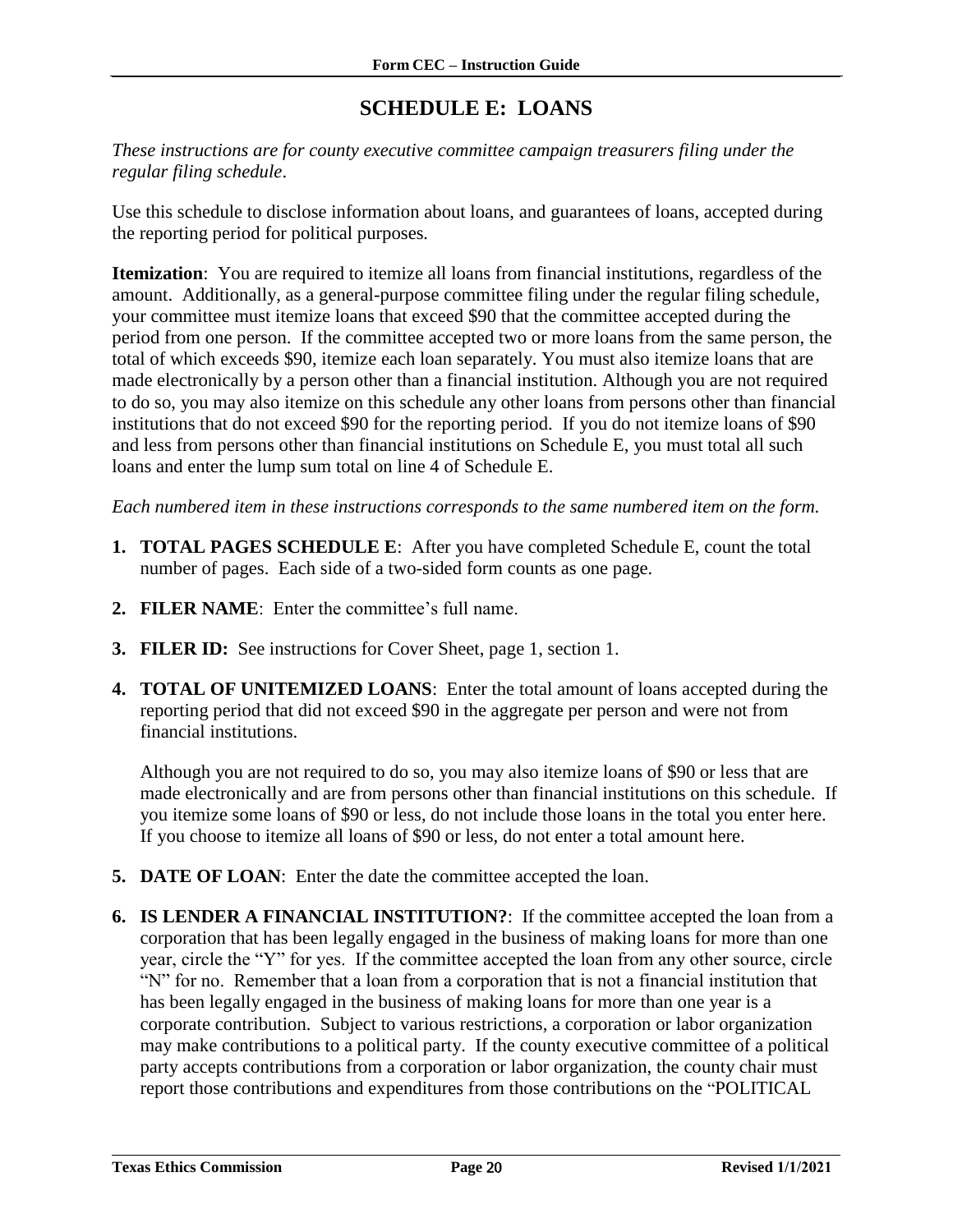PARTY REPORT REGARDING FUNDS FROM CORPORATIONS AND LABOR ORGANIZATIONS" (Form PTY-CORP).

**7. NAME OF LENDER**: Enter the full name of the person or financial institution that made the loan.

**"Out-Of-State PAC" Box:** See instructions for Schedule A1, box 5.

- **8. LENDER ADDRESS**: Enter the complete address of the person or financial institution that made the loan.
- **9. LOAN AMOUNT**: Enter the principal amount of the loan.
- **10. INTEREST RATE**: Enter the interest rate.
- **11. MATURITY DATE**: Enter the maturity date.
- **12. PRINCIPAL OCCUPATION/JOB TITLE**: You must enter the lender's principal occupation if the lender is not a corporation legally engaged in the business of lending money as described by Section 251.001(2)(A) of the Election Code.
- **13. EMPLOYER** *(Optional):* You may enter the employer of the lender in this section.
- **14. DESCRIPTION OF COLLATERAL**: If there is no collateral for the loan, check the "none" box and go to Section 13. If there is collateral for the loan, enter a description of the collateral for the loan.
- **15. "Check if personal funds were deposited into political account" box:** Skip to section 16. This only applies to candidates and officeholders.
- **16. GUARANTOR INFORMATION**: If there are no guarantors for the loan, check the "Not Applicable" box and go to the next loan. If you have no further loans to report, go to the next applicable schedule.

Note: A person who guarantees all or part of a loan makes a reportable contribution in the amount of the guarantee. You must report such a contribution on this schedule, and not on Schedule A1.

- **17. NAME OF GUARANTOR**: Enter the full name of the guarantor.
- **18. GUARANTOR ADDRESS**: Enter the complete address of the guarantor.
- **19. AMOUNT GUARANTEED**: Enter the dollar amount of the loan that the guarantor has agreed to guarantee.
- **20. PRINCIPAL OCCUPATION**: Enter the principal occupation of the guarantor.
- **21. EMPLOYER**: Enter the employer of the guarantor.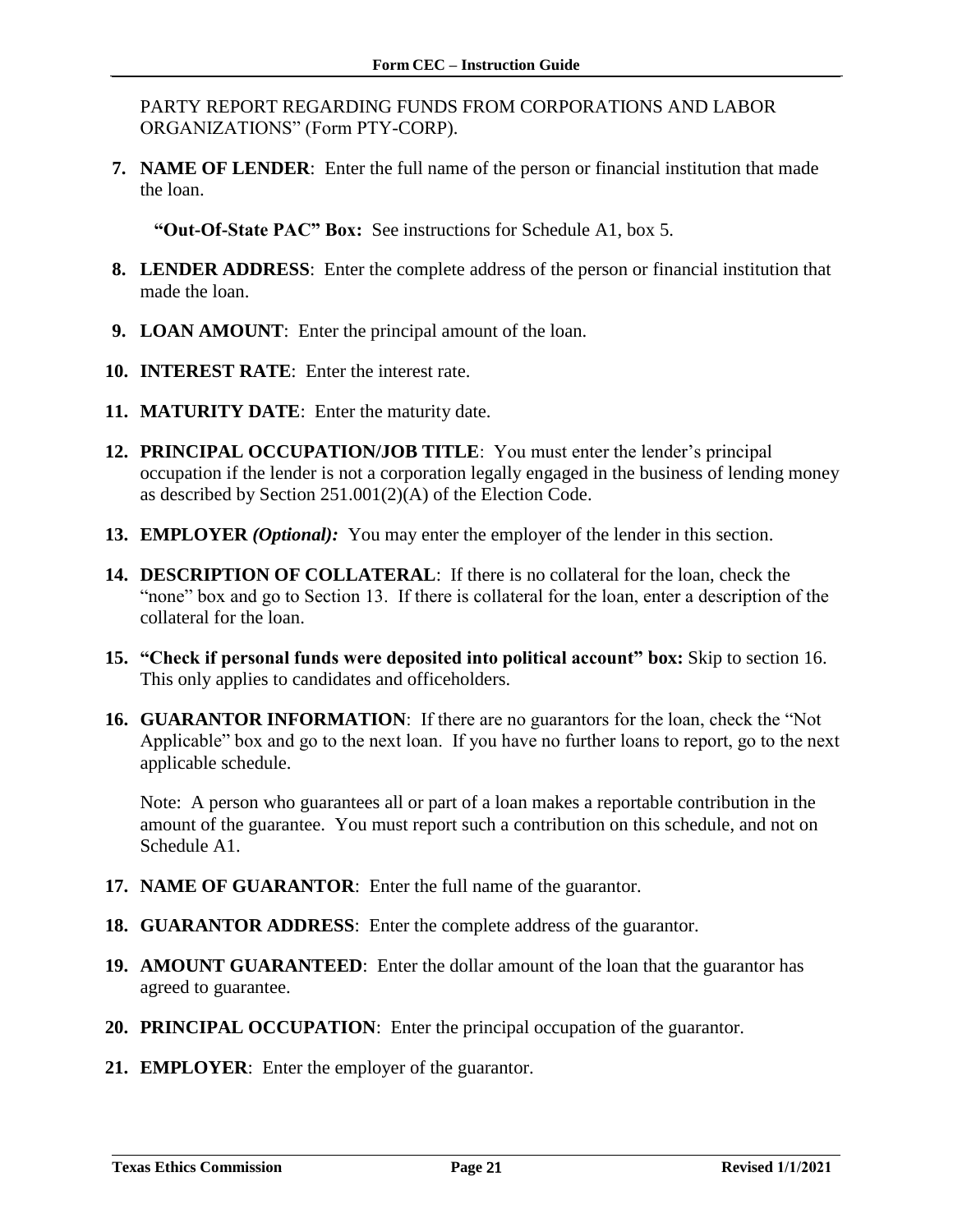### <span id="page-23-0"></span>**SCHEDULE F1: POLITICAL EXPENDITURES FROM POLITICAL CONTRIBUTIONS**

*These instructions are for county executive committee campaign treasurers filing under the regular filing schedule.* 

Use this schedule to disclose information about outgoing political payments made from political contributions during the reporting period. Do not enter on this schedule unpaid incurred obligations, political expenditures made from personal funds, the purchase of investments from political contributions, or expenditures made by credit card. (Report unpaid incurred obligations on Schedule F2; report the purchase of investments from political contributions on Schedule F3; and report expenditures made by credit card on Schedule F4.)

Expenditures Made by Credit Card: You must disclose expenditures charged to a credit card on Schedule F4 and *not* on this schedule. When you pay the credit card bill, you must disclose the payment to the credit card company on Schedule F1 (used for political payments from political contributions) or Schedule I (used for nonpolitical payments from political contributions), as applicable. See instructions for Schedule F4: Expenditures Made by Credit Card for more information.

**Itemization**: You must enter political expenditures made to an individual or entity during a reporting period that exceed \$190 under this schedule. If the committee made more than one expenditure to the same payee, the total of which exceeded \$190, enter each expenditure separately. Although you are not required to do so, you may report expenditures to one person that do not exceed \$190 on this schedule. If you choose not to itemize expenditures of \$190 and less on this schedule, you must total all unitemized expenditures and report them on Form CEC Cover Sheet, Page 2, Section 15, Line 3.

**Note:** Do not include political expenditures made out of contributions from corporations or labor organizations on this schedule. The county chair must report those expenditures on Form PTY-CORP.

*Each numbered item in these instructions corresponds to the same numbered item on the form.*

- **1. TOTAL PAGES SCHEDULE F1**: After you have completed Schedule F, count the total number of pages. Each side of a two-sided form counts as one page.
- **2. FILER NAME**: Enter the committee's full name.
- **3. FILER ID:** See instructions for Cover Sheet, page 1, section 1.
- **4. DATE:** Enter the date the expenditure was made. Remember: Expenditure obligations your committee incurred in this reporting period *but have not yet paid* are entered on Schedule F2. Expenditures made by credit card are entered on Schedule F4.
- **5. PAYEE NAME**: Enter the full name of the person to whom the expenditure was made.

Note**:** If you make an expenditure for goods or services to benefit a candidate, officeholder, or other committee, enter the name of the vendor who sold the goods or services to the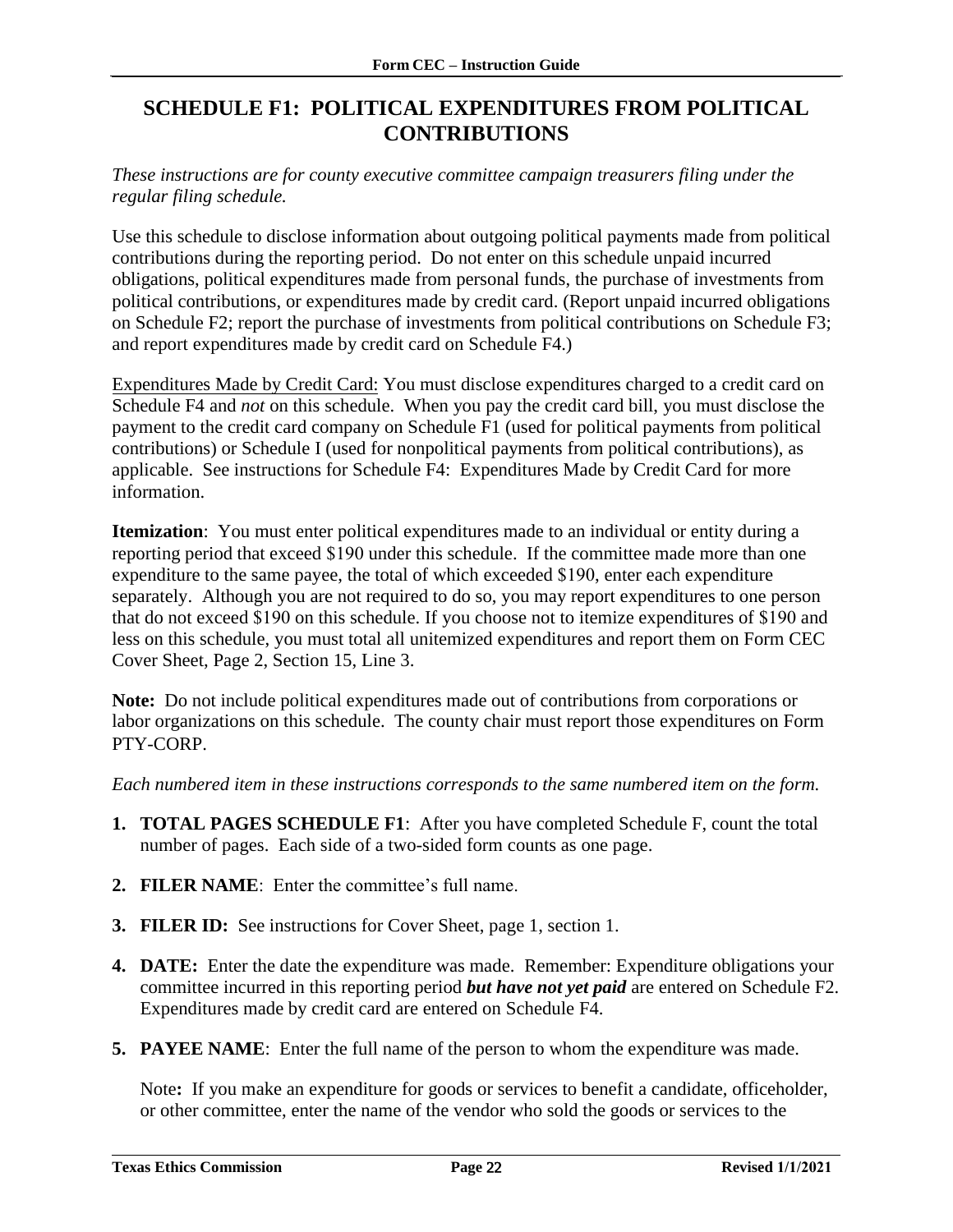committee. Do not enter the name of the person for whose benefit the committee made the expenditure. Include that information under Section 8, "Purpose of Expenditure."

- **6. AMOUNT**: Enter the exact amount of the expenditure.
- **7. PAYEE ADDRESS**: Enter the complete address of the person to whom the expenditure was made.
- **8. PURPOSE OF EXPENDITURE:** You must disclose the purpose of the expenditure in two parts: Category and Description. Merely disclosing the category of goods, services, or other thing of value for which the expenditure is made does not adequately describe the purpose of an expenditure.
	- **(a) Category:** Select a category of goods, services, or other thing of value for which an expenditure is made. Examples of acceptable categories include:

Advertising Expense

Accounting/Banking

Consulting Expense

Contributions/Donations Made By Candidate/Officeholder/Political Committee

Credit Card Payment

Event Expense

Fees

Food/Beverage Expense

Gifts/Awards/Memorials Expense

Legal Services

Loan Repayment/Reimbursement

Office Overhead/Rental Expense

Polling Expense

Printing Expense

Salaries/Wages/Contract Labor

Solicitation/Fundraising Expense

Transportation Equipment and Related Expense

Travel In District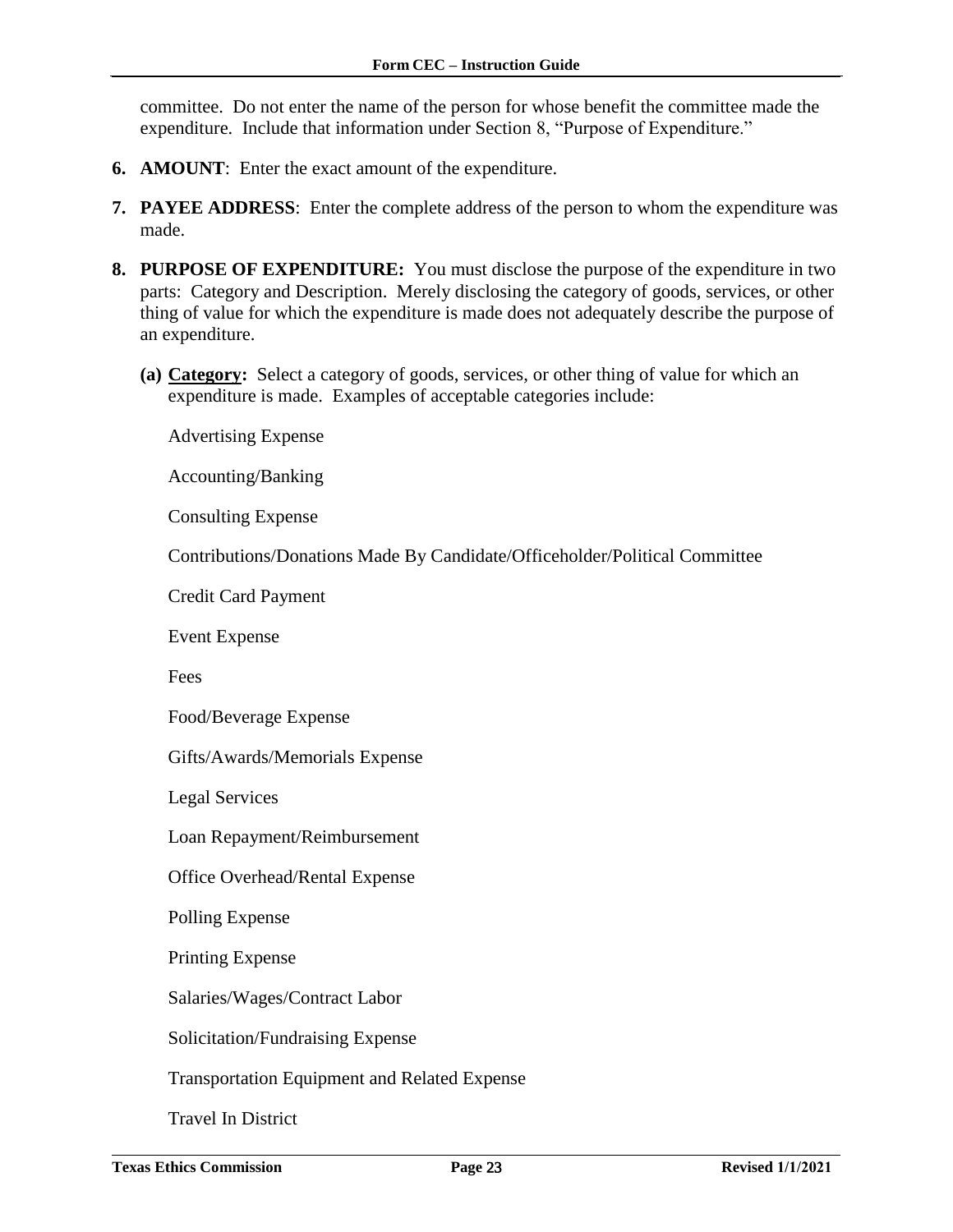Travel Out Of District

Other (Enter your own category, if none of the listed categories apply.)

**(b) Description:** Enter a brief statement or description of the political committee activity that is conducted by making the political payment. The brief statement or description must include the item or service purchased and must be sufficiently specific, when considered within the context of the description of the category, to make the reason for the expenditure clear. State whether the expenditure was to support or oppose a candidate, officeholder, political party, or ballot measure, and identify the candidate, officeholder, political party, or ballot measure.

**"Check if travel outside of Texas" box:** The description of a political expenditure for travel outside of the state of Texas must include detailed information. Please report this information on Schedule T.

**"Check if Austin, TX, officeholder living expense" box:** Check this box if the expenditure is an officeholder expense for living in Austin, Texas.

For examples of acceptable ways to disclose the purpose of an expenditure, including both a description of the category of goods or services received in exchange for the expenditure and a brief statement or description of the candidate or officeholder activity that is conducted by making the expenditure, please see the "Examples: Purpose of Expenditures" on page 42.

**9. DIRECT EXPENDITURE TO BENEFIT CANDIDATE/OFFICEHOLDER:** If the committee made a direct campaign expenditure to benefit a candidate or officeholder, enter the full name of the candidate or officeholder and the name of the office sought or held, including the district, precinct, or other designation of the office, as applicable. (Attach additional sheets to list multiple candidates.) Do not complete this section if the expenditure was not a direct campaign expenditure.

NOTE*:* Do NOT complete this section if your committee is the principal political committee for a political party in the state or in a county and the direct campaign expenditure is made on behalf of a slate of two or more nominees of the party.

A "direct campaign expenditure" to benefit a candidate is not a "political contribution" to that candidate. A direct campaign expenditure is a campaign expenditure that the committee made on someone else's behalf and without the prior consent or approval of that person. This is in contrast to a political contribution, which the person has the opportunity to accept or reject.

Example: If the committee made an expenditure to prepare and distribute an endorsement letter in support of a candidate and the committee did not get the candidate's approval *before* it made the expenditure, the committee made a *direct campaign expenditure.* However, if the committee asked for and received the candidate's approval before making the expenditure, the committee made an *inkind contribution* to the candidate.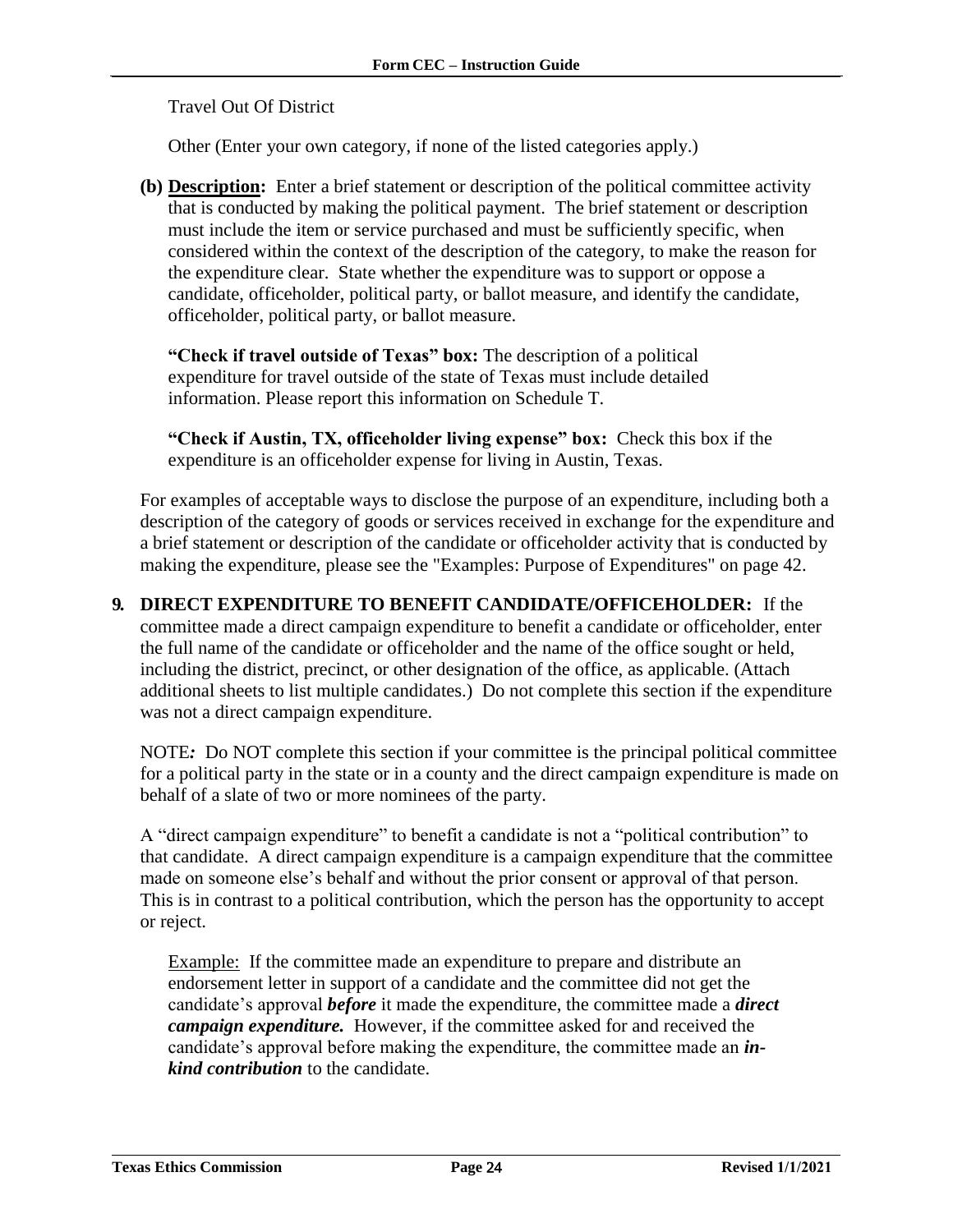### **SCHEDULE F2: UNPAID INCURRED OBLIGATIONS**

<span id="page-26-0"></span>*These instructions are for county executive committee campaign treasurers filing under the regular filing schedule.*

Use this schedule to disclose information about obligations to make an expenditure that your committee incurred during the reporting period but have not yet paid. Do not enter on this schedule obligations that were incurred and paid during the reporting period, or other outgoing funds. (Report obligations incurred and paid during the reporting period on Schedule F1, F3, or I, as appropriate; report expenditures made by credit card on Schedule F4.)

**Itemization**: Itemization requirements differ depending on whether the unpaid incurred obligation is for a political or non-political expenditure.

Unpaid Incurred Political Obligations: As a county executive committee filing under the regular filing schedule, your committee is required to itemize incurred expenditures that exceed \$190 (in the aggregate) to a single payee. If your committee incurred two or more political expenditures to the same payee, the total of which exceeded \$190, enter each incurred expenditure obligation separately. Although you are not required to do so, you may also itemize on Schedule F2 incurred political expenditures to a single payee that do not exceed \$190 for the reporting period. If you do not itemize incurred political expenditures of \$190 and less on Schedule F2, you must total all such incurred political expenditures and enter the lump sum total on Line 4 of this schedule.

Unpaid Incurred Non-Political Obligations: Your committee is required to itemize any non-political expenditure, regardless of the amount. If your committee incurred two or more non-political expenditures to the same payee, enter each incurred expenditure obligation separately.

**Note:** Do not include incurred expenditure obligations from contributions from corporations or labor organizations on this schedule. The *county chair* must report those incurred obligations from those corporate contributions on Form PTY-CORP.

*Each numbered item in these instructions corresponds to the same numbered item on the form.*

- **1. TOTAL PAGES SCHEDULE F2**: After you have completed Schedule F2, count the total number of pages. Each side of a two-sided form counts as one page.
- **2. FILER NAME**: Enter the committee's full name.
- **3. FILER ID**: See instructions for Cover Sheet, page 1, section 1.
- **4. TOTAL OF UNITEMIZED UNPAID INCURRED OBLIGATIONS**: Enter the total amount of political obligations incurred during the reporting period that do not exceed \$190 in the aggregate per person, unless itemized on this schedule. You are not required to itemize unpaid incurred political obligations of \$190 or less, but if you choose to do so, do not include those unpaid incurred obligations in the total you enter here.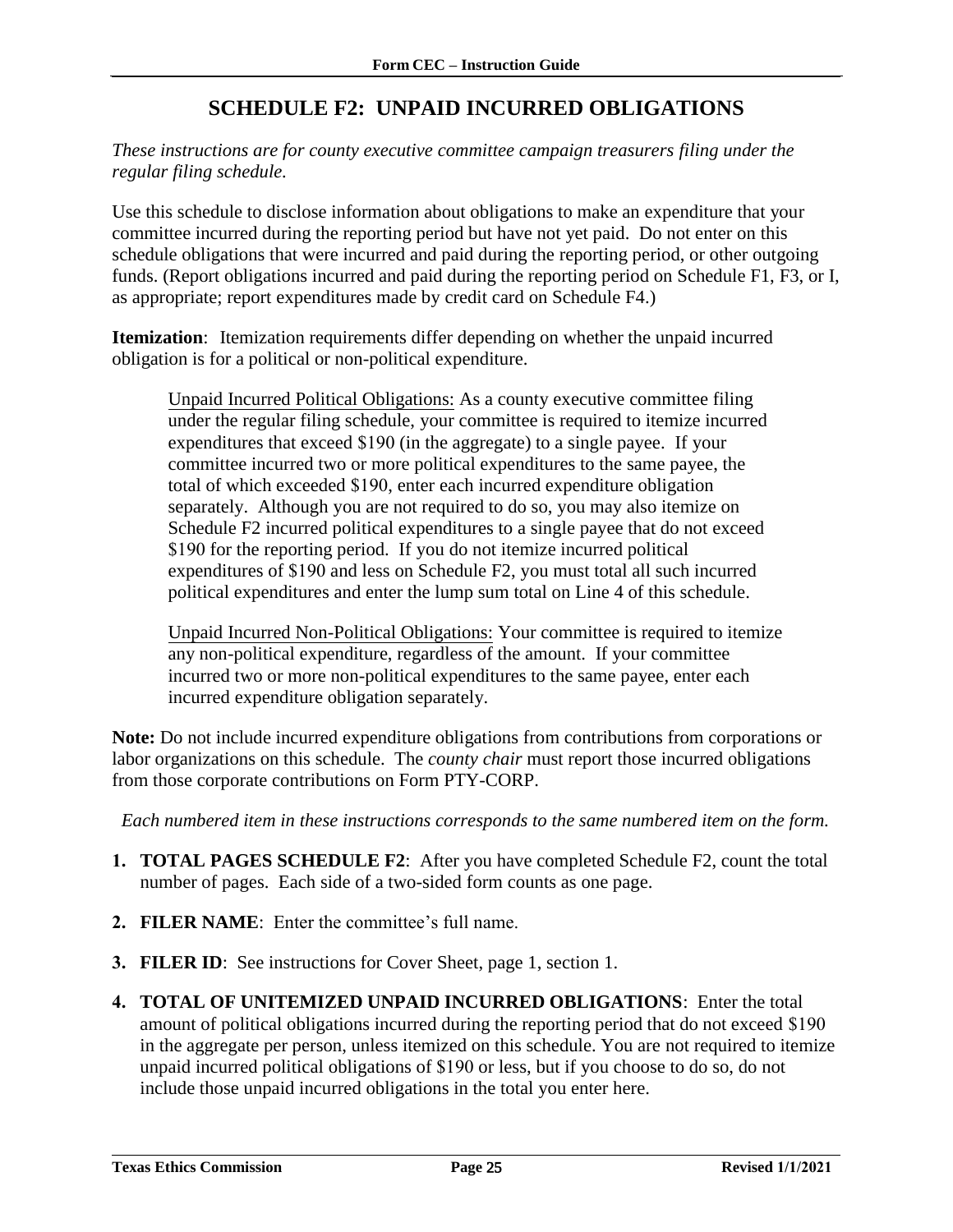- **5. DATE**: Enter the date your committee incurred the expenditure obligation. Remember: Expenditure obligations you incurred *and* paid in this reporting period are entered on Schedule F1 or I, as applicable. Expenditures made by credit card are disclosed on Schedule F4.
- **6. PAYEE NAME**: Enter the full name of the payee of the expenditure obligation.

Note: If you incurred an obligation for goods or services to benefit a candidate, officeholder, or other committee, enter the name of the vendor of the goods or services. Do not enter the name of the person for whose benefit you incurred the obligation. Include that information under section 10, "Purpose of Expenditure."

- **7. AMOUNT**: Enter the amount of the incurred expenditure obligation.
- **8. PAYEE ADDRESS**: Enter the complete address of the payee of the expenditure obligation.
- **9. TYPE OF EXPENDITURE**: Check only one box to indicate whether the incurred obligation was political or non-political.

A non-political expenditure is an expenditure that is neither a campaign expenditure nor an officeholder expenditure. As a practical matter, *very few* expenditures made from political contributions are non-political expenditures. For instance, expenditures for administrative expenses, banking fees, and professional dues are typically political expenditures.

- **10. PURPOSE OF EXPENDITURE**: See instructions for Schedule F1, section 8.
- **11. DIRECT EXPENDITURE TO BENEFIT CANDIDATE/OFFICEHOLDER**: See instructions for Schedule F1, section 9.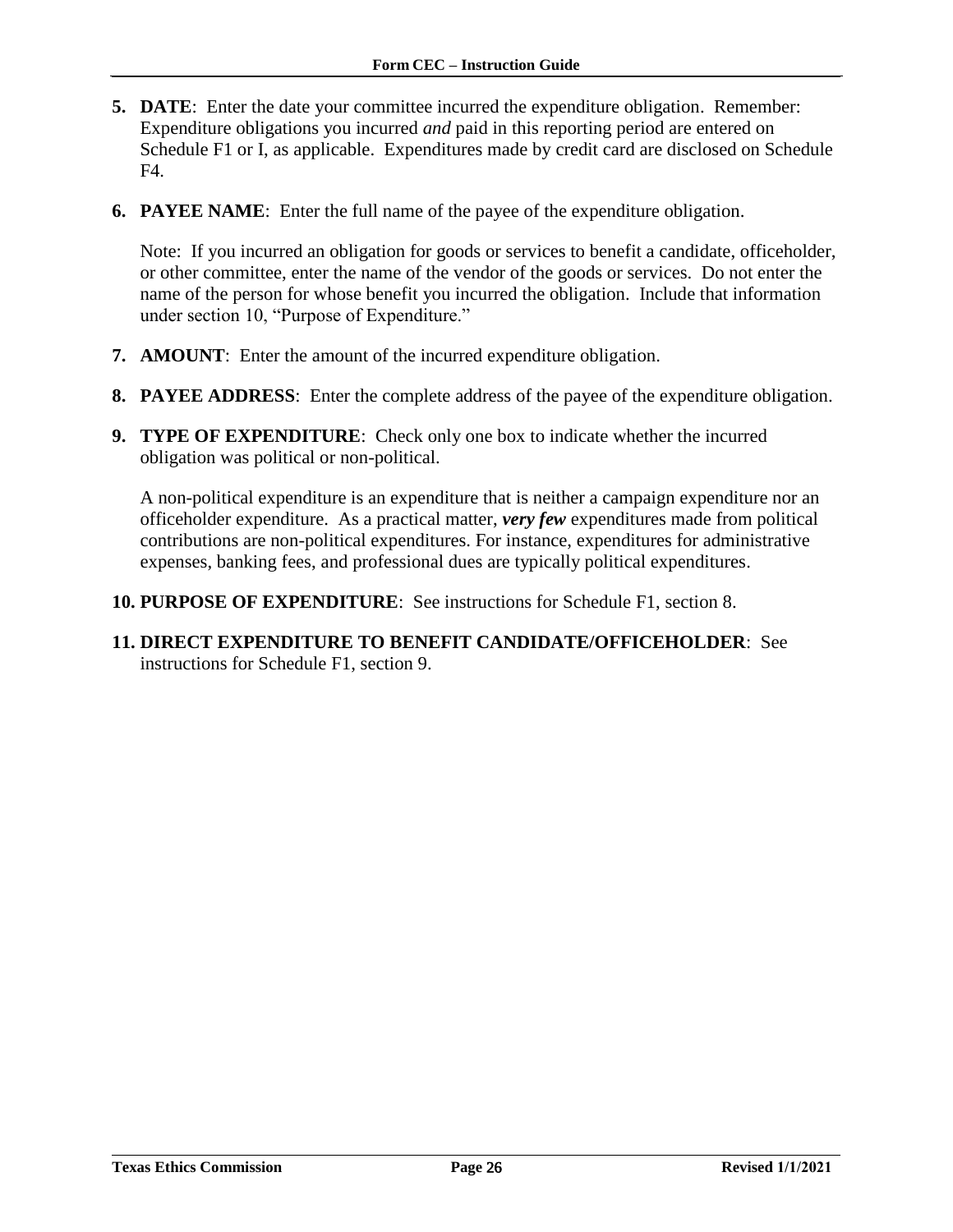### <span id="page-28-0"></span>**SCHEDULE F3: PURCHASE OF INVESTMENTS FROM POLITICAL CONTRIBUTIONS**

*These instructions are for county executive committee campaign treasurers filing under the regular filing schedule.*

Use this schedule to disclose information about investments purchased from political contributions during the reporting period. Do not enter on this schedule other types of outgoing funds or activity, such as political payments, unpaid incurred expenditure obligations, or expenditures made by credit card. (Report political payments on Schedule F1; report unpaid incurred expenditure obligations on Schedule F2; and report expenditures made by credit card on Schedule F4.)

**Itemization**: You are required to itemize investments that exceed \$120. If your committee made two or more payments to the same payee to purchase an investment, the total of which exceeded \$120, enter each payment separately. Although you are not required to do so, you may also itemize on Schedule F3 a political payment to purchase an investment that does not exceed \$120 for the reporting period.

*Each numbered item in these instructions corresponds to the same numbered item on the form.*

- **1. TOTAL PAGES SCHEDULE F3**: After you have completed Schedule F3, count the total number of pages. Each side of a two-sided form counts as one page.
- **2. FILER NAME**: Enter the committee's full name.
- **3. FILER ID**: See instructions for Cover Sheet, page 1, section 1.
- **4. DATE**: Enter the date your committee purchased the investment.
- **5. NAME OF PERSON FROM WHOM INVESTMENT IS PURCHASED**: Enter the full name of the person or entity from whom you purchased the investment. If you purchased the investment from an individual, enter the full first and last name, and suffix (Jr., III, etc.) if applicable (title is optional). If you purchased the investment from an entity, enter the full name of the entity.
- **6. ADDRESS OF PERSON FROM WHOM INVESTMENT IS PURCHASED**: Enter the complete address of the person or entity from whom you purchased the investment.
- **7. DESCRIPTION OF INVESTMENT**: Enter a brief statement or description of the investment (for example, "ten shares of stock in ABC Company").
- **8. AMOUNT OF INVESTMENT**: Enter the amount of the investment purchased.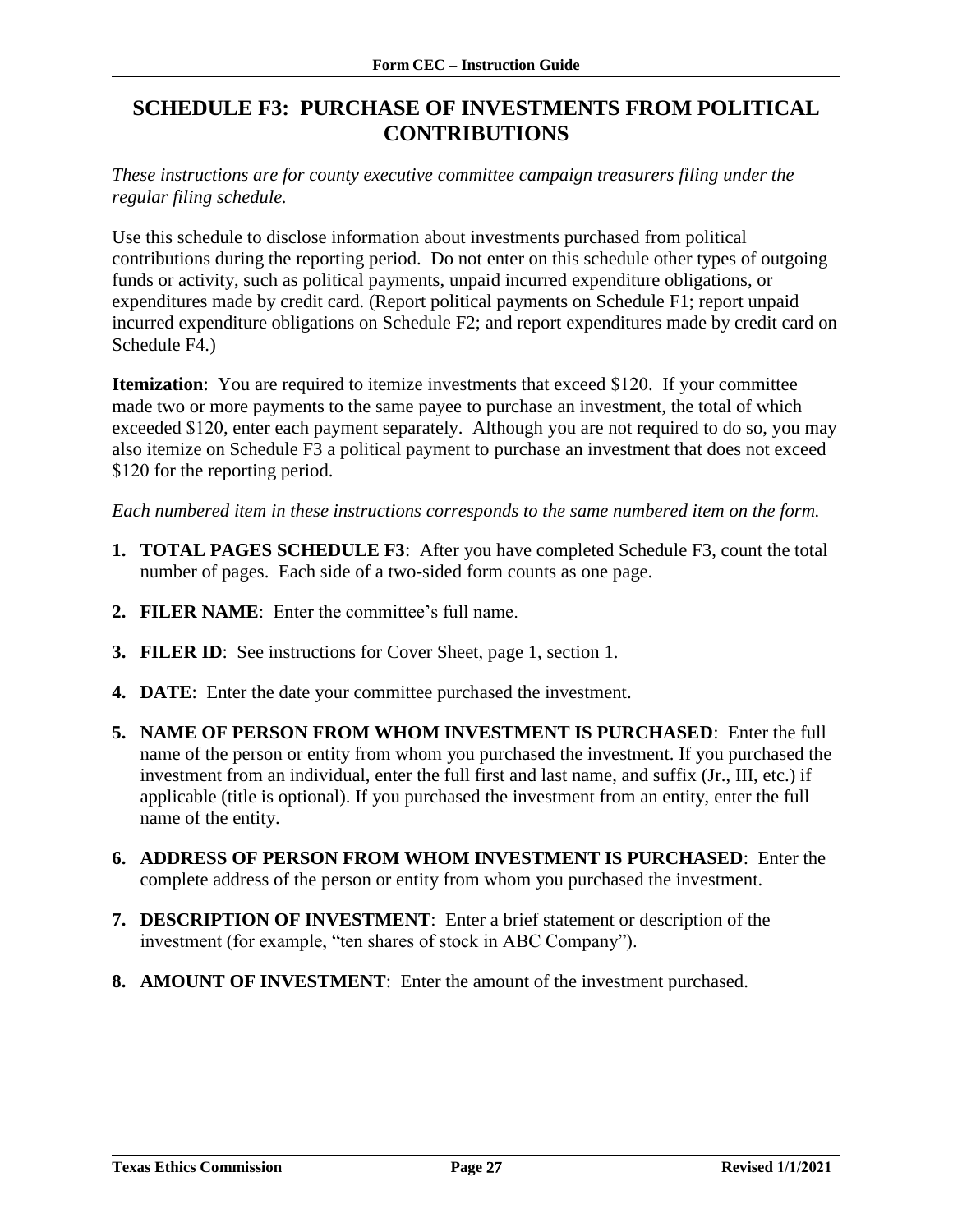### **SCHEDULE F4: EXPENDITURES MADE BY CREDIT CARD**

<span id="page-29-0"></span>*These instructions are for county executive committee campaign treasurers filing SCHEDULE F4: EXPENDITURES MADE BY CREDIT CARD.*

Use this schedule to disclose information about expenditures made by a credit card. You must disclose expenditures charged to a credit card on this schedule and identify the individual, entity, or vendor who receives payment from the credit card company. When you pay the credit card bill, you must disclose the payment to the credit card company on Schedule F1 (used for political payments from political contributions) or Schedule I (used for nonpolitical payments from political contributions), as applicable.

Do not enter on this schedule political expenditures from political contributions or unpaid incurred obligations. (Report political expenditures from political contributions on Schedule F1; report unpaid incurred obligations on Schedule F2.)

For examples regarding the disclosure of expenditures made by credit card, please see "Examples: Reporting Expenditures Made by Credit Card" on page 38.

**Note***:* Do not include credit card expenditures to be paid out of contributions from corporations or labor organizations on this schedule. The *county chair* must report those credit card expenditures to be paid out of those corporate contributions using Form PTY-CORP.

**Itemization:** Itemization requirements differ depending on whether the expenditure made by a credit card is for a political or non-political expenditure.

Political Expenditures Made by Credit Card: You must itemize political expenditures made by credit card that exceed \$190 (in the aggregate) to a single payee. If you made two or more expenditures to the same payee, the total of which exceeded \$190, enter each expenditure made by credit card separately. Although you are not required to do so, you may also report political expenditures made by credit card that do not exceed \$190 in the reporting period on this schedule. If you choose not to itemize political expenditures made by credit card of \$190 and less on this schedule, you must total all unitemized political expenditures and report them in section 4 of this Schedule. You must also include that amount in the total unitemized political expenditures of \$190 or less on CEC Cover Sheet, page 2, section 15, line 3.

Non-Political Expenditures Made by Credit Card: You must itemize any nonpolitical expenditure made by credit card, regardless of the amount.

*Each numbered item in these instructions corresponds to the same numbered item on the form.*

- **1. TOTAL PAGES SCHEDULE F4:** After you have completed Schedule F4, count the total number of pages. Each side of a two-sided form counts as one page.
- **2. FILER NAME:** Enter your full name.
- **3. FILER ID:** See instructions for Cover Sheet, page 1, section 1.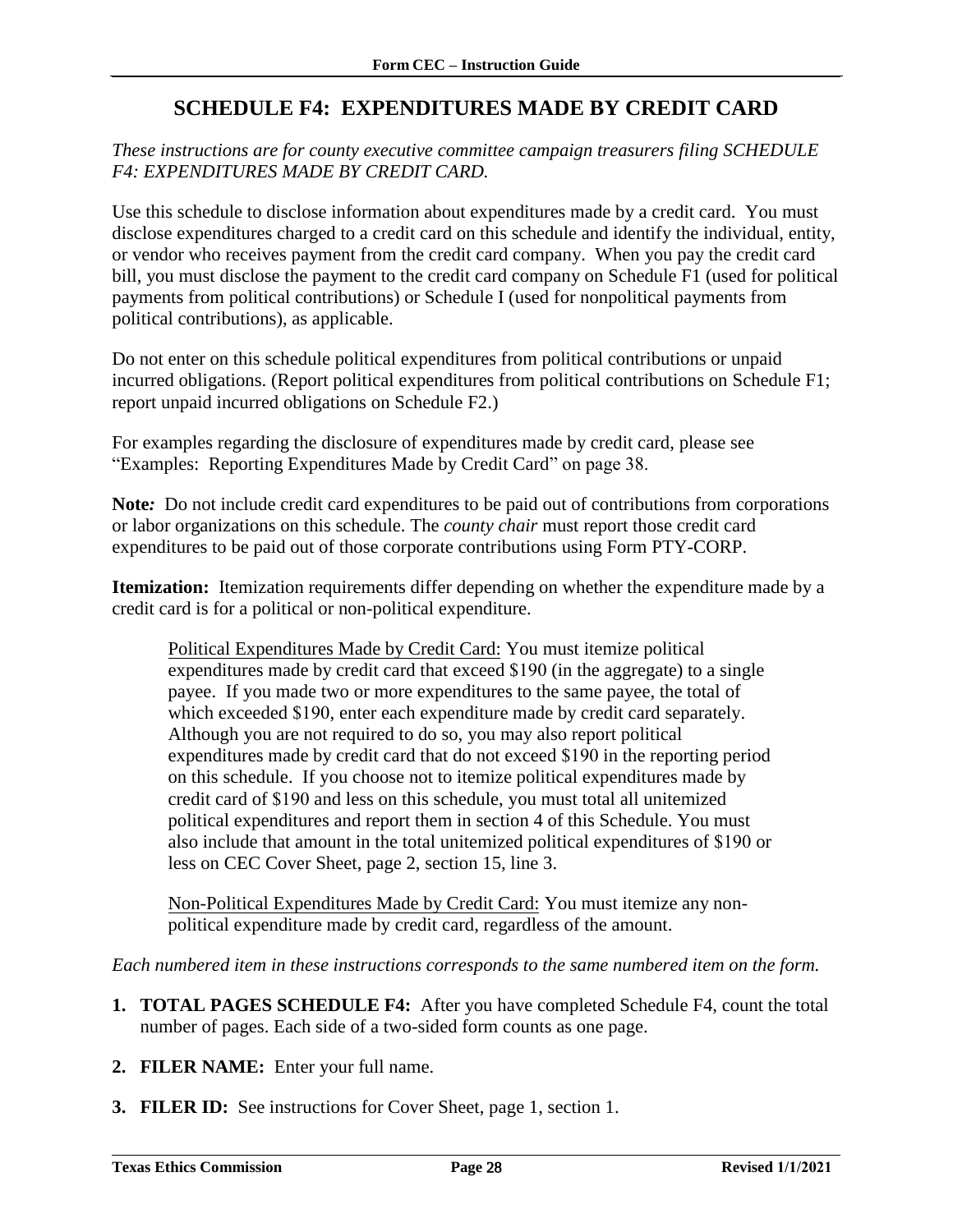#### **4. TOTAL OF UNITEMIZED EXPENDITURES CHARGED TO A CREDIT CARD:**

Enter the total amount of political expenditures charged to a credit card during the reporting period that do not exceed \$190 in the aggregate per person, unless itemized on this schedule. You are not required to itemize political expenditures made by credit card of \$190 or less, but if you choose to do so, do not include those political expenditures made by credit card in the total you enter here.

**5. DATE:** Enter the date you made the expenditure by credit card.

Note*:* There is a special reporting rule for expenditures made by credit card. For reports due 30 days and 8 days before an election (pre-election reports) and for runoff reports, the date of the credit card expenditure is the date the credit card is used. For other reports, the date of the credit card expenditure is either the date of the charge or the date the credit card statement is received. *A filer can never go wrong by disclosing the date of the expenditure as the date of the charge.*

**6. PAYEE NAME:** See instructions for Schedule F1, section 5. Disclose the name of the vendor who sold you the goods or services as the payee, NOT the credit card company. You do not report the name of the credit card company on this schedule.

Note: If you made an expenditure for goods or services to benefit another candidate, officeholder, or committee, enter the name of the vendor of the goods or services. Do not enter the name of the person for whose benefit you made the expenditure. Include that information under section 10, "Purpose of Expenditure."

- **7. AMOUNT:** Enter the amount of the credit card expenditure.
- **8. PAYEE ADDRESS:** Enter the complete address of the payee of the credit card expenditure.
- **9. TYPE OF EXPENDITURE:** Check only one box to indicate whether the credit card expenditure was political or non-political.

A non-political expenditure is an expenditure that is neither a campaign expenditure nor an officeholder expenditure. As a practical matter, *very few* expenditures made from political contributions are non-political expenditures. For instance, expenditures for administrative expenses, banking fees, and professional dues are typically political expenditures.

**10. PURPOSE OF EXPENDITURE:** See instructions for Schedule F1, section 8.

Note*:* Do not choose "Credit Card Payment" as the category for an expenditure made by credit card when an individual, entity, or vendor receives payment from the credit card company. Instead, choose the category that corresponds to the goods, services, or other thing of value purchased from the individual, entity, or vendor.

#### **11. DIRECT CAMPAIGN EXPENDITURE TO BENEFIT CANDIDATE/ OFFICEHOLDER:** See instructions for Schedule F1, section 9.

*You do not need Schedules G or H. Schedule G is for candidates and officeholders. Schedule H is for candidates, officeholders, and specific-purpose committees.*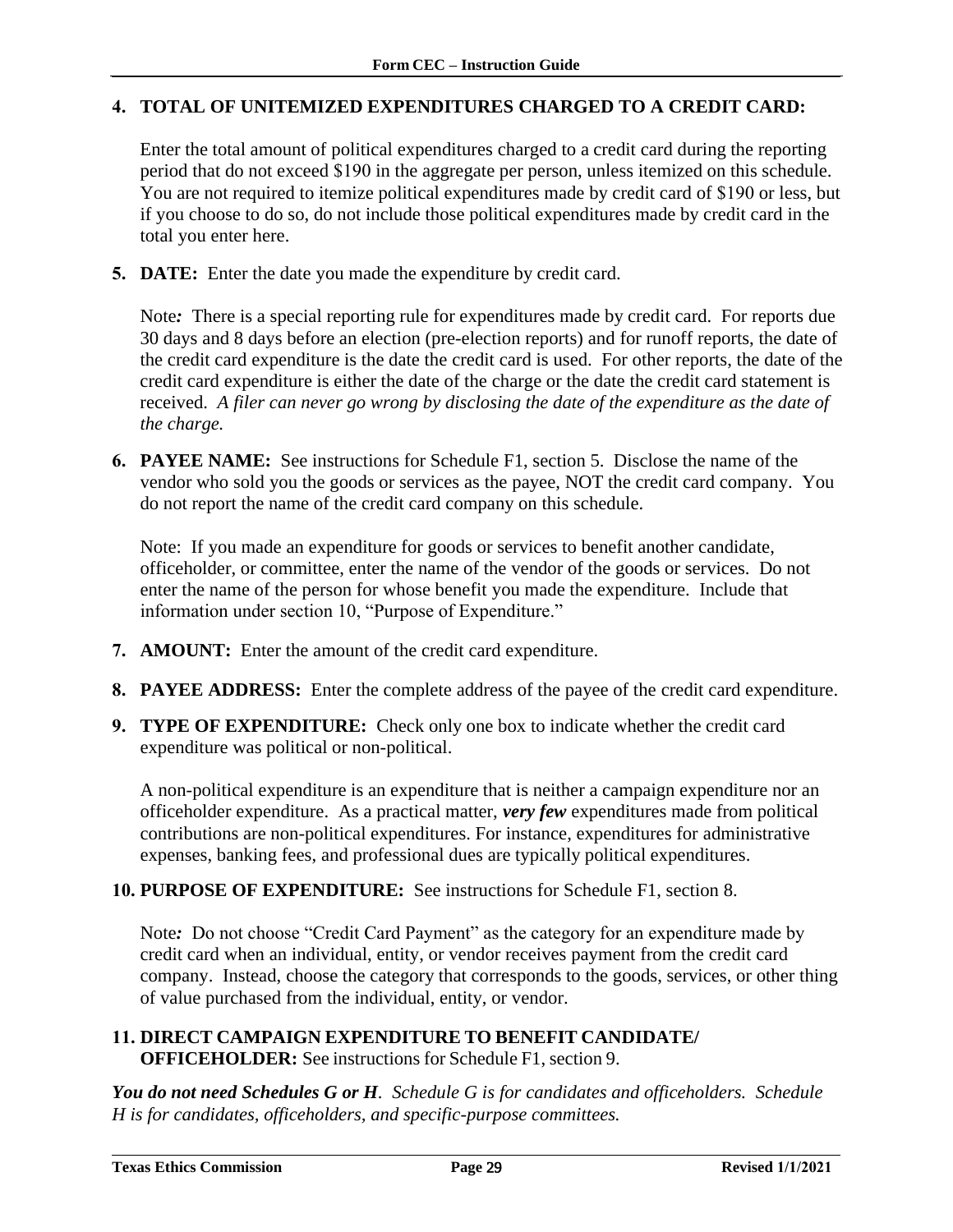### <span id="page-31-0"></span>**SCHEDULE I: NON-POLITICAL EXPENDITURES MADE FROM POLITICAL CONTRIBUTIONS**

#### *These instructions are for county executive committee campaign treasurers filing under the regular filing schedule.*

Use this schedule to disclose information about non-political expenditures from political contributions that were made during the reporting period. Do not enter other types of outgoing funds or activity, such as political expenditures, investment purchases, unpaid incurred expenditure obligations, or expenditures made by credit card. (Report political expenditures, unpaid incurred obligations, investment purchases, or non-political expenditures made by credit card on Schedules F1, F2, F3, or F4, respectively.)

Expenditures Made by Credit Card**:** You must disclose non-political expenditures charged to a credit card on Schedule F4 and *not* on this schedule. When you pay the credit card bill, you must disclose the payment to the credit card company on Schedule F1 (used for political payments from political contributions) or Schedule I (used for nonpolitical payments from political contributions), as applicable. See instructions for Schedule F4: Expenditures Made by Credit Card for more information.

**Itemization**: You must enter all non-political expenditures from political contributions on this schedule, regardless of the amount. If your committee made two or more payments to the same payee, enter each payment separately. A non-political expenditure is an expenditure that is neither a campaign expenditure nor an officeholder expenditure. As a practical matter, *very few* expenditures made from political contributions are non-political expenditures. For instance, expenditures for administrative expenses, banking fees, and professional dues are typically political expenditures.

*Each numbered item in these instructions corresponds to the same numbered item on the form.*

- **1. TOTAL PAGES SCHEDULE I**: After you have completed Schedule I, count the total number of pages. Each side of a two-sided form counts as one page.
- **2. FILER NAME**: Enter the committee's full name.
- **3. FILER ID**: See instructions for Cover Sheet, page 1, section 1.
- **4. DATE**: Enter the date the expenditure was made. See instructions for Schedule F1, section 4.
- **5. PAYEE NAME**: See instructions for Schedule F1, section 5.
- **6. AMOUNT:** Enter the exact amount of the expenditure.
- **7. PAYEE ADDRESS**: Enter the complete address of the person to whom the expenditure was made.
- **8. PURPOSE OF EXPENDITURE:** See instructions for Schedule F1, section 8.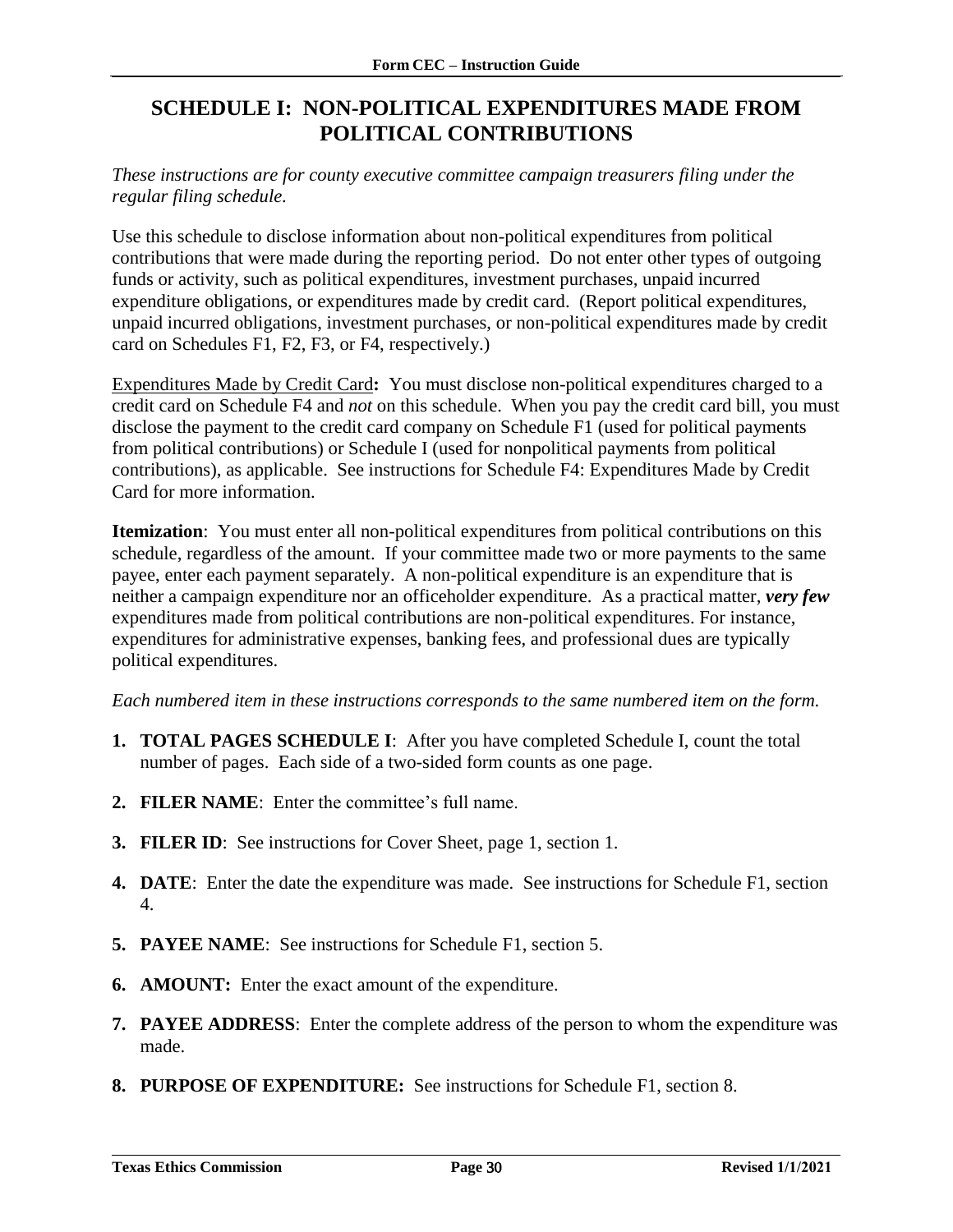### <span id="page-32-0"></span>**SCHEDULE K: INTEREST, CREDITS, GAINS, REFUNDS, AND CONTRIBUTIONS RETURNED TO FILER**

Use this schedule to report information regarding any credit, interest, rebate, refund, reimbursement, or return of a deposit fee resulting from the use of a political contribution, any proceeds of the sale of an asset purchased with a political contribution, any other gain from a political contribution, or any political contribution returned to the committee during the reporting period.

**Itemization:** You must enter any credit, interest, rebate, refund, reimbursement, or return of a deposit fee resulting from the use of a political contribution; any proceeds of the sale of an asset purchased with a political contribution, the amount of which exceeds \$120; any other gain from a political contribution, the amount of which exceeds \$120; and any political contributions previously made to a candidate, officeholder, or another political committee that were returned to your committee during the reporting period. Contributions returned to your committee must be itemized regardless of the amount of the contribution. Although you are not required to do so, you may also itemize on Schedule K a credit, gain, refund, or interest that does not exceed \$120 for the reporting period.

*Each numbered item in these instructions corresponds to the same numbered item on the form.*

- **1. TOTAL PAGES SCHEDULE K:** After you have completed Schedule K, count the total number of pages. Each side of a two-sided form counts as one page.
- **2. FILER NAME:** Enter your full name.
- **3. FILER ID:** See instructions for Cover Sheet, page 1, section 1.
- **4. DATE:** Enter the date the credit/gain/refund/returned contribution was received or the interest was earned, as applicable.
- **5. NAME OF PERSON FROM WHOM AMOUNT IS RECEIVED:** Enter the full name of the person or business from whom the credit/gain/refund/returned contribution or interest was received. If the person is an individual, enter the full name, first, last, and suffix (Jr., III, etc.) if applicable (title is optional). If the person or business is an entity, enter the full name of the entity.
- **6. ADDRESS OF PERSON FROM WHOM AMOUNT IS RECEIVED:** Enter the complete address of the person or business from whom the credit/gain/refund/returned contribution or interest was received.
- **7. PURPOSE FOR WHICH AMOUNT IS RECEIVED:** Enter a brief statement or description of the purpose for which the amount was received (for example, "phone service deposit return" "returned contribution" or "interest on savings account").

**"Check if political contribution returned to filer" box:** If the incoming credit/gain was originally made by you in the form of a political contribution to a candidate or other political committee and was returned to you in this reporting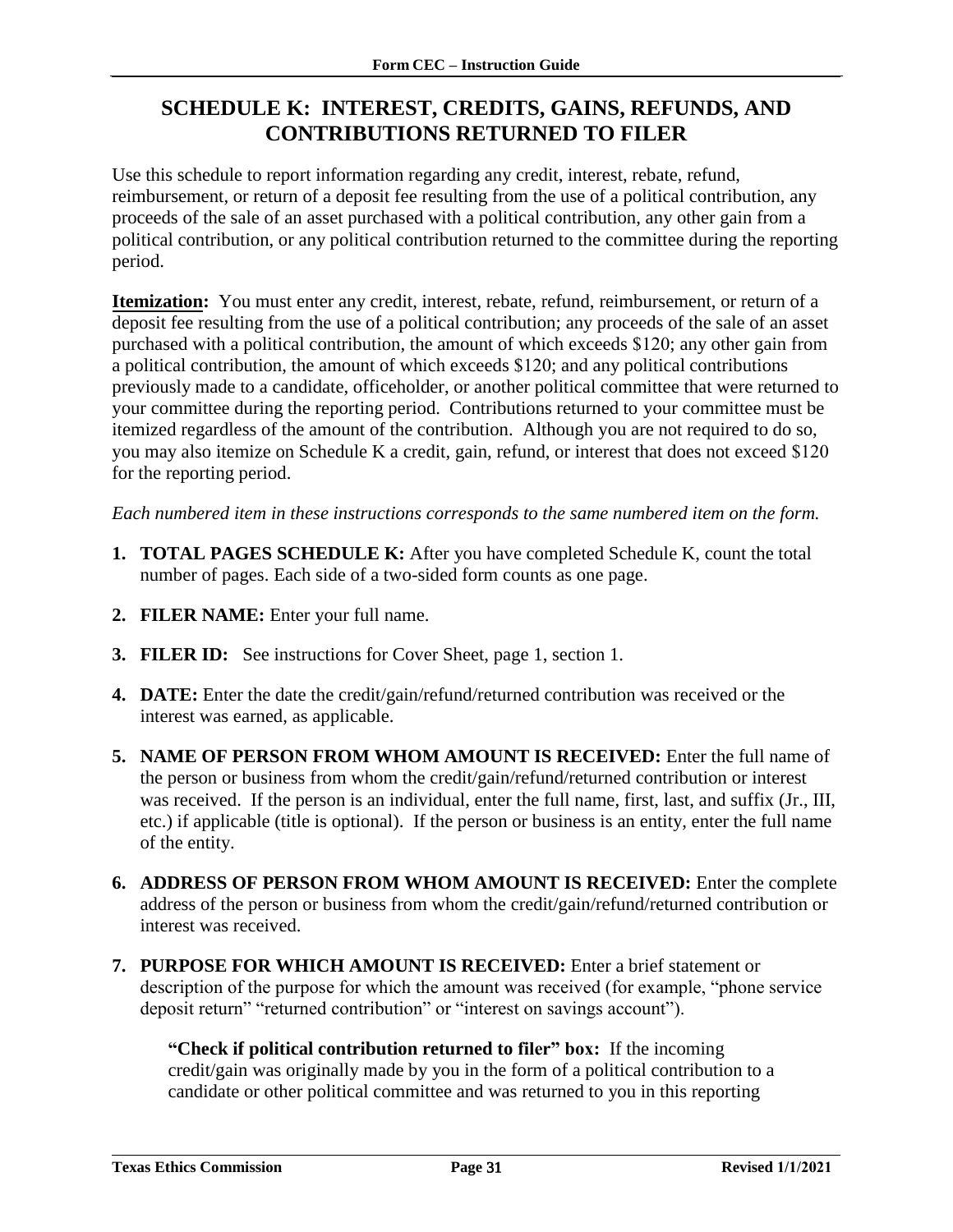period, check this box. Contributions returned to your committee must be itemized regardless of the amount of the contribution.

**8. AMOUNT:** Enter the exact dollar amount of the credit/gain/refund/returned contribution or interest.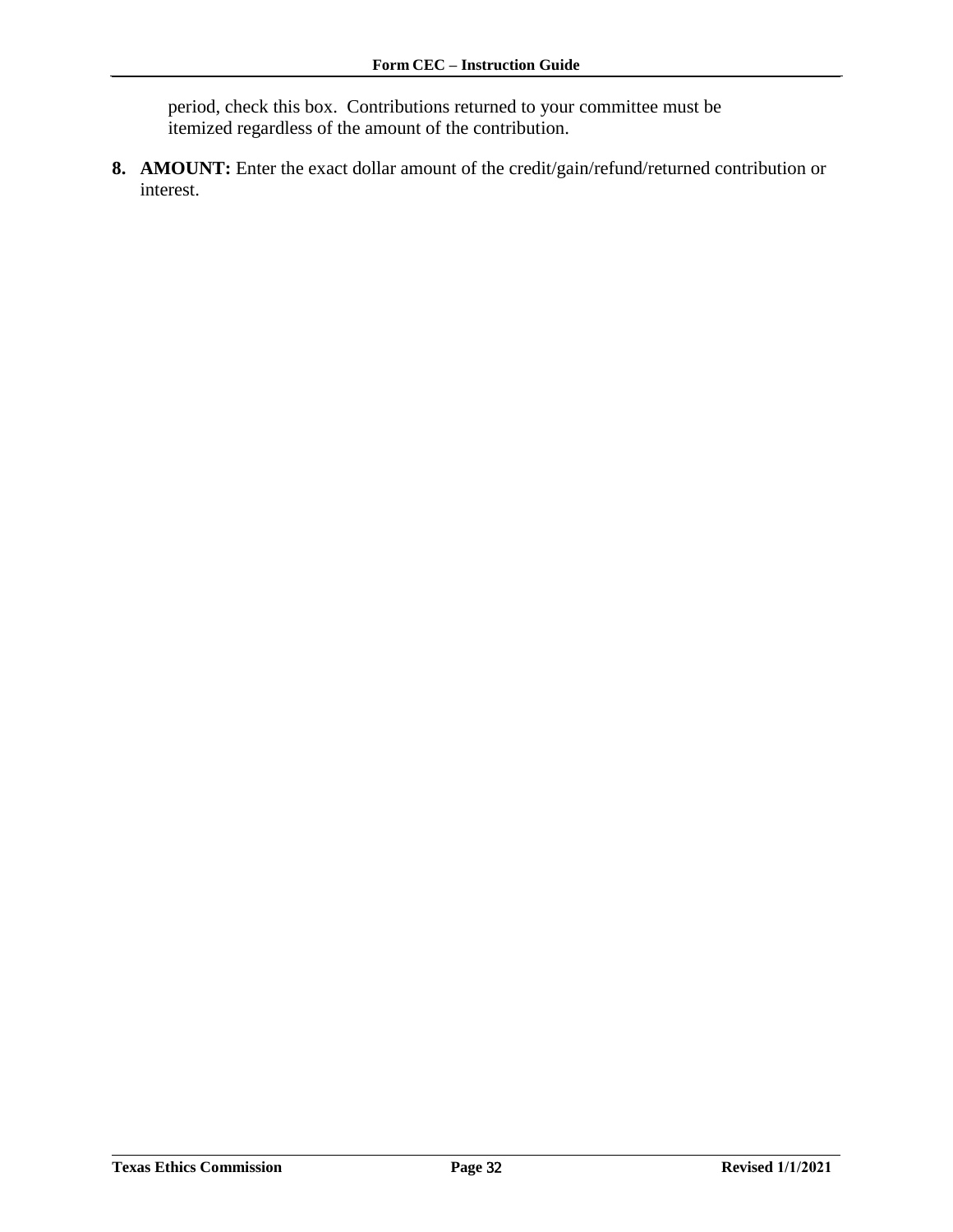### <span id="page-34-0"></span>**SCHEDULE T: IN-KIND CONTRIBUTIONS OR POLITICAL EXPENDITURES FOR TRAVEL OUTSIDE OF TEXAS**

*These instructions are for candidates, officeholders, committees, or political parties using SCHEDULE T: IN-KIND CONTRIBUTIONS OR POLITICAL EXPENDITURES FOR TRAVEL OUTSIDE OF TEXAS.*

Use this schedule to disclose information about contributions accepted or expenditures made for travel outside of the state of Texas during the reporting period. In addition to completing this schedule, you must also report the actual contribution or expenditure on the appropriate schedule or form. The law requires detailed information regarding in-kind contributions or political expenditures for travel outside of the state of Texas.

*Each numbered item in these instructions corresponds to the same numbered item on the form.*

- **1. TOTAL PAGES SCHEDULE T**: After you have completed Schedule T, count the total number of pages. Each side of a two-sided form counts as one page.
- **2. FILER NAME**: Enter the full name of the candidate, committee, or party on whose report you are including this schedule.
- **3. FILER ID**: If you are filing with the Commission, enter your filer identification number. If you do not file with the Commission, you are not required to enter a filer identification number.
- **4. NAME OF CONTRIBUTOR / CORPORATION OR LABOR ORGANIZATION / PLEDGOR / PAYEE**: Enter the full name of the contributor / corporation or labor organization / pledgor / payee as it appears on the schedule or form on which you reported the actual contribution or expenditure.
- **5. CONTRIBUTION / EXPENDITURE REPORTED ON:** Check the appropriate box for the schedule or form on which you reported the actual contribution or expenditure.
- **6. DATES OF TRAVEL**: Enter the dates on which the travel occurred.
- **7. NAME OF PERSON(S) TRAVELING**: Enter the name of the person or persons traveling on whose behalf the travel was accepted or on whose behalf the expenditure was made.
- **8. DEPARTURE CITY OR NAME OF DEPARTURE LOCATION**: Enter the name of the departure city or the name of each departure location.
- **9. DESTINATION CITY OR NAME OF DESTINATION LOCATION**: Enter the name of the destination city or the name of each destination location.
- **10. MEANS OF TRANSPORTATION**: Enter the method of travel (e.g., airplane, bus, boat, car, etc.).
- **11. PURPOSE OF TRAVEL:** Enter the campaign or officeholder purpose of the travel, including the name of a conference, seminar, or other event.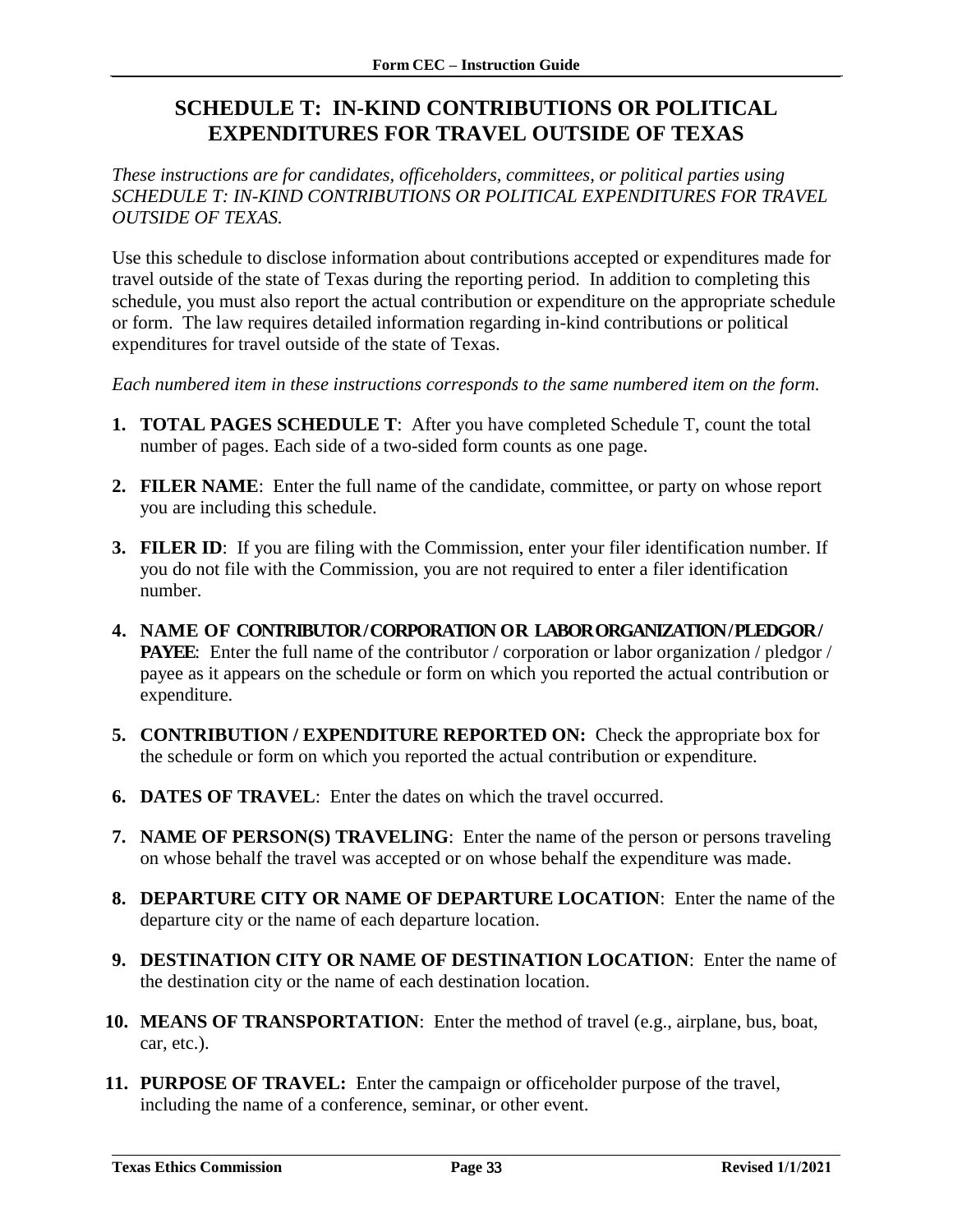### <span id="page-35-0"></span>**ADDITIONAL INFORMATION REGARDING EXPENDITURES**

### <span id="page-35-1"></span>**REPORTING TIPS TO AVOID COMMON PITFALLS: OUTGOING EXPENDITURES**

*You can never go wrong by disclosing the date the credit card was charged as the expenditure date*. For 30-day and 8-day pre-election reports, the expenditure date is the date of the credit card charge, not the date of the credit card bill. For all other reports, the expenditure date may be *either* the date of the charge *or* the date of receipt of the credit card bill that includes the expenditure.

*If you make an expenditure for goods or services to benefit another candidate, officeholder, or committee, disclose the vendor who sold you the goods or services as the payee*. DO NOT disclose as the payee the name of the candidate, officeholder, or committee that benefitted from the expenditure. Include that person's name under the purpose description.

*Did a staff worker make political payment(s) out of his or her personal funds?* **How you** disclose the payment(s) depends on two things: 1) the aggregate total of those payments in the reporting period; and 2) whether or not you reimburse the staff worker in the same reporting period.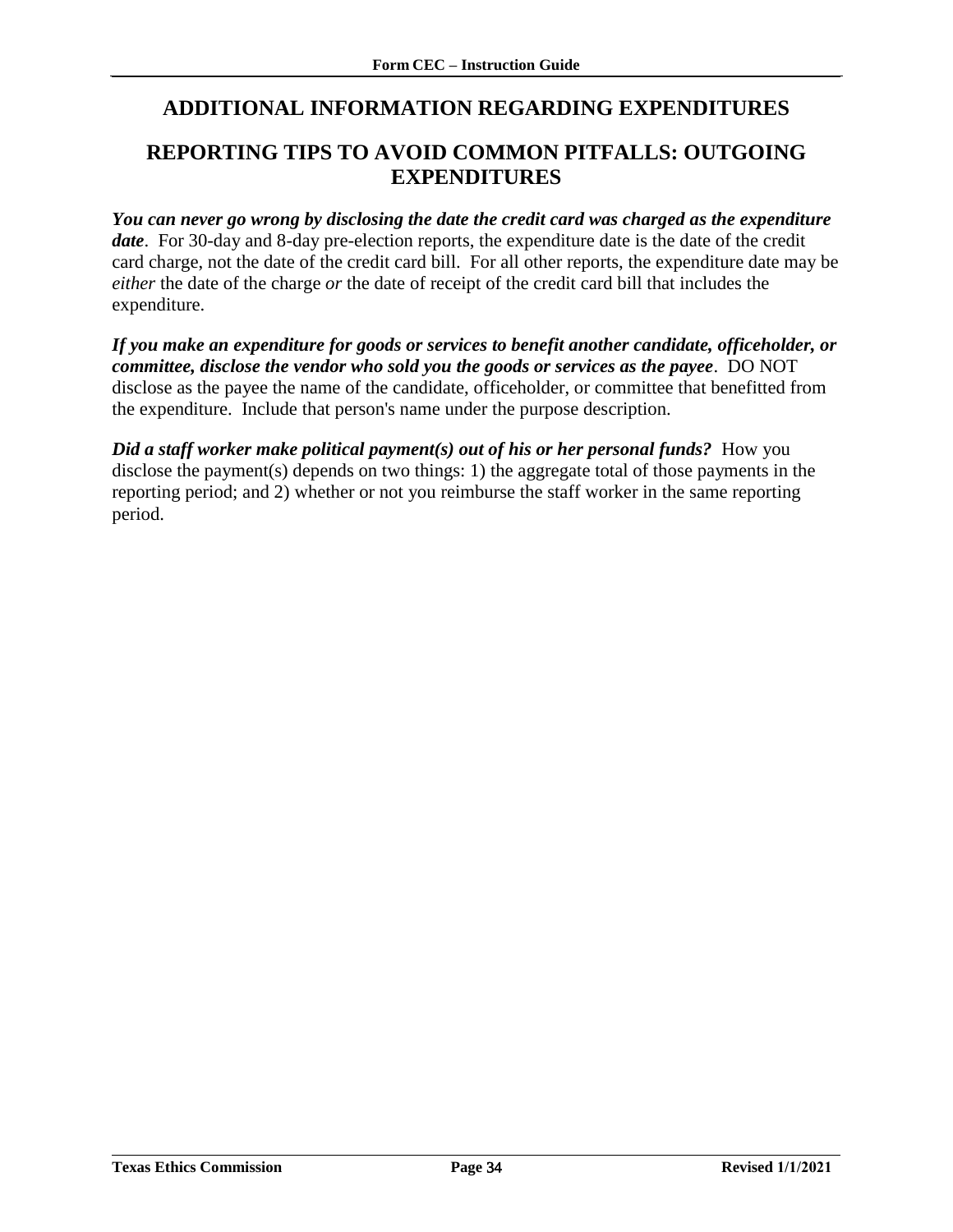### <span id="page-36-0"></span>**EXAMPLES: REPORTING EXPENDITURES MADE BY CREDIT CARD**

*This list is for illustrative purposes only. It is intended to provide helpful information and to assist filers in reporting expenditures made by credit card and payments made to credit card companies.*

#### **Example #1: Candidate Using Credit Card to Make Political Expenditures and Using Political Contributions to Pay the Credit Card Bill in the Same Reporting Period**

A candidate for office uses her credit card to buy \$1,000 in campaign office supplies from an office store. During the same reporting period, the candidate uses her credit card to buy \$500 in political advertising signs from a sign company. During the same reporting period, the candidate makes a single payment from her political contributions account to pay the \$1,500 credit card bill.

To report that activity, the candidate would report all of the following on a campaign finance report (Form C/OH) covering the period in which she made the credit card charges and sent the payment to the credit card company:

- 1. For the credit card charges: a \$1,000 expenditure on the "Expenditures Made by Credit Card" Schedule (F4). The schedule identifies the office store as the payee of the expenditure and includes the address, date, amount, a category of the expenditure as "Office Overhead/Rental Expense," and a description as "Campaign Office Supplies." In Section 9 of the schedule, the box for "Political" is also checked. The candidate also reports the \$500 expenditure on the "Expenditures Made by Credit Card" Schedule and identifies the sign company as the payee of the expenditure and includes the address, date, amount, a category of the expenditure as "Advertising Expense," and a description as "Political Advertising Signs." In Section 9 of the schedule, the box for "Political" is also checked.
- 2. For the payment to the credit card company: a \$1,500 expenditure on the "Political Expenditures from Political Contributions" Schedule (F1). The schedule identifies the credit card company as the payee of the expenditure and includes the address, date, amount, a category of the expenditure as "Credit Card Payment," and a description as "Payment of credit card bill for credit card expenditures."
- 3. Both \$1,500 amounts reported on each schedule will also be included in the appropriate totals sections of Cover Sheet Pages 2 and 3.

#### **Example #2: Candidate Using Credit Card to Make a Political Expenditure and Using Personal Funds to Pay the Credit Card Bill in the Same Reporting Period**

A candidate for *non-judicial* office uses his credit card to purchase \$3,000 in political advertising materials from a print shop. During the same reporting period, the candidate makes a payment from his personal funds account to pay the \$3,000 credit card bill.

To report that activity, the candidate would report all of the following on a campaign finance report (Form C/OH) covering the period in which he made the credit card charge and sent the payment to the credit card company: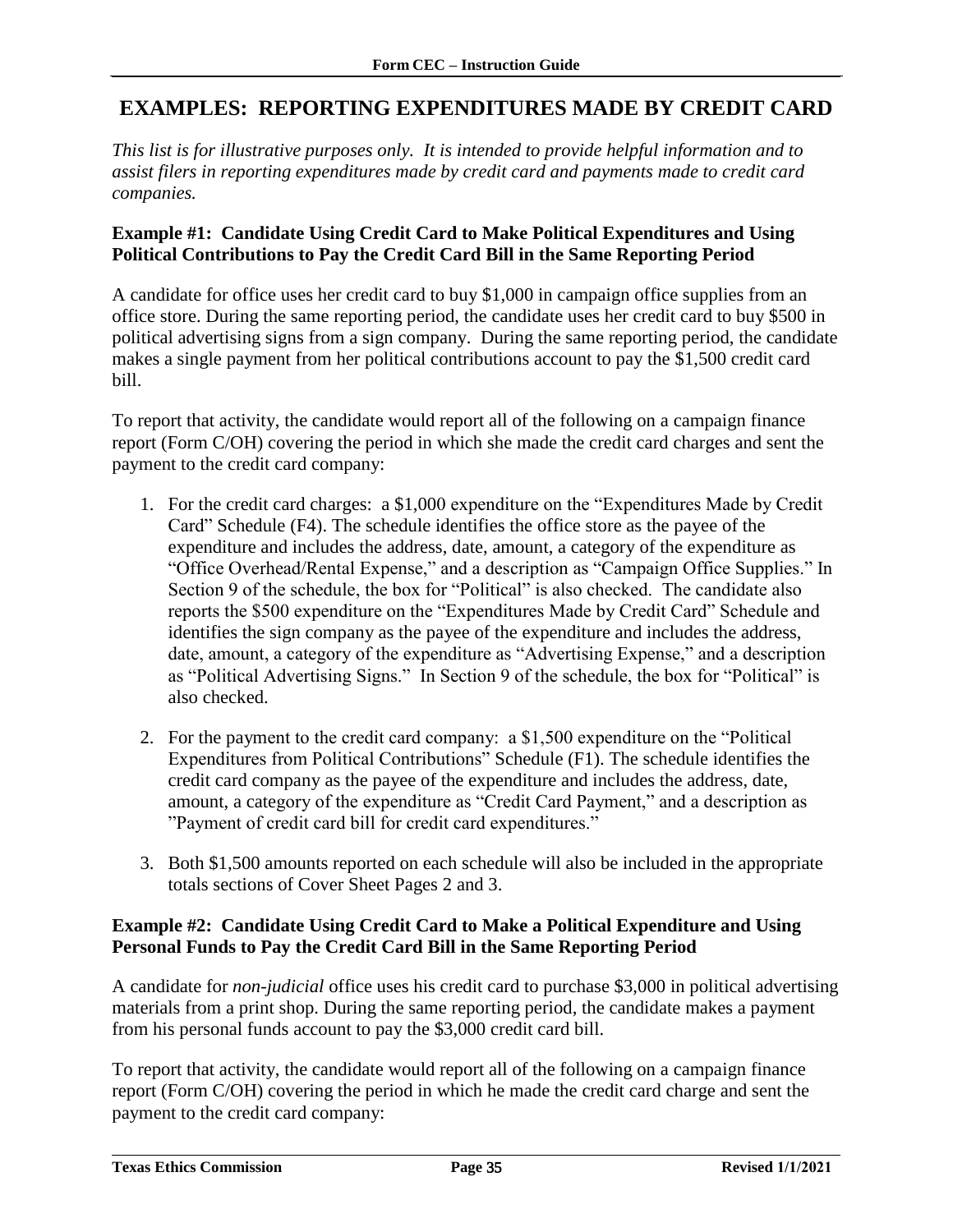- 1. For the credit card charge: a \$3,000 expenditure on the "Expenditures Made by Credit Card" Schedule (F4). The schedule identifies the print shop as the payee of the expenditure and includes the address, date, amount, a category of the expenditure as "Advertising Expense," and a description as "Political Advertising Materials." In Section 9 of the schedule, the box for "Political" is also checked.
- 2. For the payment to the credit card company: a \$3,000 expenditure on the "Political Expenditures Made from Personal Funds" Schedule (G). The schedule identifies the credit card company as the payee of the expenditure and includes the address, date, amount, a category of the expenditure as "Credit Card Payment," and a description as "Payment of credit card bill for political advertising materials." If the candidate intends to seek reimbursement from political contributions, the candidate may also check the appropriate box in Section 6.
- 3. Both \$3,000 amounts reported on each schedule will also be included in the appropriate sections of Cover Sheet Pages 2 and 3.

#### **Example #3: Political Committee Using Credit Card to Make a Political Expenditure and Using Political Contributions to Pay the Credit Card Bill in Different Reporting Periods**

A general-purpose committee uses its credit card to buy \$500 in political advertising in a newspaper. The committee receives the statement from the credit card company but does not send a payment until after the reporting period ends. When the committee sends a payment to the credit card company, it makes a \$500 payment from its political contributions account.

To report the credit card charge, the committee's campaign treasurer would report all of the following on a campaign finance report (Form GPAC) covering the period in which it made the credit card charge:

- 1. A \$500 expenditure on the "Expenditures Made by Credit Card" Schedule (F4). The schedule identifies the newspaper as the payee of the expenditure and includes the address, date, amount, a category of the expenditure as "Advertising Expense," and a description as "Political Advertising." In Section 9 of the schedule, the box for "Political" is also checked.
- 2. The \$500 amount reported on the "Expenditures Made by Credit Card" Schedule (F4) will also be included in the appropriate sections of Cover Sheet Pages 2 and 3.

To report the payment to the credit card company, the committee's campaign treasurer would also report all of the following on a campaign finance report (Form GPAC) covering the period in which it made the payment to the credit card company:

1. A \$500 expenditure on the "Political Expenditures from Political Contributions" Schedule (F1). The schedule identifies the credit card company as the payee of the expenditure and includes the address, date, amount, a category of the expenditure as "Credit Card Payment," and a description as "Payment of credit card bill for political advertising."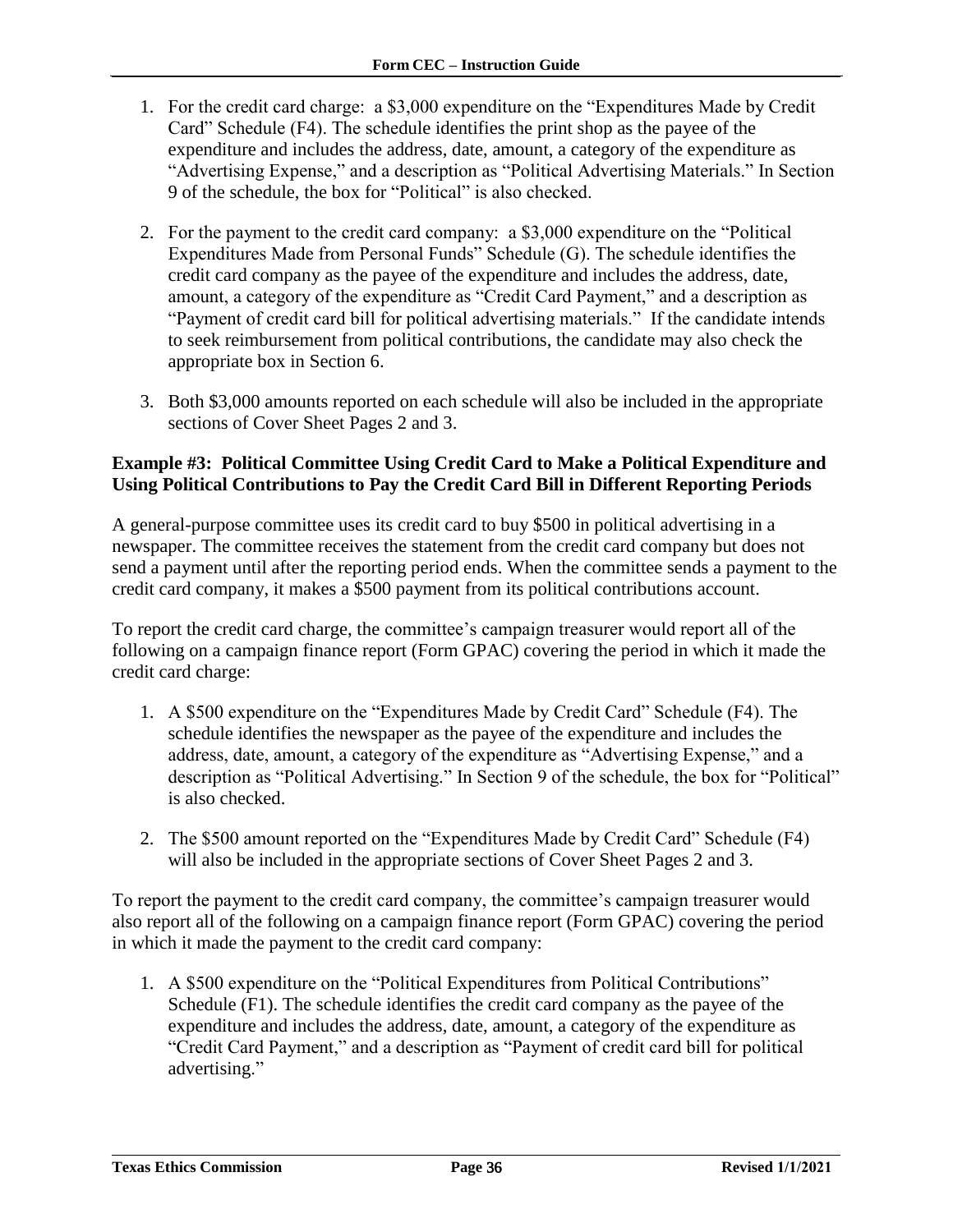2. The \$500 amount reported on the "Political Expenditures from Political Contributions" Schedule (F1) will also be included in the appropriate sections of Cover Sheet Pages 2 and 3.

#### **Example #4: Candidate Using Credit Card to Make a Political Expenditure and Using Political Contributions to Pay the Credit Card Bill in Different Reporting Periods**

A candidate for *judicial* office uses her credit card to buy \$500 in political advertising in a newspaper. The candidate receives the statement from the credit card company but does not send a payment until after the reporting period ends. When the candidate sends a payment to the credit card company, she makes a \$500 payment from her political contributions account.

To report the credit card charge, the candidate would report all of the following on a campaign finance report (Form JC/OH) covering the period in which she made the credit card charge:

- 1. A \$500 expenditure on the "Expenditures Made by Credit Card" Schedule (F4). The schedule identifies the newspaper as the payee of the expenditure and includes the address, date, amount, a category of the expenditure as "Advertising Expense," and a description as "Political Advertising." In Section 9 of the schedule, the box for "Political" is also checked.
- 2. The \$500 amount reported on the "Expenditures Made by Credit Card" Schedule (F4) will also be included in the appropriate sections of Cover Sheet Pages 2 and 3.

To report the payment to the credit card company, the candidate would also report all of the following on a campaign finance report (Form JC/OH) covering the period in which the payment to the credit card company was made:

- 1. A \$500 expenditure on the "Political Expenditures from Political Contributions" Schedule (F1). The schedule identifies the credit card company as the payee of the expenditure and includes the address, date, amount, a category of the expenditure as "Credit Card Payment," and a description as "Payment of credit card bill for political advertising."
- 2. The \$500 amount reported on the "Political Expenditures from Political Contributions" Schedule (F1) will also be included in the appropriate sections of Cover Sheet Pages 2 and 3.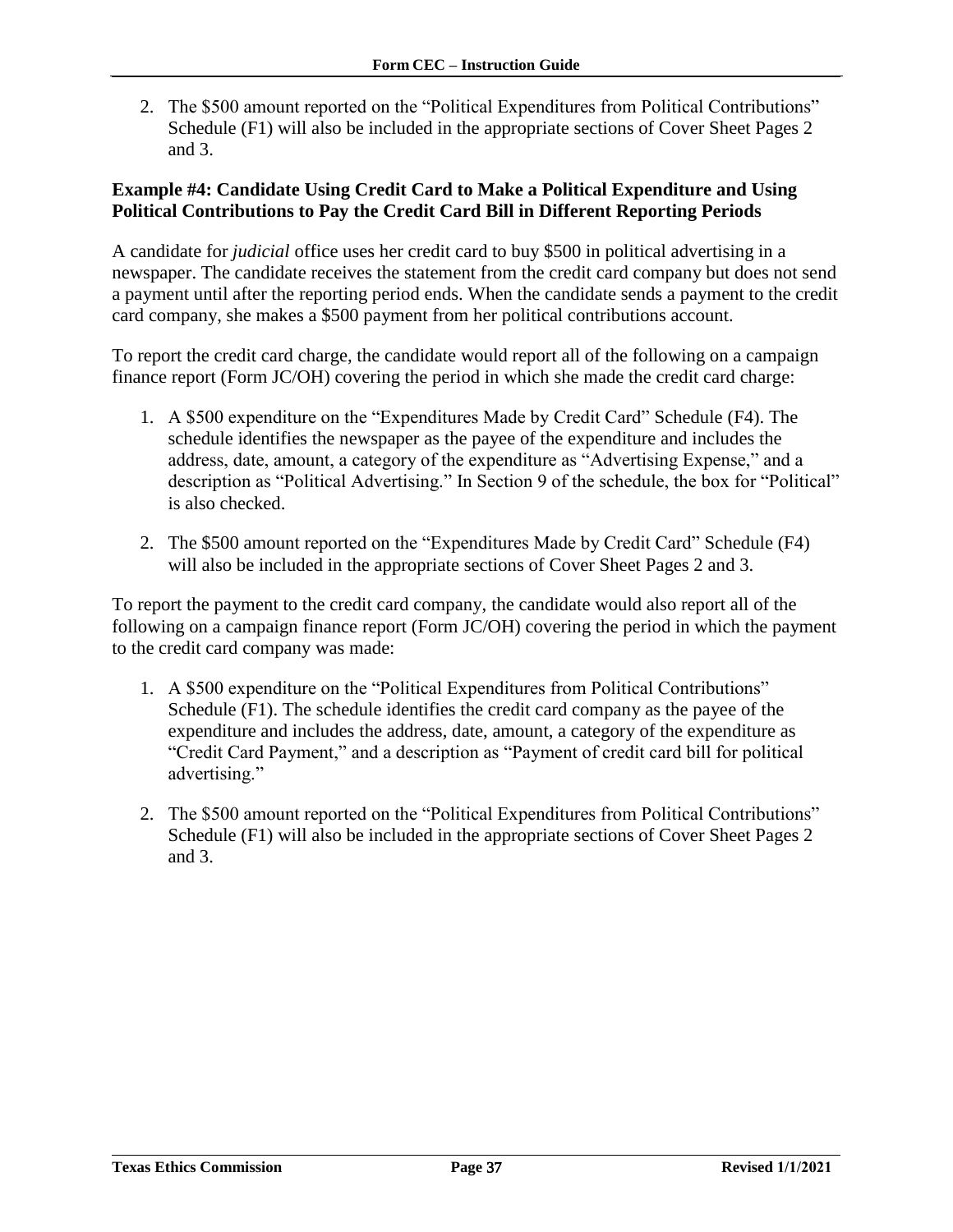### **EXAMPLES: REPORTING STAFF REIMBURSEMENT**

<span id="page-39-0"></span>*This list is for illustrative purposes only. It is intended to provide helpful information and to assist filers in reporting staff reimbursements.* 

When a staff member makes political payment(s) out of his or her personal funds, how you disclose the payment(s) depends on two things: 1) the aggregate total of those payments in the reporting period; and 2) whether or not you reimburse the staff worker in the same reporting period.

**Example #1:** The payment(s) out of the staff worker's personal funds do not exceed \$5,000 in the reporting period AND you reimburse the staff worker from political funds in the same reporting period – You will simply itemize the payment (if over the \$100 itemization threshold) on Schedule F1 as if you made the expenditure directly to the vendor out of your political funds, with the name of the vendor who sold the goods or services as the payee for the expenditure. *Do not* disclose as the payee the name of your staff worker.

**Example #2:** The payment(s) out of the staff worker's personal funds are over \$5,000 in the aggregate in the reporting period AND you reimburse the staff worker from political funds in the same reporting period – You will use a 3-step process, disclosing everything on the same report: (1) On Schedule E, disclose the total amount paid from the staff worker's personal funds as a loan from the staff worker to your campaign; (2) On Schedule F1, itemize the payments made by your staff worker separately, with the names of the vendors who sold the goods or services to your staff worker as the payees for the expenditures. DO NOT disclose as the payee the name of your staff worker; and (3) On Schedule F1, disclose the payment to your staff worker for the reimbursement of the loan.

**Example #3:** The payment(s) out of the staff worker's personal funds do not exceed \$5,000 in the aggregate in the reporting period BUT you reimburse the staff worker from political funds in a different reporting period – You will use a 3-step process, disclosing steps 1 and 2 on the same report and step 3 later, when the reimbursement occurs: (1) On Schedule E, disclose the total amount paid from the staff worker's personal funds as a loan from the staff worker to your campaign; (2) On Schedule F1, itemize the payments made by your staff worker separately, with the names of the vendors who sold the goods or services to your staff worker as the payees for the expenditures. *Do not* disclose as the payee the name of your staff worker; and (3) When you reimburse your staff worker, if ever, disclose on Schedule F1 of the report covering the period in which the reimbursement occurs the payment to your staff worker for the reimbursement of the loan.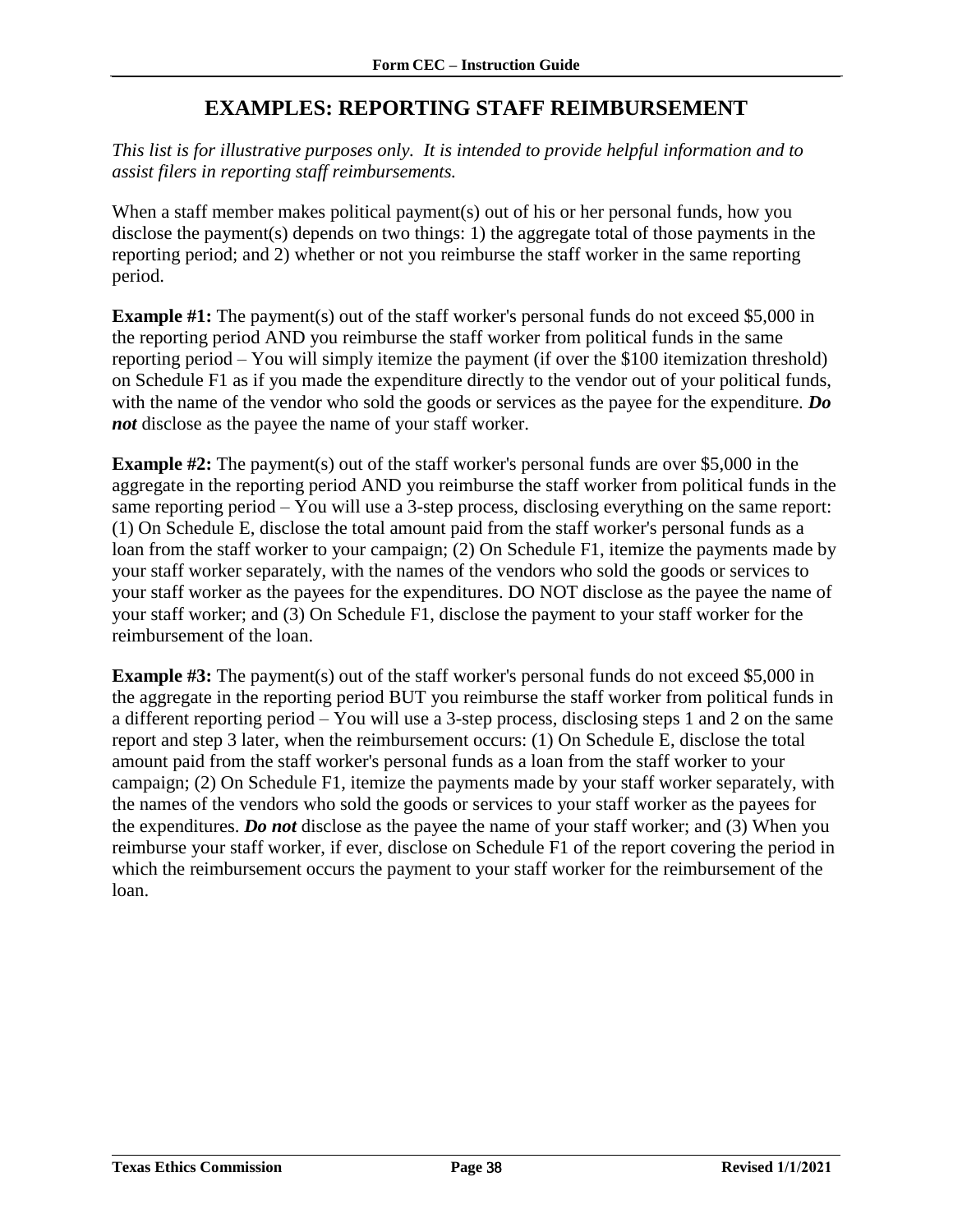### **EXAMPLES: PURPOSE OF EXPENDITURES**

<span id="page-40-0"></span>*This list is for illustrative purposes only. It is intended to provide helpful information and to assist filers in reporting the purpose of an expenditure. However, it is not, and is not intended to be, an exhaustive or an exclusive list of how a filer may permissibly report the purpose of an expenditure.*

(1) Example: Candidate X is seeking the office of State Representative, District 2000. She purchases an airline ticket from ABC Airlines to attend a campaign rally within District 2000. The acceptable category for this expenditure is "travel in district." The candidate activity that is accomplished by making the expenditure is to attend a campaign rally. An acceptable brief statement is "airline ticket to attend campaign event."

(2) Example: Candidate X purchases an airline ticket to attend a campaign event outside of District 2000 but within Texas, the acceptable category is "travel out of district." The candidate activity that is accomplished by making the expenditure is to attend a campaign event. An acceptable brief statement is "airline ticket to attend campaign or officeholder event."

(3) Example: Candidate X purchases an airline ticket to attend an officeholder related seminar outside of Texas. The acceptable method for the purpose of this expenditure is by selecting the "travel out of district" category and completing the "Schedule T" (used to report travel outside of Texas).

(4) Example: Candidate X contracts with an individual to do various campaign related tasks such as work on a campaign phone bank, sign distribution, and staffing the office. The acceptable category is "salaries/wages/contract labor." The candidate activity that is accomplished by making the expenditure is to compensate an individual working on the campaign. An acceptable brief statement is "contract labor for campaign services."

(5) Example: Officeholder X is seeking re-election and makes an expenditure to purchase a vehicle to use for campaign purposes and permissible officeholder purposes. The acceptable category is "transportation equipment and related expenses" and an acceptable brief description is "purchase of campaign/officeholder vehicle."

(6) Example: Candidate X makes an expenditure to repair a flat tire on a campaign vehicle purchased with political funds. The acceptable category is "transportation equipment and related expenses" and an acceptable brief description is "campaign vehicle repairs."

(7) Example: Officeholder X purchases flowers for a constituent. The acceptable category is "gifts/awards/memorials expense" and an acceptable brief description is "flowers for constituent."

(8) Example: Political Committee XYZ makes a political contribution to Candidate X. The acceptable category is "contributions/donations made by candidate/officeholder/political committee" and an acceptable brief description is "campaign contribution."

(9) Example: Candidate X makes an expenditure for a filing fee to get his name on the ballot. The acceptable category is "fees" and an acceptable brief description is "candidate filing fee."